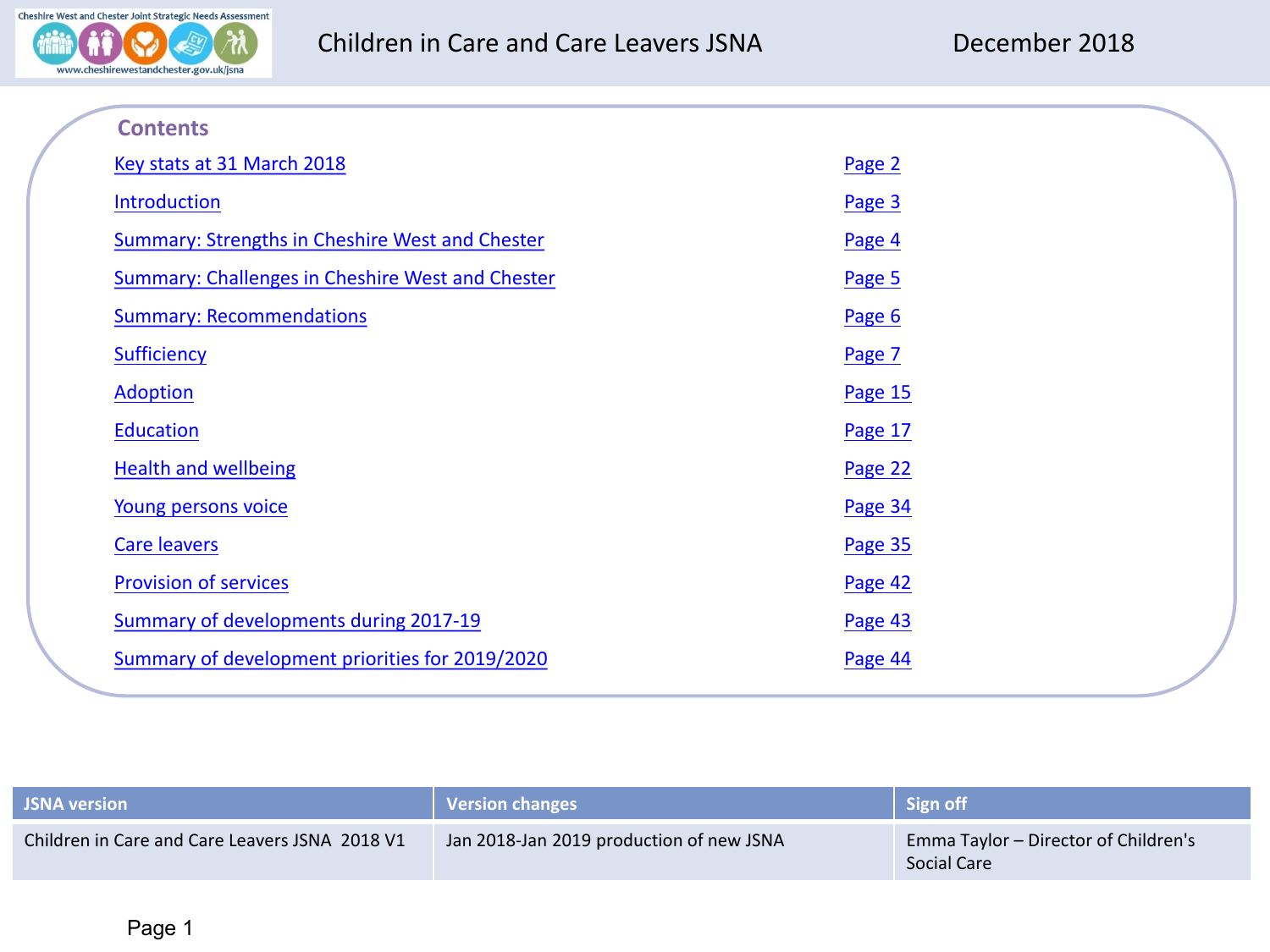<span id="page-1-0"></span>

# **At 31st March 2018 there were 496 children in care, a rate of 75 per 10,000 children aged under 18**

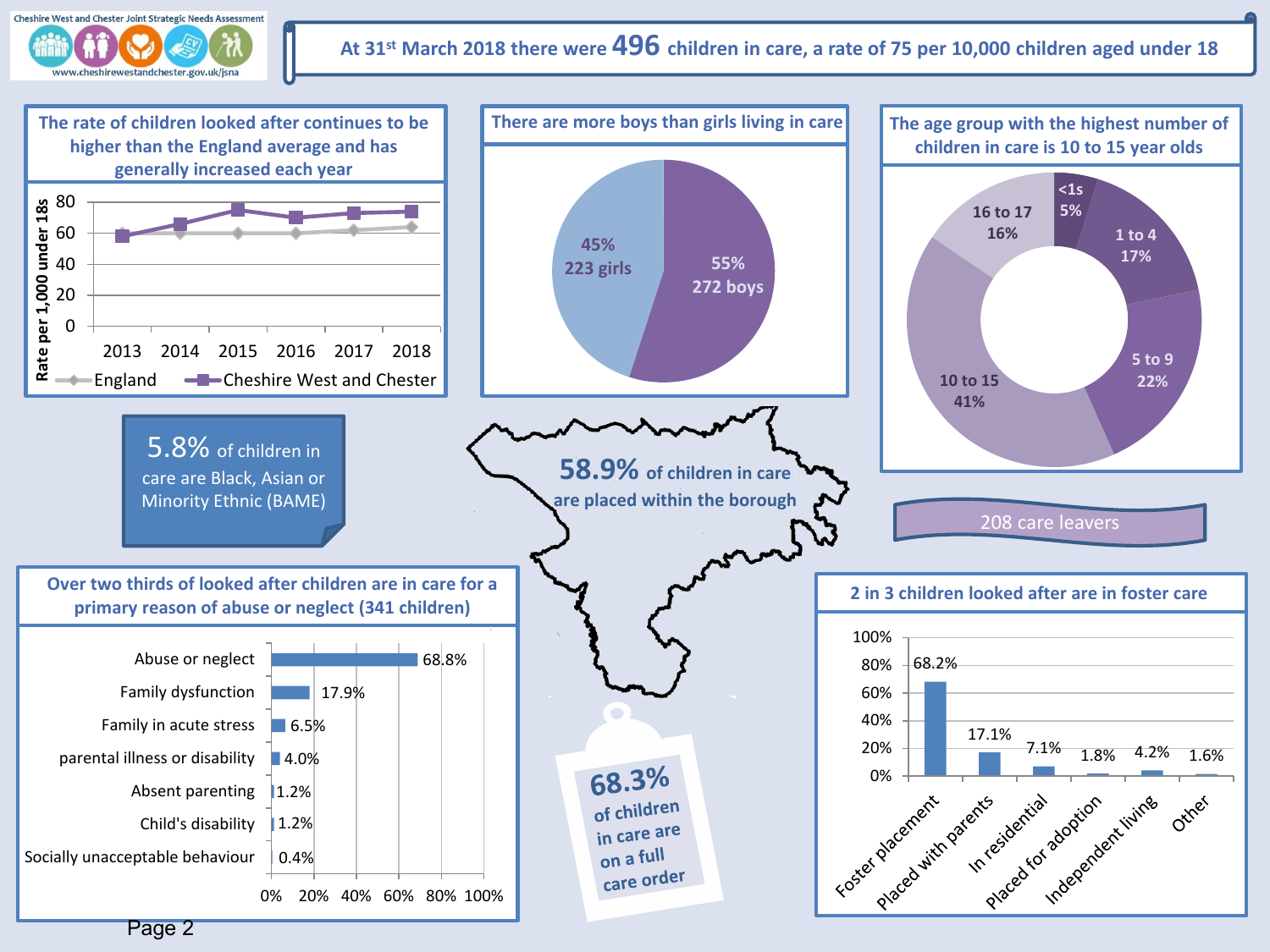<span id="page-2-0"></span>

í

Young people leaving care are amongst the most vulnerable children in our society. Many children, who have been in the care system, have had a childhood full of instability and trauma. Over two thirds of looked after children in Cheshire West and Chester are taken into care due to abuse or neglect. Nationally, children in care and care leavers account for less than 1% of the general population (Department for Education 2013) yet are over-represented in the Criminal Justice System. Care leavers have been estimated to make up 27% of the adult prison population and 25% of the homeless population. As a corporate parent we strive to give the children in our care every opportunity to thrive and narrow the gap between themselves and their peers. We afford them life chances so that they can reach their potential and be prepared for an independent and successful adulthood.

Over the last few years Cheshire West and Chester has seen an increase in the numbers of children entering the care system. This has created increased financial pressures, demand on care placements and a need for additional foster carers. We have been forward thinking and innovative in developing new ways of working in order to safely reduce the number of children in care and provide appropriate and consistent placements to give children and young people the best chance to be happy and thrive. Whilst there is a higher rate of children in care than preferred, audit shows children are appropriately looked after. There is good scrutiny and the vast majority of children are in appropriate placements to meet their needs.

# **Priorities in Cheshire West and Chester**

- 1. To safely reduce the number of children and young people entering care.
- 2. For all children and young people to live in a family setting. This includes increasing numbers of foster carers and providing intensive support to those not yet ready for family life so they can move into a family home.
- 3. Meeting the needs of children with complex needs in particular those requiring specialist placements.
- 4. To narrow the gap in educational attainment for disadvantaged pupils.
- 5. Preparing young people for adulthood and supporting them into further education, training and employment.

### **Local links**

- Cheshire West and Chester Children in Care and Care Leavers Strategy
- [Care Leavers Local Offer](https://www.cheshirewestandchester.gov.uk/residents/health-and-social-care/children-and-young-people/Care-leavers.aspx)
- [Children and Young People Plan](http://westcheshirechildrenstrust.co.uk/plan/)
- [West Cheshire Children's Trust](http://westcheshirechildrenstrust.co.uk/)
- [Cheshire West and Chester Local Safeguarding Board](https://www.cheshirewestlscb.org.uk/)
- [Children in Care Council](https://cicc.org.uk/)
- [Early Help Strategy](http://westcheshirechildrenstrust.co.uk/documents/)

Page 3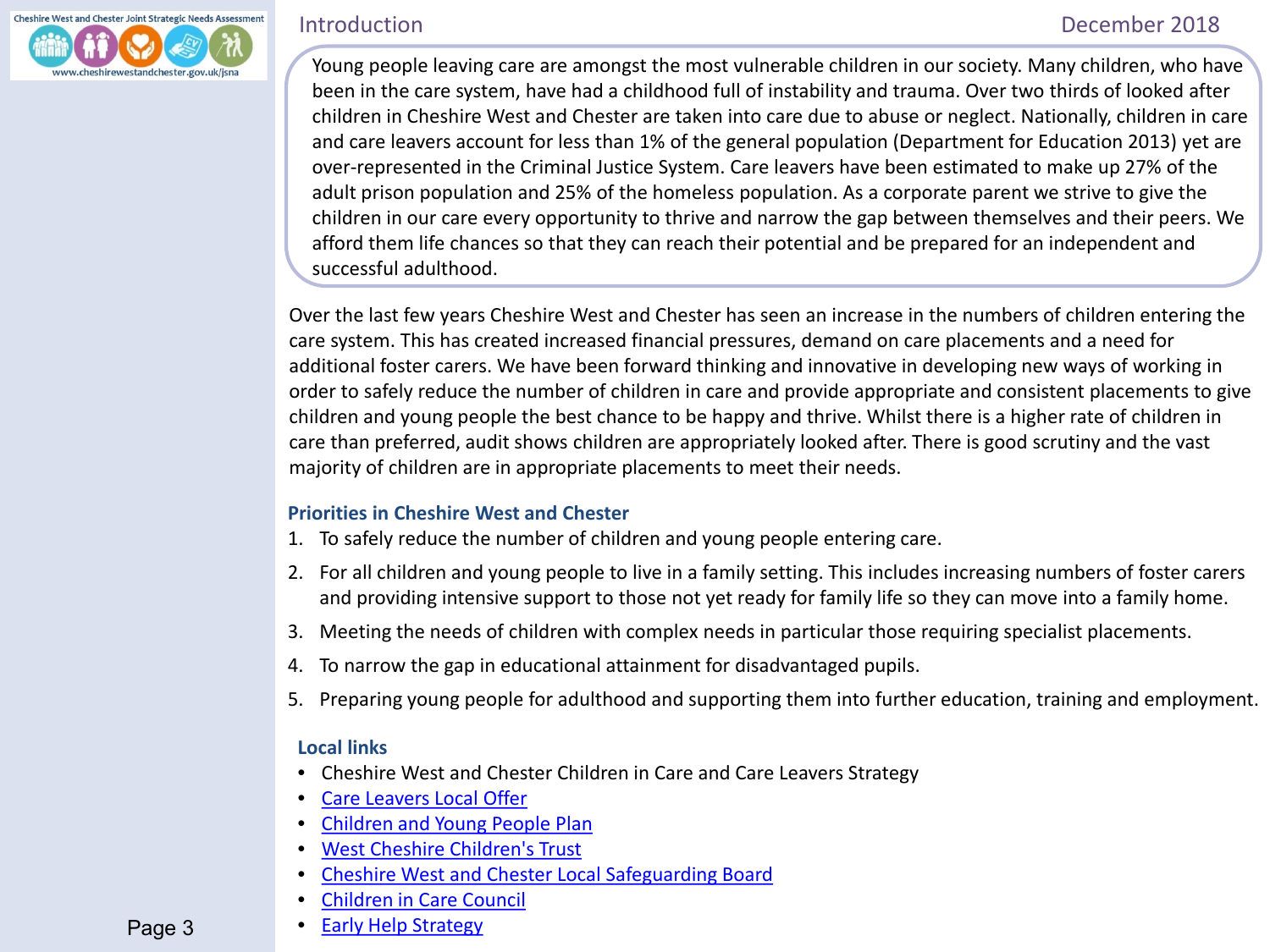<span id="page-3-0"></span>

# Summary: Strengths in Cheshire West and Chester **December 2018**

## **Identified strengths in Cheshire West and Chester include:**

- Cheshire West and Chester has been innovative in applying new ways of working to effectively support families to stay together. The Edge of Care programme and Family Group Conferencing have demonstrated tangible results in reducing the number of children entering care.
- Cheshire West and Chester has a higher proportion of children placed with a relative or friend of the family 20% compared to 12% nationally.
- There has been a strong emphasis on permanency. Placement stability is strong with just 9.1% of children in care having three or more moves which has improved year on year.
- There has been improved educational outcomes for children in care with a three year improvement in GCSE results and good timeliness and quality of Personal Education Plans (PEP). There have also been no permanent exclusions of a child in care for a significant period of time and fixed term exclusions have declined. Attendance rates are consistently above 90%.
- There have been positive improvements in dental checks, immunisations and health assessment timeliness.
- The majority of young people leaving care live in safe, suitable accommodation that meets their needs with only those in custody not being in suitable accommodation. Cheshire West and Chester consistently performs significantly above the national average and our statistical neighbours on this indicator.
- Children in care have a strong voice with a high profile in the Council. The Children in Care Council is influential in service development.
- Pre-proceedings are effective and work well. Whilst pre-proceedings have increased, care cases have reduced by 20% in the last 12 months, with a more consistent approach resulting in more children safely remaining with their families.
- Offending rate for looked after children in Cheshire West and Chester is low.
- There has been continued improvement of the average duration between entry into care and being adopted, and average time between the decision the child should be placed for adoption and the child being matched to adopters.
- Cheshire West and Chester achieved an overall rating of 'good' in the 2016 Ofsted Inspection. This included a 'good' rating for children looked after and achieving permanence, an 'outstanding' for adoption performance, and 'good' for experience and progress of care leavers.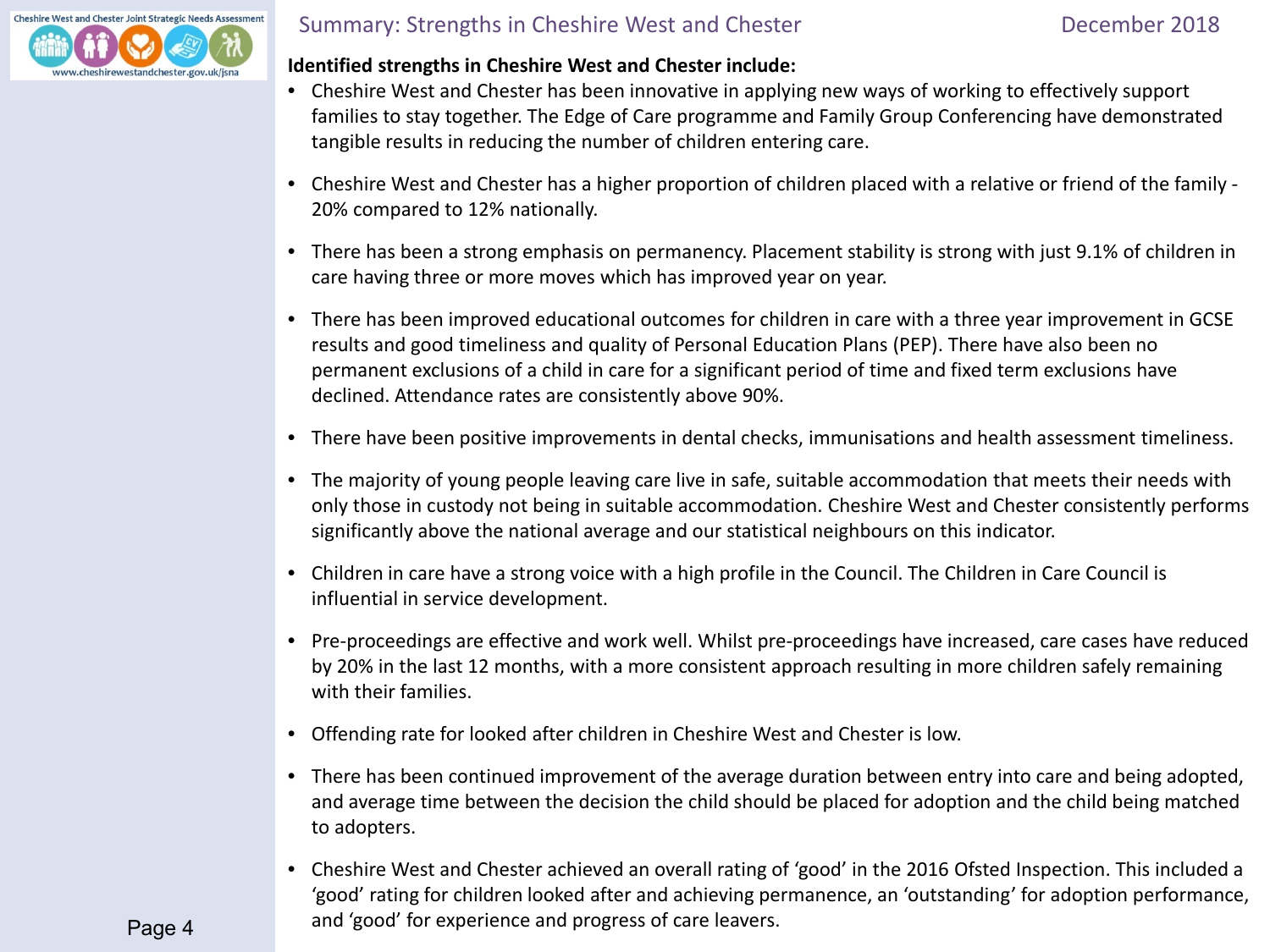<span id="page-4-0"></span>

# Summary: Challenges in Cheshire West and Chester **December 2018**

## **Identified challenges in Cheshire West and Chester include:**

- There has been consistently higher numbers of children entering care than the national average.
- The total foster care provision in the borough is not sufficient to meet demand despite increasing numbers of foster carers being recruited. This has resulted in the use of Independent Fostering Agencies which are costly.
- There is a specific need for foster carers and adopters able to offer a home to sibling groups, older children and those with complex needs.
- There is increasing complexity of children's needs which can be a challenge to support children into permanent placements.
- Not all residential homes in the borough have a statement of purpose that meets the needs of children who have experienced attachment and trauma while in parental care, leading to a gap in provision.
- All of the above points have resulted in higher numbers (a quarter of those in care) being placed in a distant placement over 20 miles from home than the national average. This is often those most vulnerable.
- It is a challenge to evidence what the needs of children in care are, and how interventions, services, and placements have impacted outcomes. Most information collected is not reportable with much being captured in the child's case notes, health assessments and care planning meetings.
- There have been improvements in the educational attainment of looked after children but the focus is still on narrowing the gap. Looked after children are more likely to have developmental issues, been subject to neglect, have poor mental health, low aspirations, and particularly for older children, disrupted schooling.
- All children in care have mental health needs to some degree due to their pre-care experiences and being taken into care. Meeting the demand for mental health support is a challenge with high demand on CAMHS and Caring to Care meaning carers, social workers and schools must be equipped to support mental wellbeing.
- It can be difficult to ensure that those transitioning from children's services to adult services get the support they need. Some will not be eligible for support from age 16.
- There are particular challenges and delays for those placed out of borough in accessing specific health services when a child is placed within another Clinical Commissioning Group.
- Care leavers do not have an annual health assessment so it is difficult to understand the health and wellbeing needs of those aged 18 plus. Some needs will be captured in their Pathway Plan but this is not reportable.
- The demand on the Leaving Care Team is expected to increase as the offer of support for care leavers up to the age of 25 becomes embedded.
- Care leavers need a choice of accommodation in a choice of areas but this has been a challenge with gaps in housing stock which has led to the commissioning of one off spot purchase placements.
- Those aged 19-21 not in education, employment or training (NEET) increased in 2018.
- Data on care leavers over the age of 21 is not collected. There is no way of knowing if children who were in the care of Cheshire West and Chester Council do go on to lead and maintain fulfilling lives.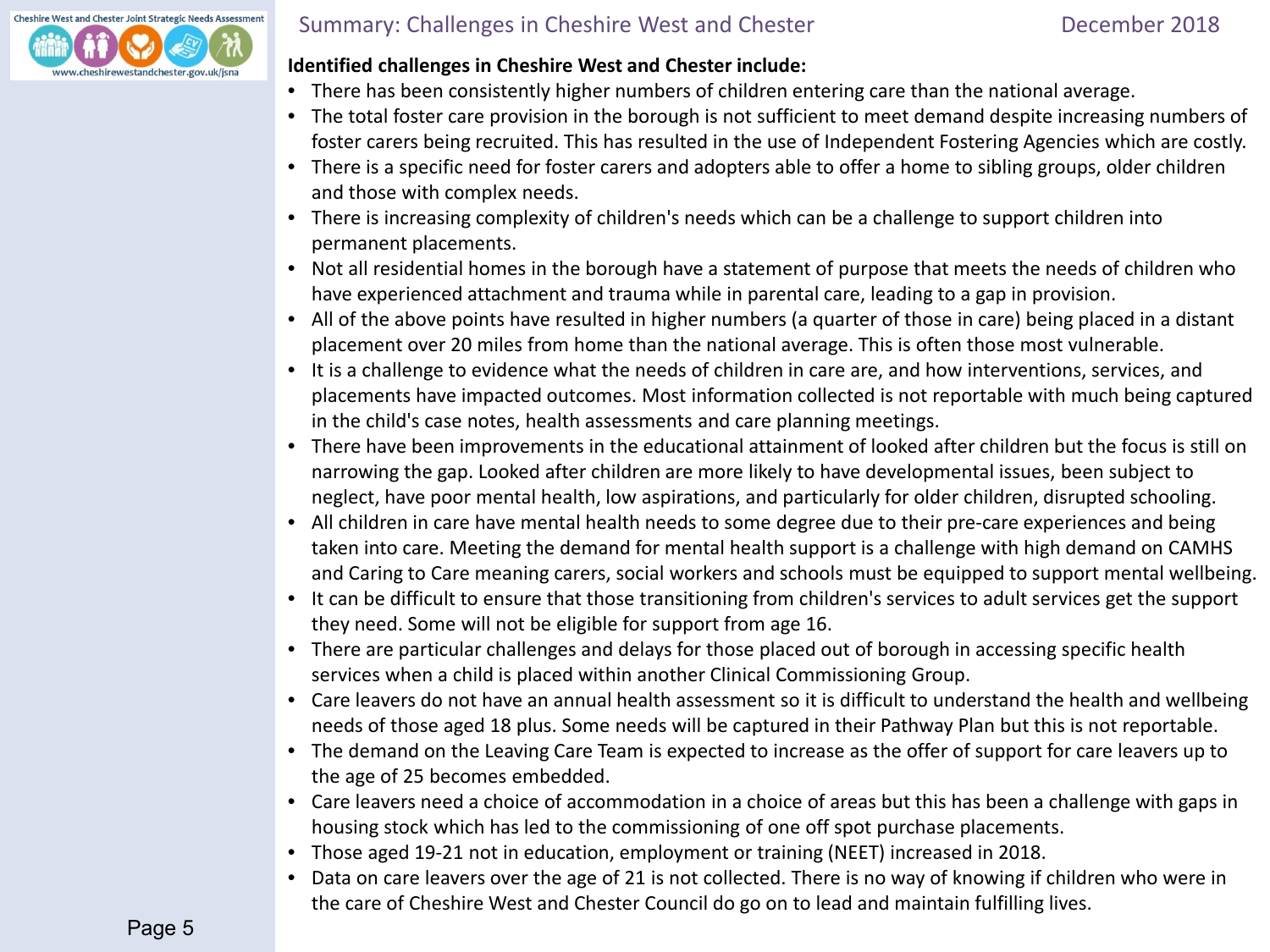<span id="page-5-0"></span>

# Summary: Recommendations and the commentations of the community: Recommendations of the community of the December 2018

 This JSNA draws out a number of recommendations, a summary of which can be seen below. There have been a number of developments in 2018/19 which are yet to be embedded which may impact upon the challenges and recommendations highlighted, as will future developments to be put in place 2019/2020 [\(see pages 44-45\)](#page-42-0).

- Improved arrangements for the systematic monitoring of individual and service outcomes:
	- o All children undertake an initial health assessment and annual health assessment so that the child's changing needs and outcomes can be tracked through their care journey alongside their interventions and placements. However;
		- o This will mean resolving issues with the Liquid Logic data and reporting tool, specifically the health tab where currently information already entered on a form has to be re-entered manually on the tab. This is essential to ensure that needs are reportable.
		- o Also a need to enhance the health tab fields to capture other services and interventions accessed during the year such as Caring to Care, youth justice system, intensive trauma therapy, EHCP and number and type of placement.
- Deep dive into how being placed out of borough impacts on outcomes including education, health and risky behaviour. This will not be possible until data is captured and reportable in a better way.
- Ensure children looked after are undertaking a SDQ. Consider introducing an SDQ questionnaire at entry to care so can track how initiatives and placements have made an impact on the childs wellbeing and recording of section scores of SDQ alongside overall score to understand needs and behaviours.
- Develop an outcomes focused Individual Placement Agreement with providers that evidences the extent to which placements are improving outcomes, providing value for money and step down opportunities.
- Reduce the number of children placed at home on care orders. Much higher than national average 18% compared to 6%.
- Targeted recruitment campaigns to increase foster care placements and adopters specifically for older children, sibling groups and those with complex health and medical needs.
- Embed 'Your Story' work.
- Children in care must have top priority in schools admissions and attend schools rated outstanding or good.
- Share information consistently with children and young people in care including Personal Educational Plan (PEP) leaflet and a copy of their PEP; information about the Virtual School; Your Story work; Children in Care Council including website, pledges and trust fund; Pupil Premium; free leisure pass; National Youth Advocacy Service and Independent Visitor.
- Support older care leavers into education, employment or training as a higher proportion of those aged 19-21 are NEET.
- National research supports the provision of staying put arrangements and the benefits it can bring. More care leavers should be encourage to remain with their previous foster carers when appropriate.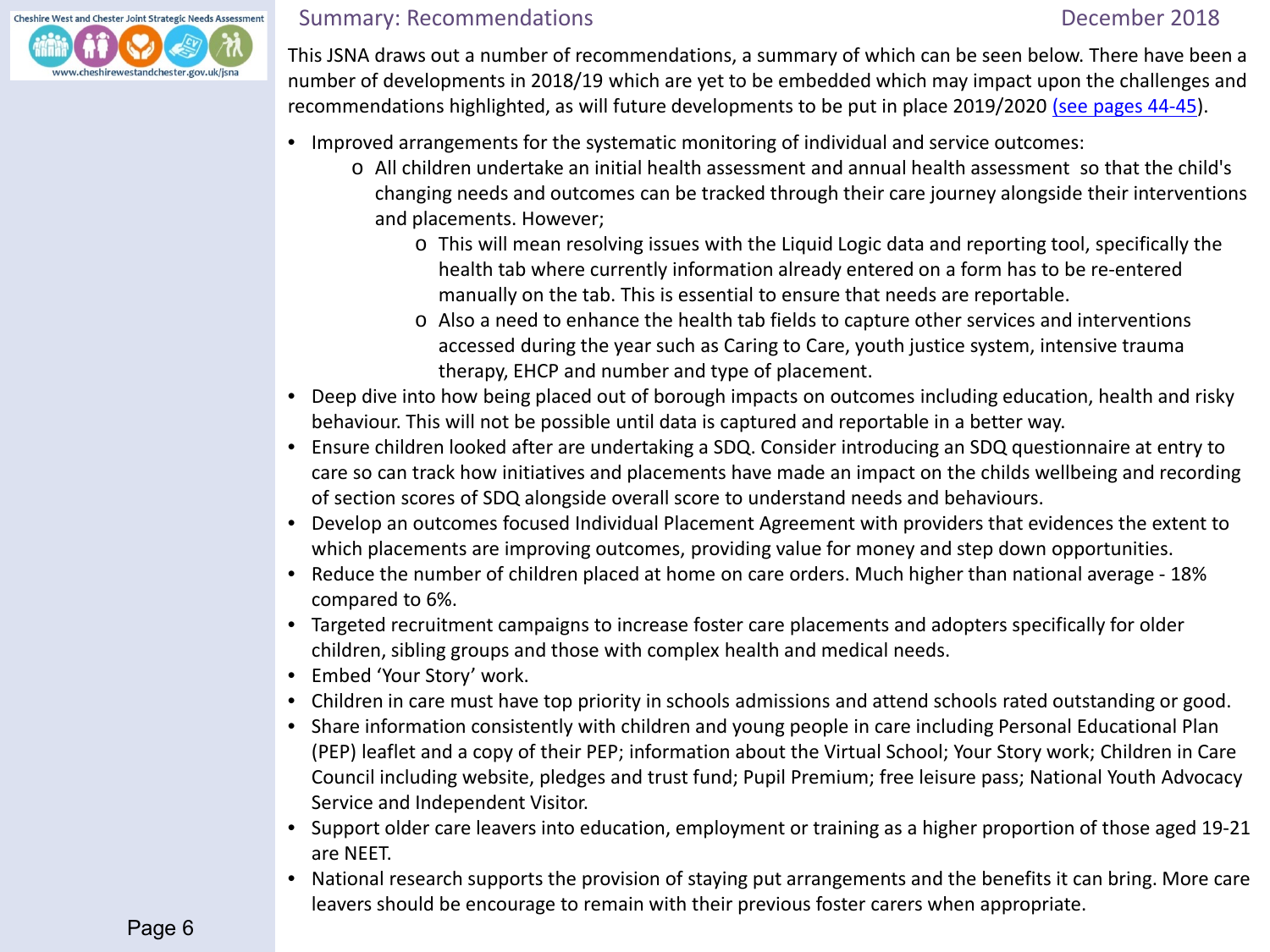<span id="page-6-0"></span>

At March 2018, two thirds of children living in care in Cheshire West and Chester were in foster care. Compared to England, Cheshire West and Chester has a higher proportion of children placed with a relative or friend of the family which is the local authorities preferred option.

Previous years data indicates that Cheshire West and Chester has a higher number of children placed with parents than the England average which is reflected in having lower numbers of children placed in foster care.

# Sufficiency: Placements **December 2018**

It is well documented that the quality of placements strongly relates to children and young people 'doing well' in care – the higher the quality, the better children and young people do (Sinclair et al, 2007). A stable and supportive placement can elevate a child's feelings of worth, wellbeing and aspirations. It can help them thrive in relationships, education and the opportunities that are presented to them. At the heart of a quality placement is stability, a positive supportive culture, and for those in long term care - permanence. ł

Cheshire West and Chester takes the view that the strongest placements are those within a family setting and that all children have the right to experience family life. Except for babies where an adopted home will be sought straight away, the preference for all children who come into care is to be placed with a family member or friend. If this is not possible, then the young person will be placed in foster care, with a preference for in-house foster care within the borough. However family life does not suit everyone, some young people will be better suited to residential care, at least in the first instance if they have complex needs where they can be supported to move into the care of a foster family, known as step down into fostering.

In Cheshire West and Chester the majority of looked after children are in foster care placements and 2017 data showed that compared to the national average, a greater number were placed with a relative or friend. However data also indicated that almost three times as many children in Cheshire West and Chester are placed with parents compared to the national average and this is most often those aged under 10 – 30% of 1-9 year olds were placed with parents. Placing a child with parents means that the child remains living with their parents but responsibility of the child is shared with the local authority. Where ever possible the local authority would seek a no or low care order and are working with the courts to reduce the number of children placed at home on care orders.

| <b>Placement</b>            | <b>CWAC March 2018</b> | <b>CWAC 2017</b> | <b>England 2017</b> |
|-----------------------------|------------------------|------------------|---------------------|
| With relative or friend     | 18%                    | 20%              | 12%                 |
| With other foster carer     | 50%                    | 47%              | 61%                 |
| Placed for adoption         | 2%                     | 1%               | 3%                  |
| Placed with parents         | 17%                    | 18%              | 6%                  |
| Living independently        | 4%                     | 6%               | 4%                  |
| Children's homes or hostels | 7%                     | 7%               | 10%                 |
| Secure unit                 | $<$ 1%                 | $<1\%$           | 1%                  |
| <b>Residential school</b>   | $<1\%$                 | 1%               | < 1%                |
| Other residential           | 1%                     | < 1%             | 1%                  |

Source: LAC Placement data March 2018, Insight and Intelligence, Cheshire West and Chester Council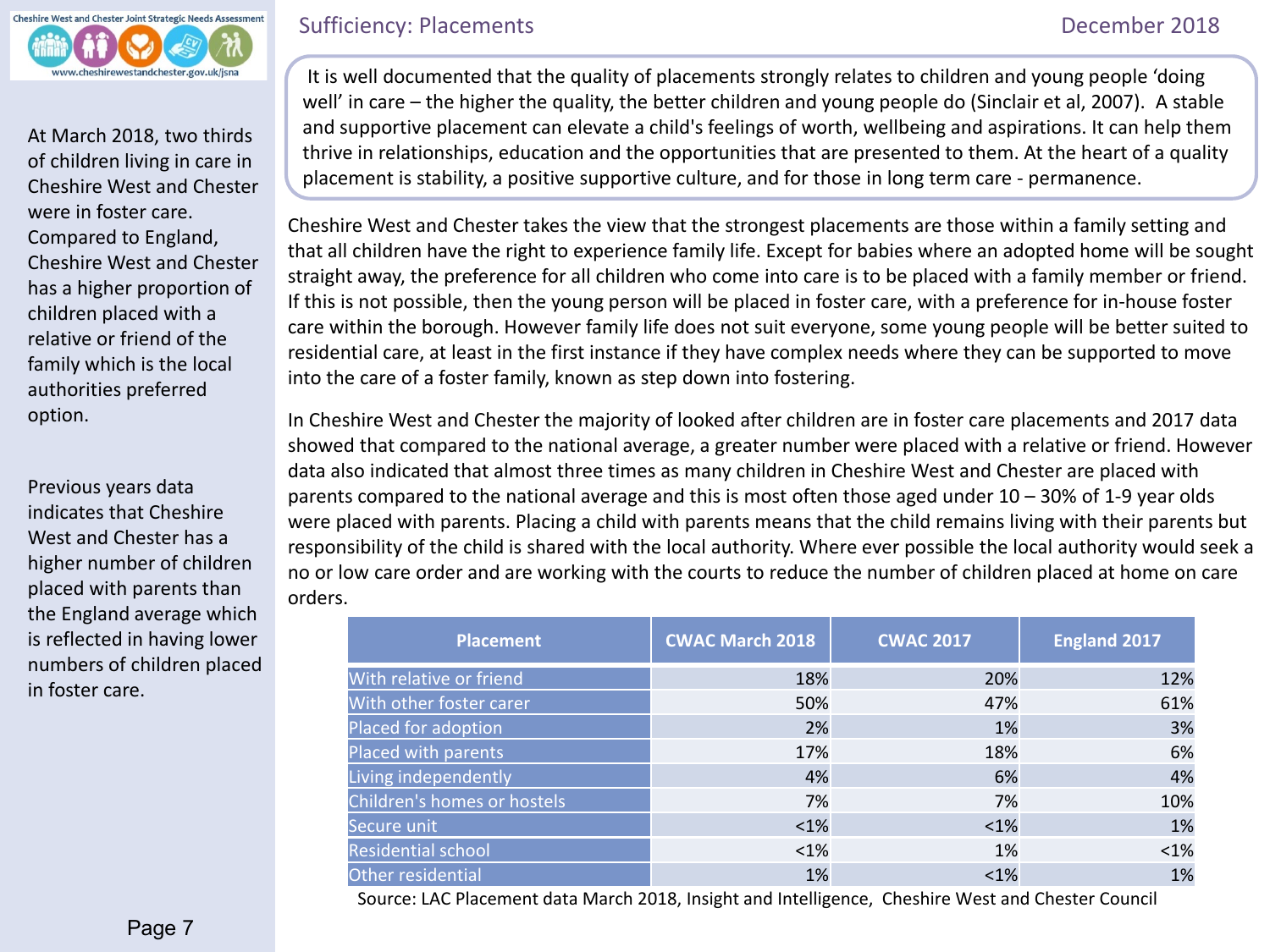

Cheshire West and Chester has a consistently higher rate of children in care compared to the England average.

Over the last five years, the rate of children in care aged under 18 has increased from 58 per 10,000 children in 2013 to 74 per 10,000 children in 2018 (Statistics: Looked after children, GOV.UK)

j Cheshire West and Chester has key sufficiency challenges:

- increasing numbers of children living in care
- insufficient number of foster carers
- complexity of needs and a shortage of residential provision for those with complex needs

In Cheshire West and Chester, the increasing numbers of children in care and the increasing complexity of children's needs, has placed pressure on meeting the demand for suitable placements. Gaps in sufficiency are being addressed in innovative ways including the 'Edge of Care' programme, family conferencing, a fostering collaboration with neighbouring authorities, and a new planned short stay residential home.

# **Reducing the number of children in care**

In Cheshire West and Chester it is believed that those who are in care, should be in care to ensure their safety. Reducing the demand is therefore concentrated on prevention – identifying families who may be at risk of having a child taken into care and working with them to reduce the likeliness of this happening.

Edge of care – The Edge of Care service is designed to prevent family breakdown, reducing the number of children in care. It provides a range of time limited, proactive and evidence based interventions that adopts a whole family approach. This includes working with partners to ensure priority access to services and support. The target age range is 9-15. During 2014-15, 37% of children starting a period of care were aged 9-15. By the end of 2017-18 children in this group had reduced to 23% of children coming into care.

Family conferencing – The Family Group Conferencing (FGC) Team works with families with a child at risk of entering care. A FGC brings together parents/carers, the rest of the family, extended relatives, close friends and the child/ young person to talk about the difficulties they are facing, make plans, and decide how to resolve the situation. It allows the family to take ownership and make decisions rather than the professionals, and provide them with the resources they need with the support of their network. Since the service went live in June 2017 the team has had conferences and reviews for 242 children across 117 families. The team closed 75 cases by March 2018 with 95% of these children remaining with their families.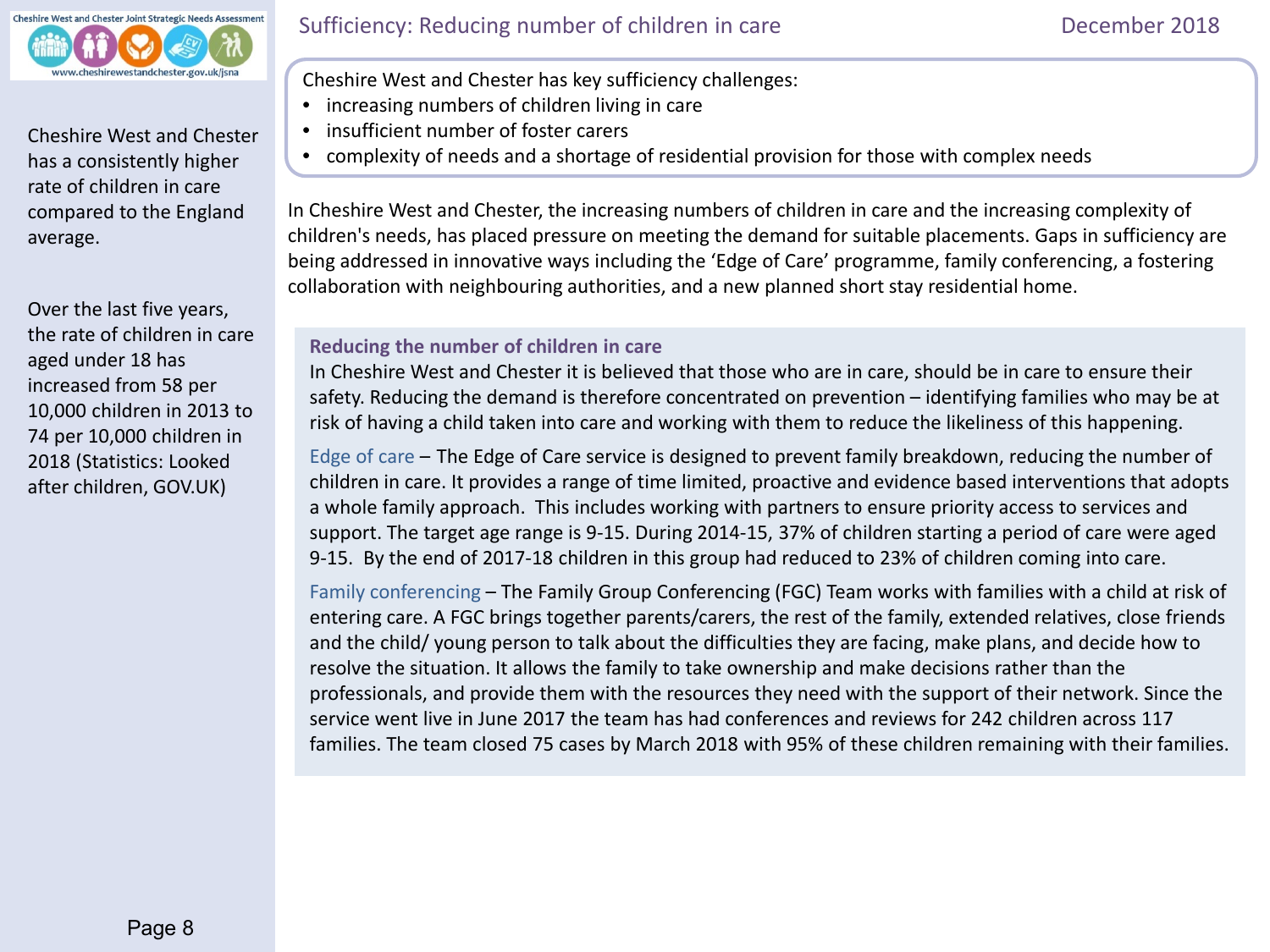

There are currently 48 independent foster carers with a maximum capacity of 110 beds within Cheshire West and Chester. This is a challenge as despite increasing numbers of foster carers, total foster care provision is not sufficient to meet demand within the local authority footprint.

Source: PNW fostering household data 2017

# Sufficiency: Foster care December 2018

# **Sufficiency of foster carers**

As per the national picture there is a shortage of foster carers in Cheshire West and Chester resulting in children being placed out of borough and the use of independent fostering agencies (IFA) which can be costly. On average it takes 15 enquiries to recruit one foster carer and it costs £13,500 extra per year to place a child with an IFA compared to in-house. The Sufficiency Strategy sets out the multi-agency response to sufficiency in Cheshire West and Chester. The number of foster carers has been successfully increasing - the Council continues to encourage and support relatives and friends of children in care to become foster carers; a targeted communications campaign was put in place in 2016, and an innovative fostering collaboration was setup in April 2018.

### **Fostering collaboration**

In April 2018 an innovative fostering collaboration was setup to deliver the recruitment and marketing functions of the fostering service on behalf of Cheshire West, Cheshire East, Halton and Warrington Councils. This includes recruiting in-house foster carers and reducing the need for using independent fostering agencies which are costly. Phase one of the collaboration went live in April 2018 and work is taking place to drive forward next steps.



2016 saw the implementation of a successful targeted communications fostering campaign. This used:

- insight to understand key audiences who foster:
	- $\checkmark$  professionals and skilled manual workers
	- $\checkmark$  LGBT couples
	- $\checkmark$  empty nesters
	- $\checkmark$  healthcare and not-for-profit workers
	- $\checkmark$  people who are actively religious/ volunteer/ are active in local communities
- tools to target key audiences including geographical locations and best communication channels
- rebranding around the Council's brand
- emotionally persuasive marketing
- key messages including informative facts and practical information about support on offer
- a range of targeted communication methods including specialist publications, events, outdoor advertising, Sky TV ads, radio and social media.

There was a 60% increase in fostering enquiries in 2016/17 compared to the previous year, and the target of 14 new foster carers was achieved. This has continued into 2017/18 with a further 14 new foster carers approved. Between April 2016-August 2018, Independent fostering agency numbers fell by 19%, a financial saving of £1.1 million per year. Learning from this will be applied to the new fostering collaboration marketing strand.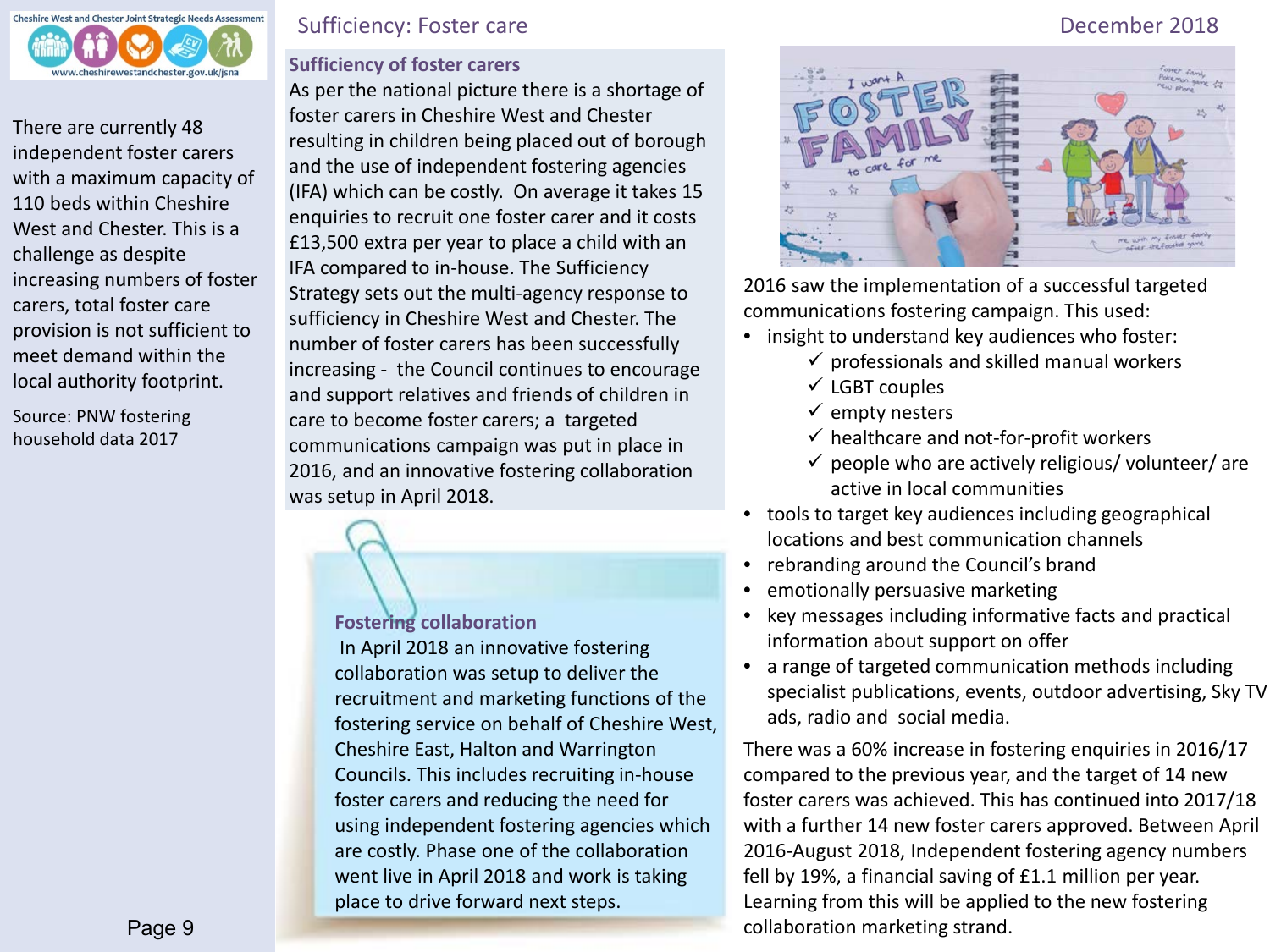

At March 2018, a snapshot showed there was a shortage of carers with vacancies for older children i.e. teenagers, and few available for sibling groups. This had been the on-going trend over the past year.

48% of 10-15 year olds are in long term foster care. 11% are in a home or hostel and 29% are in foster care not long term. 10% are placed with parents (Insight and Intelligence, Cheshire West and Chester Council).

# Sufficiency: Hard to place children **December 2018**

 Children aged 10 and over, sibling groups, those with a disability and those with complex needs (such as behavioural issues) are considered hard to place. Foster carers may be unwilling to foster them, not have the correct skills, or not have sufficient space in their homes. All children in care are in a placement but those hard to place are more likely to be placed out of borough or with an Independent Fostering Agency.

At March 2018, 204 children in care were aged 10-15. This means that 41% of all children in care might be harder to place based on their age. Children who come into care as an adolescent can have more challenging behaviour due to potentially years of disruption, abuse and/or neglect. National research demonstrates that long term placements are most effective in improving the outcomes for these children (Royal College of Paediatrics and Child Health). At March 2018, 46.3% of 10-15 years olds in care in Cheshire West and Chester were in long term foster care or placed with family or friends. In the main, children are in the appropriate placements set out in their care plan but there are some children who have a long term plan but are still in short term placements.

Children who are taken into the care of the local authority may have higher rates of developmental, behavioural and physical health issues than their peers including autistic spectrum disorder, speech and language problems and attention deficit disorder (ADHD). At March 2018 there were 25 children in care with a disability, 10 of these children had multiple disabilities. Most common was Autism or Asperger's (11 children) followed by a learning difficulty (10 children). In Cheshire West and Chester over half of children in care with a disability are placed with an independent agency (14) compared to a small number placed in in-house provision (6). They are also more likely to be in a home or hostel than all looked after children. This data could reflect the difficulty in placing children with a disability, though placements would also be affected by the severity of the disability and the intensity of support needed – the child may be in the right placement to suit their needs.

At March 2018 there were 312 children living in care who had siblings in care. This equated to 114 sibling groups. The Council applies the broadest definition to the term 'sibling group', we include both half siblings and step siblings as children may have strong emotional ties to children to siblings from the wider family with whom they have lived. 43% of sibling groups were in the same placement – 49 groups. Of those where Social Care had not been able to place all the children together, 65% had 3 or more children showing the difficulty in placing larger sibling groups. The Council's placement sufficiency strategy has made a commitment to improving this position.

By increasing the sufficiency of foster carers there will be carers with the skills and capacity to offer a home to those children who are hard to place. Along with the fostering collaboration, there will be a number of fostering recruitment initiatives embedded in 2018-20:

- $\checkmark$  fostering Friendly Employer Scheme
- $\checkmark$  exceptional Skills payment award for outstanding outcomes achieved
- $\checkmark$  robust support package for foster carers using Family Support workers within the service
- $\checkmark$  Peer Support Model
- $\checkmark$  £1000 "Refer a Friend" scheme to existing foster carers
- $\checkmark$  continue to develop the Collaboration to ensure efficiency and best value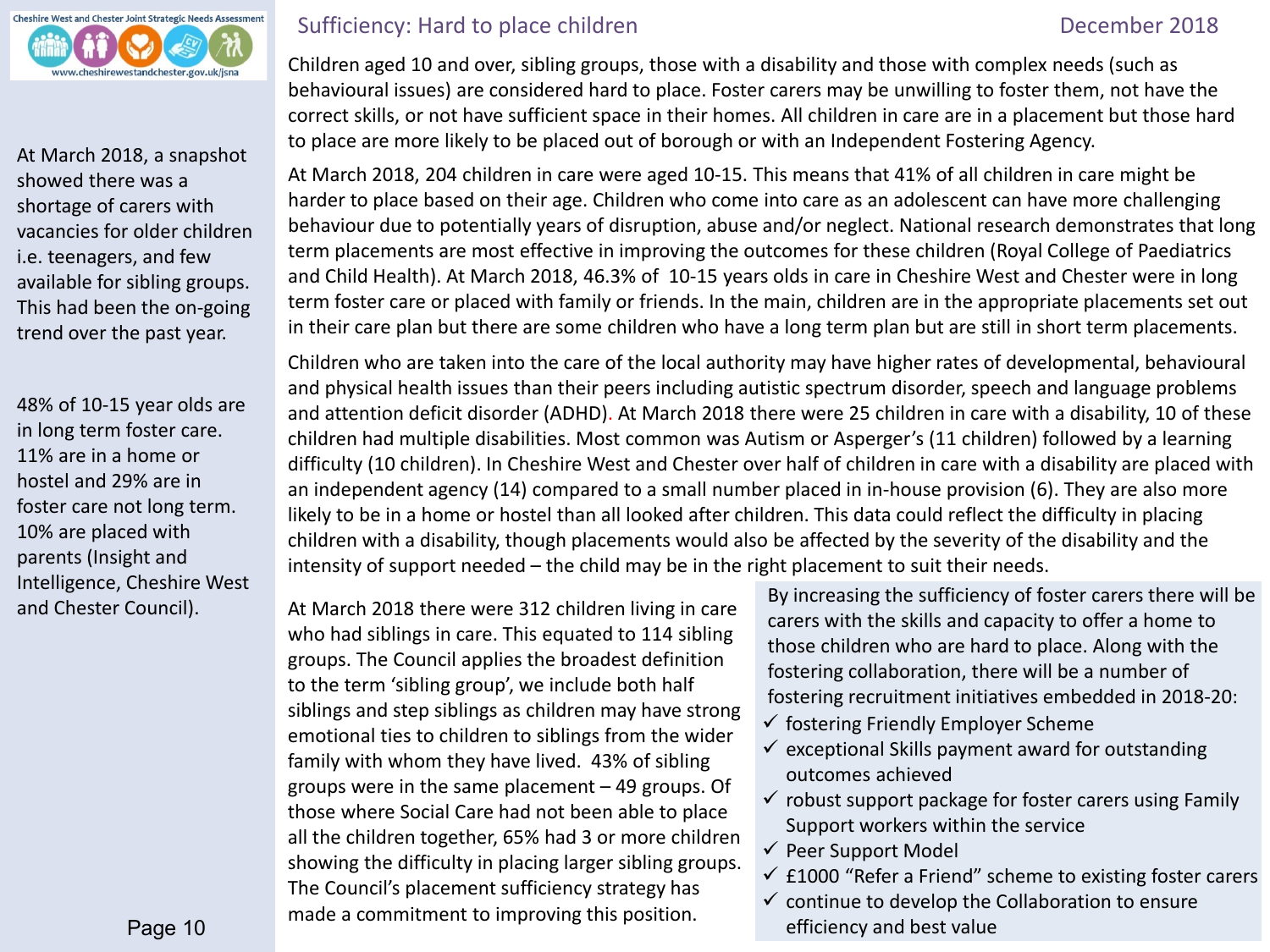

At March 2018, 8% (41) of children had three or more placements during the year, better than the national average (10%). This has been improving –10% in 2016/17, 12% in 2015/16.

Over two thirds (67%) of children in Cheshire West and Chester have been in the same placement for at least two years, slightly lower than the England average (70%). (Statistics: Looked after children, GOV.UK)

There is a maximum of 45 residential beds between 11 residential homes in Cheshire West and Chester. However not all have a statement of purpose that meets the needs of children who have experienced attachment and trauma while in parental care leading to a gap in provision (Cheshire West and Chester Sufficiency Strategy).

# Sufficiency: Complex needs **December 2018**

Children coming into care may have complex needs which can impact on their ability to live in a family setting. This means they may be placed in a residential home – this could be at the start of their care journey or after a number of foster placement attempts.

Children moving repeatedly in and out of care or between placements as a result of placement breakdowns can have a detrimental impact on a child's emotional wellbeing and mental health. It can also prevent them forming stable trusting relationships with the adults who could help support them and impact on their education. Once a placement breaks down, the child can go into 'freefall' impacting on future placements and their outcomes. Cheshire West and Chester recognise this and do as much as possible to prevent placement breakdown including consolidation meetings, support for foster carers including respite, and life work with the children. It is vital that there is a good match between a skilled foster parent and the child, which can be a challenge locally as there needs to be carer choice to ensure effective matching which isn't always possible with the demand for foster carers.

For those children who are living in a residential setting, the intention is to get them into a family setting as soon as possible. However Cheshire West and Chester has identified a gap in residential provision for those who have experienced severe trauma and neglect resulting in being placed out of borough.

# Addressing complex needs:

Emotional health and wellbeing support – Due to their early experiences the majority of children in care have emotional health and wellbeing issues. Cheshire West and Chester supports these young people through CAMHS, and also the commissioned Caring to Care programme which delivers a wrap-around emotional health and wellbeing service for looked after and adopted children as well as the system around them including foster carers, adopters, schools and other professionals [\(please see the](#page-21-0)  [health and wellbeing chapter from page 22\)](#page-21-0)

Fostering Better Outcomes– Complexity of need can be a challenge to support children into permanent placements. Those who are in permanent placements form strong attachments and have better outcomes. Step Down to fostering is a new 2018 targeted programme that supports children to move from residential care to foster care in a family setting by providing them with intense multi agency support. The programme also supports foster carers with training and respite.

**Therapeutic Children's Home Coming Soon** A new children's home in West Cheshire for those aged 7-12 will be focused on those who have experienced significant trauma and as a result have found it difficult to remain in a fostering placement. The home will work therapeutically with the young people, including the use of play therapy, to support them to step back to foster care households.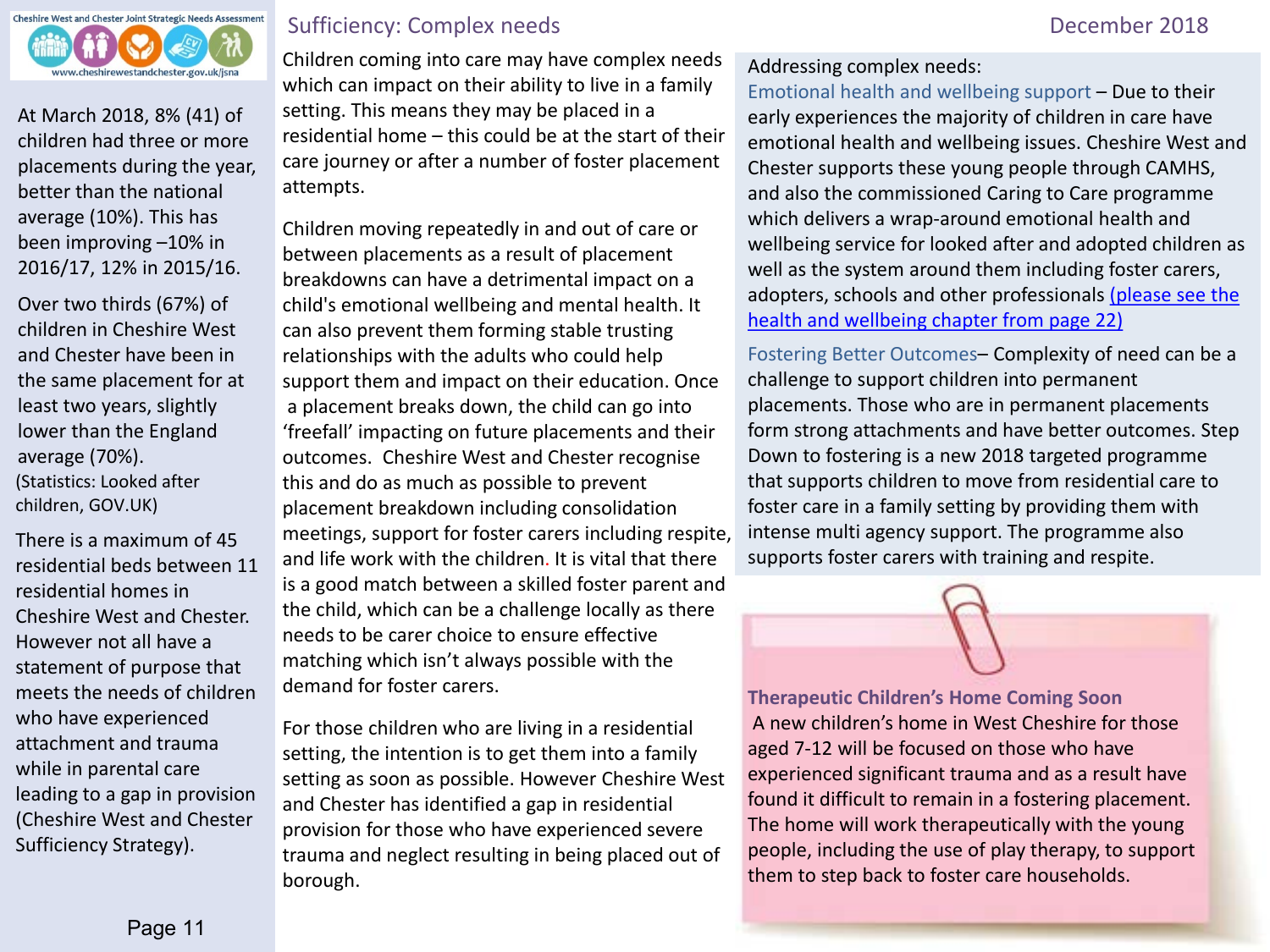

In Cheshire West and Chester, around **1 in 6**  children who are looked after are placed over 20 miles from home.

Source: March 2018, Cheshire West and Chester Children's Service Data

# Sufficiency: Out of borough December 2018

 The current shortfall in local authority foster carers, and lack of residential provision for those suffering significant trauma and neglect, has resulted in children being placed in excess of twenty miles from home, known as a 'distant placement'. This can be an area outside of the responsible authority. The further a child is placed away from home the more difficult it is for the young person to benefit from local services and maintain close relationships with family and friends.

However some children do require a placement outside the local authority for their own protection - to mitigate against risks from family members or those related to some form of criminal or sexual exploitation. Some distant placements are made to afford the child the security of adoption or placement with extended family.

At March 2018, 83% of children in care were placed 0-20 miles from their home; the majority within 10 miles. 16% were placed over 20 miles from home; 10% of these over 30 miles.

### **Distance of care placement from home (March 2018)**

| <b>Distance from</b><br><b>Home</b> | <b>Number of young</b><br>people | % of young people |
|-------------------------------------|----------------------------------|-------------------|
| $0 - 10$                            | 299                              | 60.8%             |
| $10 - 20$                           | 112                              | 22.7%             |
| 20-30                               | 34                               | 6.9%              |
| $30+$                               | 47                               | 9.6%              |
| Total                               | 492                              | 100%              |

Source: Access to Resources Team, Cheshire West and Chester Council

While not an exhaustive list, local placements ordinarily ensures that the child benefits from:

- $\checkmark$  Being in close proximity to the social worker responsible for the child resulting in increased social work involvement in a young person's life.
- $\checkmark$  Better professional assessment and understanding of potential risks and how these should be managed within the area the young person is placed.
- $\checkmark$  Increased direct contact with their Independent Reviewing Officer and the level of scrutiny the IRO brings to the child's plan and contact arrangements.
- $\checkmark$  Meaningful direct contact with family within local community settings.
- $\checkmark$  Maintaining relationships with friends in a manner that potentially mirrors the experiences of their peers.
- $\checkmark$  The existing close collaboration between agencies, or from continuing services within the local authority health and education that can be offered and sustained.
- $\checkmark$  The increased local direct support available at the point they are placed in care, especially in relation to school provision and child and adolescent mental health services.
- $\checkmark$  Not having to suffer from the logistical challenges relating to contact arrangements which, in distant placements, can reduce the frequency and quality of contact.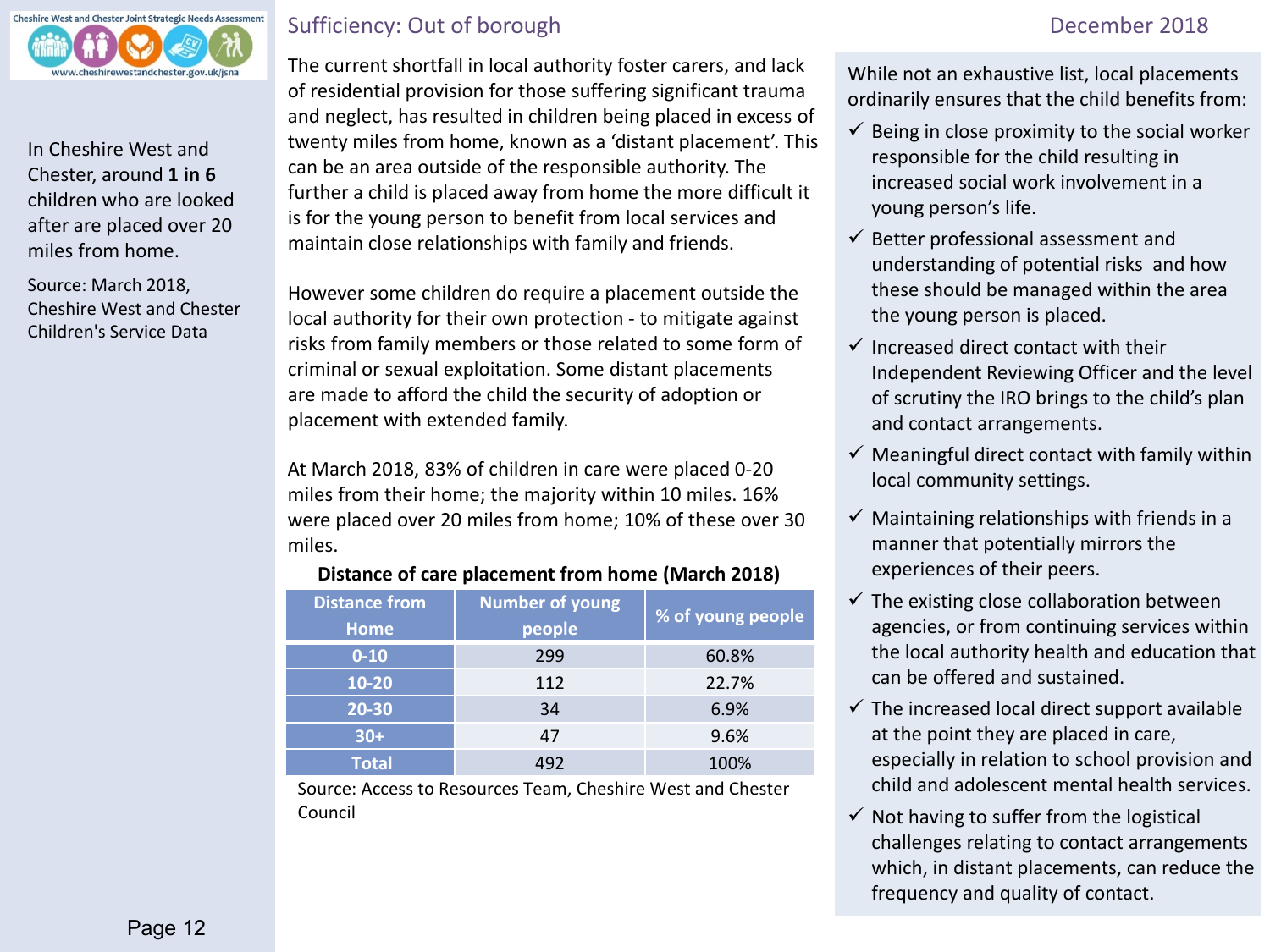

For a number of years, Cheshire West and Chester has been consistently higher than the national average for placing looked after children in distant placements. 2017 saw an improvement dropping below the national average, but

# Sufficiency: Out of borough December 2018

Trend data shows that distance placements for Cheshire West and Chester was consistently higher than the England average until 2017 when their was a reduction in the proportion placed over 20 miles from home to 13%. However this increased during 2018 to 17%, placing Cheshire West and Chester again higher than the national average.



this increased in 2018. There are particular challenges for those placed out of borough in accessing specific health services when a child is placed within another Clinical Commissioning Group, particularly CAMHS, as they are often not eligible for services within the that area. This results in children struggling to obtain the clinical care and support required to address poor emotional and mental health, which is a concern when it is the most vulnerable children who are hardest to place that are often placed outside the borough. Children are also more likely to have a disrupted education in a distant placement if they are unable to commute to their original school. The capacity to maintaining a school should a placement end is a significant challenge when sourcing an appropriate matched placement. We can not evidence how much of an issue this is in Cheshire West and Chester.

> As developments continue in children's social care, including the fostering collaboration with the objective to increase numbers of foster carers, and a new residential provision, numbers placed out of borough should continue to reduce as more in-house provision is available - almost half of children placed in an Independent Fostering Agency or an Independent Residential Provider are placed out of borough. However this may be dependent on children coming in to care stabilising through the impact of preventive work with those most at risk of entering care.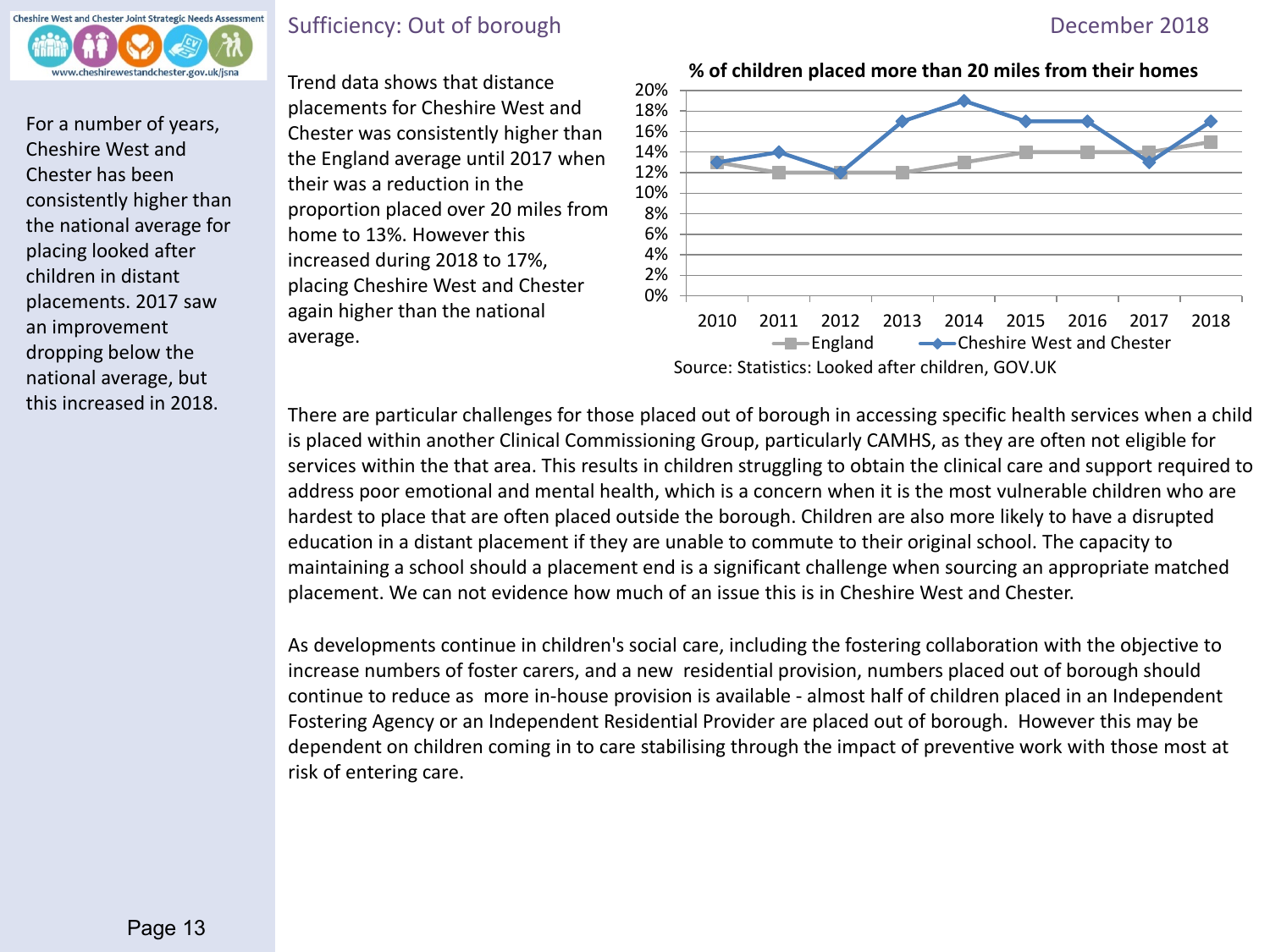### **Areas for development**

- Understanding the impact and progress of placements including:
	- o how to more accurately capture the needs of individual children entering care
	- o develop a clear outcomes focussed Individual Placement Agreement with providers that evidences the extent to which placements are improving outcomes for children, providing value for money and step down opportunities
	- o evidencing that some groups of children are harder to place.
- Exploration of the impact of being placed in fostering placements or residential placements outside of the borough on outcomes including education, health and risky behaviour. As those placed outside of the borough may already be those most vulnerable and therefore experiencing poorer outcomes, any research may have to use matched variables.
- Reduce the number of children placed with parents on care orders.
- Increase number foster carers able to foster a range of children including those:
	- o aged 4 years and over
	- o sibling groups
	- o those with complex health and medical needs or disabilities
	- o children with a family history of mental health issues
	- o children from a BAME background
	- o children from a dual heritage background
- Embed 'Your Story' work.
- Many changes and innovative developments are being embedded in Cheshire West and Chester during 2018 and the long term impact on numbers of children coming into care, placements, and outcomes of those children in care are yet to be fully understood. There is a need for robust data to fully understand outcomes and if the needs of the child are being met.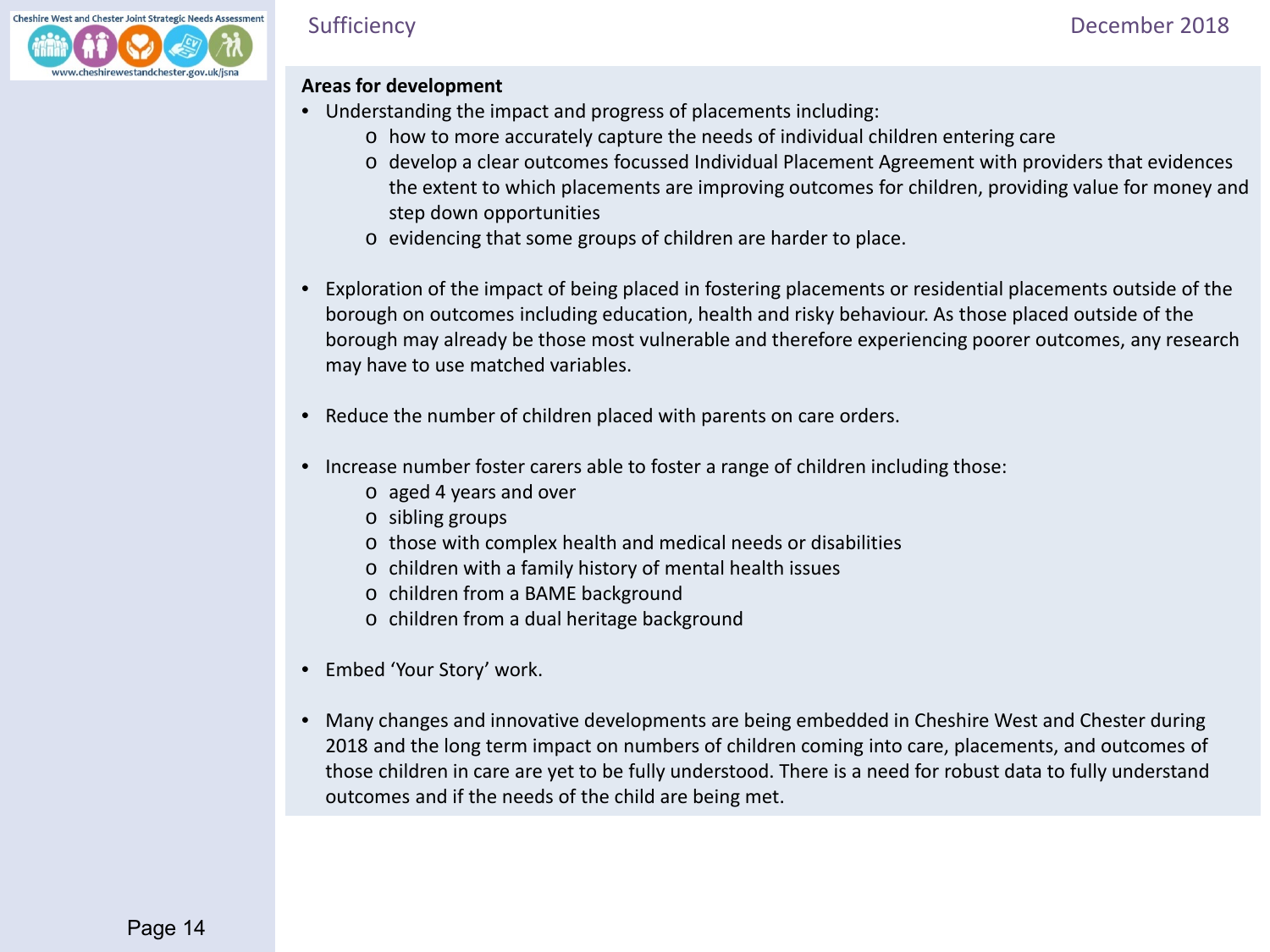<span id="page-14-0"></span>

Cheshire West and Chester during 2017-18. This is lower than the previous year but reflects the drive by the local authority to better plan for permanence using the lowest court order that is appropriate to support the needs of the child (Insight and Intelligence, Cheshire West and Chester Council).

 The priority for Cheshire West and Chester is that children referred for adoption are placed within a loving and supportive family that can meet all of their identified needs during childhood and beyond. Before a looked after child can be adopted, the local authority must first make the decision that adoption is in the child's best interest. Suitable prospective adopters are then found before the child is placed for adoption for at least 10 There were 10 adoptions in weeks before the adoption order is granted and the child ceases to be looked after.

> Processes are in place to identify children for whom adoption is being considered at the earliest stage of the care. This ensures that a dynamic approach is taken during the recruitment and assessments of prospective adopters and within the matching process.

During 2017/18, 10 children were adopted by Cheshire West and Chester and a further 25 were living with their adoptive parents but had not yet been adopted by law. The number of children referred for adoption is variable and influenced by the cohort of looked after children at that time. For example older children and those with complex needs are more likely to be placed in long term fostering rather than referred for adoption unless the adopters can fully offer the support needed. During 2017/18 there were 17 children with an adoption decision made (ADM) but not yet placed– it could be that a home was not found for them or that the ADM was being made alongside other decisions to speed up the final decision. Adoption is the last resort and Cheshire West and Chester plan for permanence in other ways for example the local authority has invested in working with relatives and friends of the family for long term fostering arrangements and supporting families so that the child can return home rather than be placed for adoption. In 2017/18 there was an increase in children who have returned home compared to the previous year.

## **Innovation**

Fostering to adopt and concurrent planning reduce the number of placement moves for children and ensure they are placed with their prospective adoptive family at the earliest opportunity.

Fostering to adopt - A Fostering for Adoption (FfA) placement is when a looked after child is placed in a foster placement with foster carers who are also approved prospective adopters and adoption is likely to be the outcome. Only children who are being considered for adoption or the LA are satisfied ought to be placed for adoption and are seeking to obtain the placement order or parental consent will be placed in FfA. Cheshire West and Chester are encouraging more approved adopters to become approved foster carers to speed up the process of placing suitable children with them.

Concurrent planning – Cheshire West and Chester is investing in concurrent placements. Concurrent placements mean that the local authority is trying to rehabilitate the child with the birth parents, but at the same time, they are also planning for adoption in the event rehabilitation fails. For the foster carers there is an risk that they will not end up adopting the child in their care as rehabilitation with birth parents has been flagged as a possibility but being able to keep the family together is always the preference.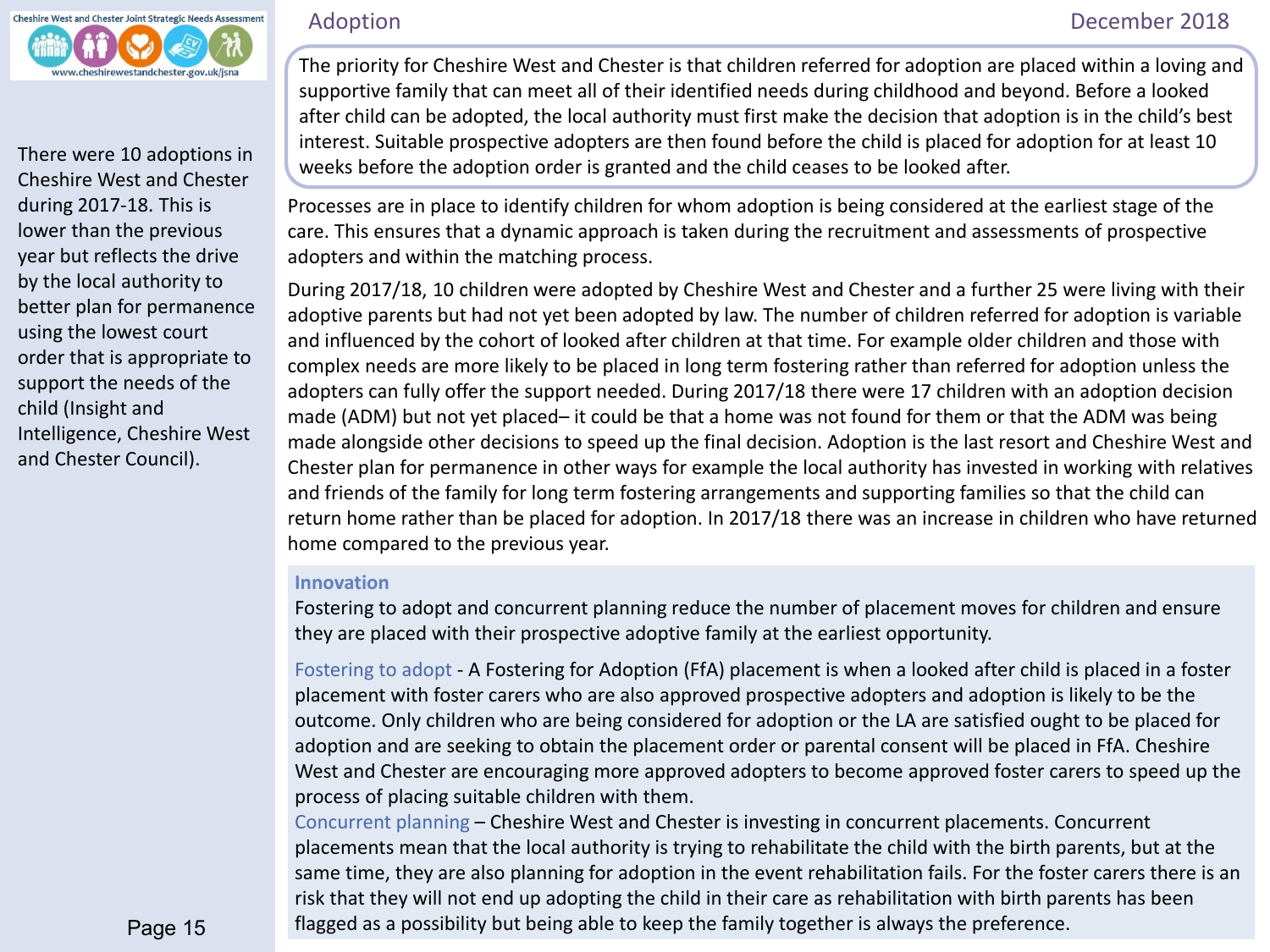

In Cheshire West and Chester, 2014-17 data shows that the average duration between entry into care and being adopted has continued to improve, as has the average time between the decision the child should be placed for adoption and the child being matched to adopters. Both are better than the national average.

60% of children waited less than 14 months between entering care and moving in with their adoptive family which is better than the England average of 53% (Statistics: Looked after children, GOV.UK)

 In 2017, Cheshire West and Chester Council's Adoption Service partnered with the Adoption Services for Halton Borough Council, St. Helen's Council, Wigan Council and Warrington Council to form the Regional Adoption Agency 'Together for Adoption' (TFA). The aim is to work together to improve the possibilities of finding the right families for the children currently in the care of the five Local Authorities - to increase the numbers of adopters, increase the number of children placed within the region, reduce waiting times and increase numbers of successful adoptions.

Due to the small numbers of children involved in adoption, performance is measured over a rolling three year average. One year's performance may show an unusual change that does not give a true picture of how the council is doing in the longer term. The latest figures for 2015-18 are not available so 2014-17 is discussed.

For children who are adopted in Cheshire West and Chester, the average duration between entry into care and being adopted has continued to improve. Between 2014 and 2017, the average duration was 436 days approx. 1 year and 2 months. This is lower than the England average of 520 days and North West 515 days (approx. 1 year and 5 months). Improvements can also be seen in the average time between the decision the child should be placed for adoption and the child being match to adopters - from 162 days in 2013-16 (approx. 5 months) to 146 days in 2014-17 (approx. 4 months). This is better than the national and North West average of 220 days (approx. 7 months). Children who are placed in a fostering to adopt placement wait less time between entering care and moving in with its fostering to adopt family; on average 337 days (approx. 11 months). This is better than the England average of 435 days (approx. 14 months).



The cohort of children referred for adoption such as if there are sibling groups who are hard to place or children that have been considered appropriate for adoption but have complex needs, can affect timeliness of adoption. As can the pool of adopters available - number of adopters, if they are able to offer fostering to adopt placements, their skillset and capacity to provide a home for more than one child.

# **Area for development**

Together for Adoption are addressing the challenge in finding suitable adopters for sibling groups and children with complex needs. During 2017/18, almost a third of children adopted by the TFA were not placed in TFA placements – 19% were placed with voluntary agencies and 18% with local authorities outside of the TFA authorities. 63% were place with TFA families. It is positive that the TFA are working in partnership with voluntary agencies to support matches for complex children. However there is a need for recruitment of TFA families who are able to support a range of children, which is a focus of their work going forward.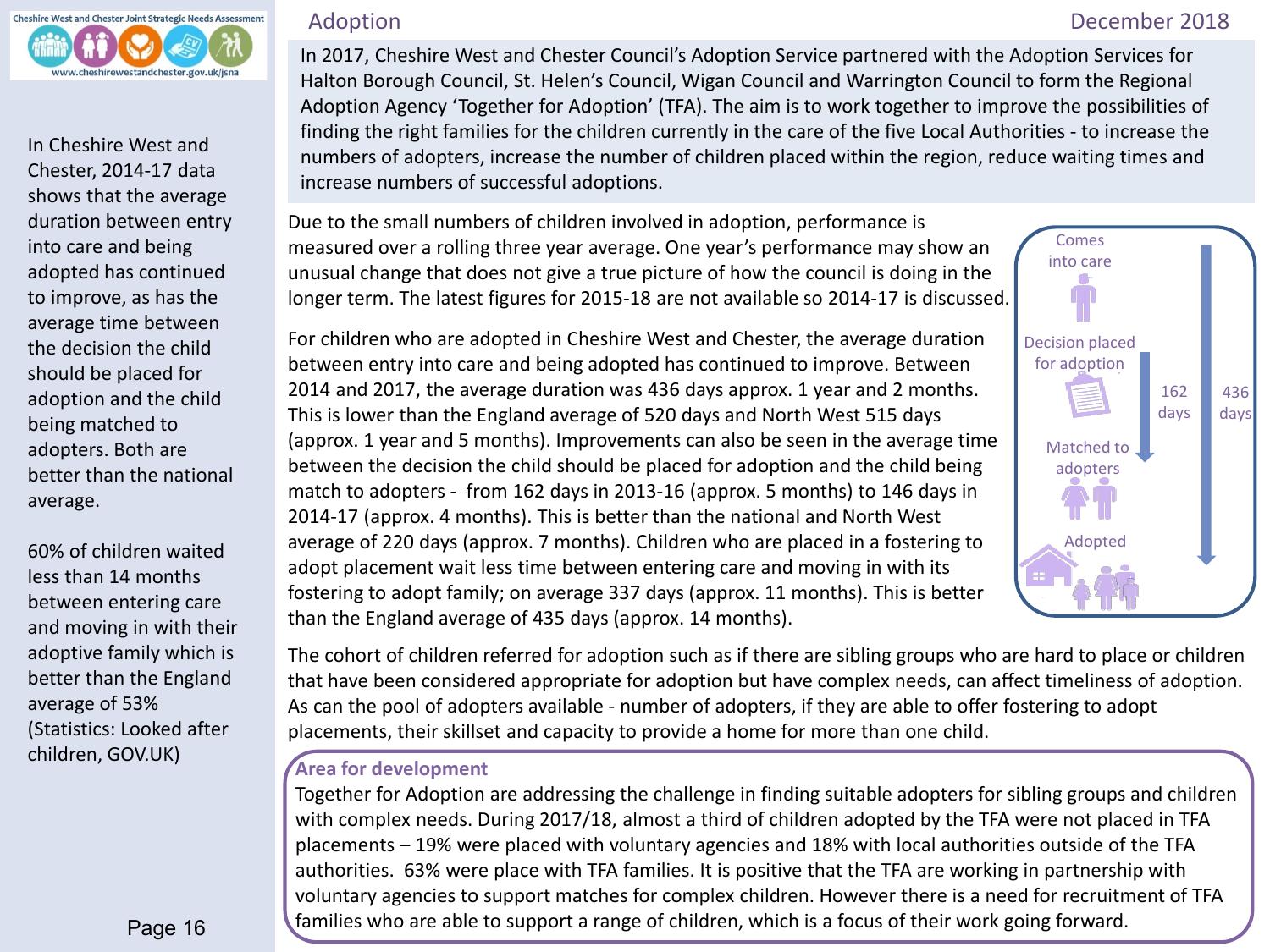<span id="page-16-0"></span>

The January 2018 School Census indicated that there were 226 children looked after attending schools in Cheshire West and Chester (nursery to year 14).

Children with an Education, Health and Care Plan (EHCP) have a high level of special educational need that cannot be met by the current provision (early years, school or further education).

At July 2018,

approximately 1 in 6 children in care had an Education, Health and Care Plan (EHCP) for a special educational need. This is compared to 1 in 14 for all children.

Education December 2018

Achieving the best possible outcomes for each child is a priority and it is widely recognised that education is key to all young people in care becoming independent and active members of the community. Education includes both academic skills which may help young people to obtain financial security, and personal and social skills development which can support young people to be confident and resilient in their interactions. Young people who are 'looked after' are disproportionally represented in the criminal justice system and education is key to helping young people become socially mobile and break the disadvantage cycle.

Children who are taken into care may have developmental issues such as speech and language problems and attachment difficulties and are more likely to have had disrupted schooling. This will have heavily impacted on their learning, and an increased proportion of looked after children have special educational needs compared to their peers. Once in care they may continue to face challenges such as poor mental health and potentially moving schools. Research has found that care provides a protective factor and has a positive effect on the young persons education (DFE, 2015), as well as their needs being identified and met to give them the best opportunity to thrive. Placement stability and school stability contributes to this, and having people to support and encourage the young person to believe in themselves and reach their potential.

In educational settings, children in care are supported by the Virtual School which tracks the progress of young people termly via the Personal Education Planning process (PEP) and this is monitored at regular PEP meetings. The Virtual School supports the educational progress of children in care, seeking to improve their educational experience and outcomes, and close the gap between children in care and their peers.

March 2017 data shows that 57% of children in care aged under 18 who have been looked after for at least 12 months have a special educational need – 126 children. 28.5% have an Education, health and care plan; half of those with an SEN (63 children). Looking at available trend data, the percentage of children who are looked after and have support for a SEN has reduced over the last five years, particularly those with an EHCP. This may indicate that numbers of children with a special educational need has reduced, that less are being identified, or that schools are more inclusive and better resourced to support children without the need for a EHCP – it is most likely the latter as the young people will already have a PEP to ensure their needs in education are being met.



Source: Outcomes for looked after children, Statistics: Looked after Children, DFE. Note: Children looked after continuously for at least 12 months, only those matched to the school census or AP census data with known SEN status and aged 4 or above.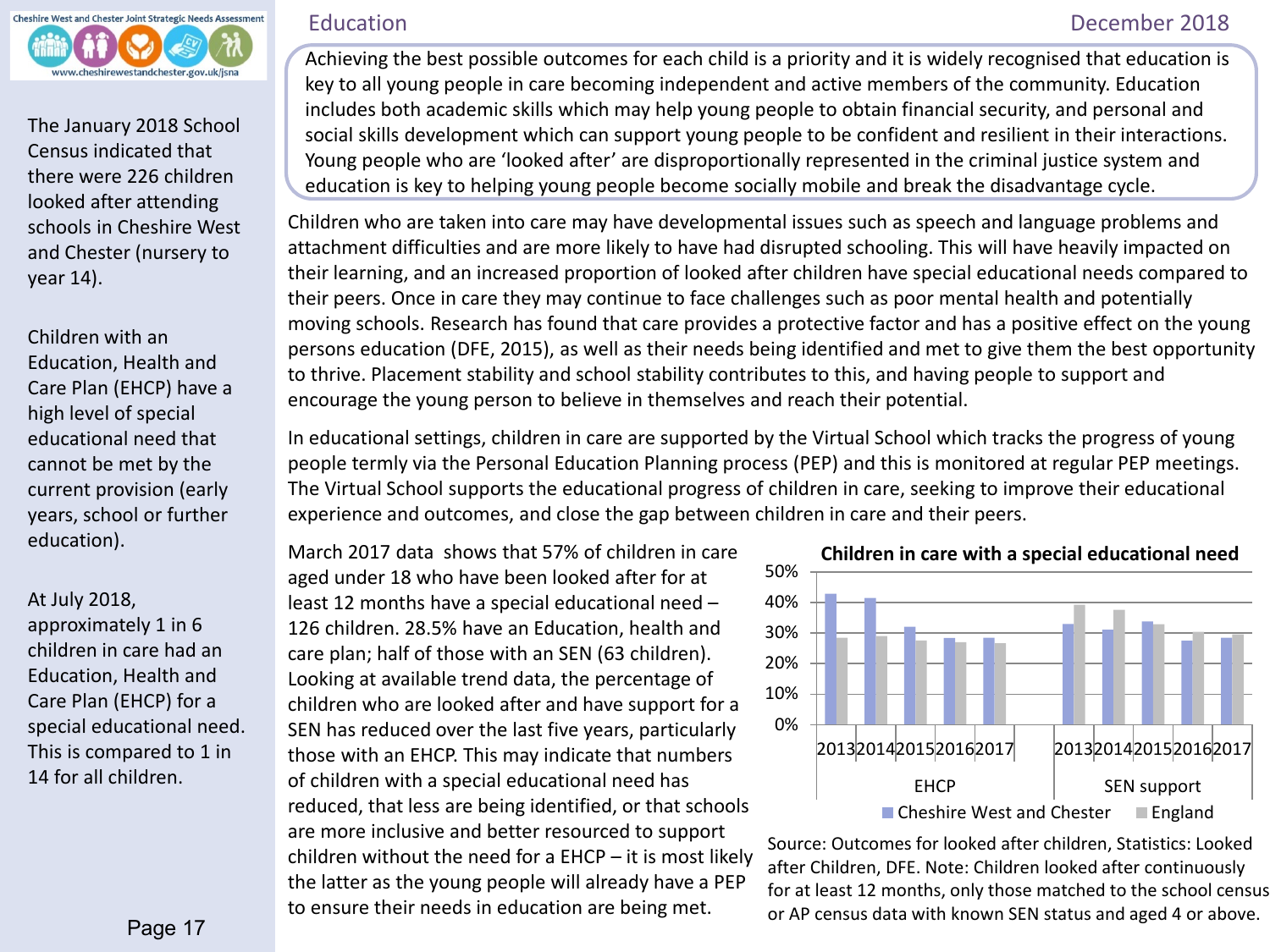

At key stage two (2017):

- 36% of children in care in Cheshire West and Chester achieved the expected standard in reading, writing and maths combined, compared to 32% of children in care nationally
- compared to 2016, 2017 results for subjects measured either increased or stayed the same

At key stage four (2017):

- there was an increase in attainment 8 and progress 8 scores for looked after children in Cheshire West and Chester between 2016 and 2017 compared to a decrease nationally
- in 2017, Cheshire West and Chester pupils achieved more and progressed better than children in care nationally and the North **West**

Source: Outcomes for children looked after by LAs: 31 March 2017, National Statistics, GOV.UK

# Education **December 2018**

All looked after children must be placed in schools rated as good or outstanding. In 2018, 90% of children looked after of school age were placed in good or outstanding schools - 96% of primary school children, 86% of secondary school children and 88% of children placed out of borough (94% primary and 84% secondary).

In 2017, at key stage two 36% of children in care achieved the expected standard in reading, writing and maths combined, better than the national and North West average. Whilst collectively the number of pupils at the expected level for individual subjects is at a certain level (reading, writing and maths combined), for individual pupils the results across all the three subjects may be quite different. The percentage of children meeting the expected standard was higher for the individual subjects (reading, writing and maths) though slightly lower than the England and North West average, as was grammar, punctuation and spelling combined. Compared to 2016, Maths was up by 20 percentage points and grammar, punctuation and spelling combined by 16 percentage points.

| Reaching the expected standard at<br>key stage two | % of LAC 2016 | % of LAC 2017 | % of LAC North<br><b>West 2017</b> | % of LAC<br><b>England 2017</b> |
|----------------------------------------------------|---------------|---------------|------------------------------------|---------------------------------|
| <b>Reading</b>                                     | 44%           | 44%           | 48%                                | 45%<br>$\boldsymbol{\Omega}$    |
| <b>Writing</b>                                     | 44%           | 44%           | 50%                                | $\boldsymbol{\Omega}$<br>47%    |
| <b>Maths</b>                                       | 24%           | 44%           | 50%                                | 46%<br>$\boldsymbol{\Omega}$    |
| Reading, writing and maths combined                | <b>NA</b>     | 36%           | 35%                                | 32%                             |
| Grammar, punctuation and spelling combined         | 32%           | 48%           | 53%                                | $\boldsymbol{\Omega}$<br>50%    |

Source: Local Authority Interactive Tool, Department for Education, accessed 03/09/2018

At key stage four, attainment 8 measures the average achievement of pupils in up to eight qualifications. Progress eight aims to capture the progress a pupil makes from end of key stage two to the end of key stage four. There was an increase in both attainment 8 and progress 8 scores between 2016 and 2017 for looked after children in Cheshire West and Chester meaning a greater proportion of children achieved qualifications and made the expected, or better, progress. A quarter of pupils achieved grade 9-4 (equivalent A\*-C) in English and Maths, higher than the England and North West average.

| Achievement at key stage four          | <b>LAC 2016</b> | <b>LAC 2017</b> | <b>LAC North</b><br><b>West 2017</b> | <b>LAC England</b><br>2017 |
|----------------------------------------|-----------------|-----------------|--------------------------------------|----------------------------|
| Attainment 8                           | 20.4            | 27.8            | 19                                   | 19.3                       |
| Progress 8                             | $-1.59$         | $-0.66$         | $-1.37$                              | $-1.18$                    |
| Achieving 9-4 pass in English and Math | <b>NA</b>       | 25%             | 16.8%                                | 17.5%                      |

Source: Local Authority Interactive Tool, Department for Education, accessed 03/09/2018

Changes to assessment and qualifications means comparative data before 2016 at both key stage two and key stage four is not possible; for some subjects no comparison is possible. This means we are not able to accurately see the extent to which the gap between children in care and all children has narrowed, if at all.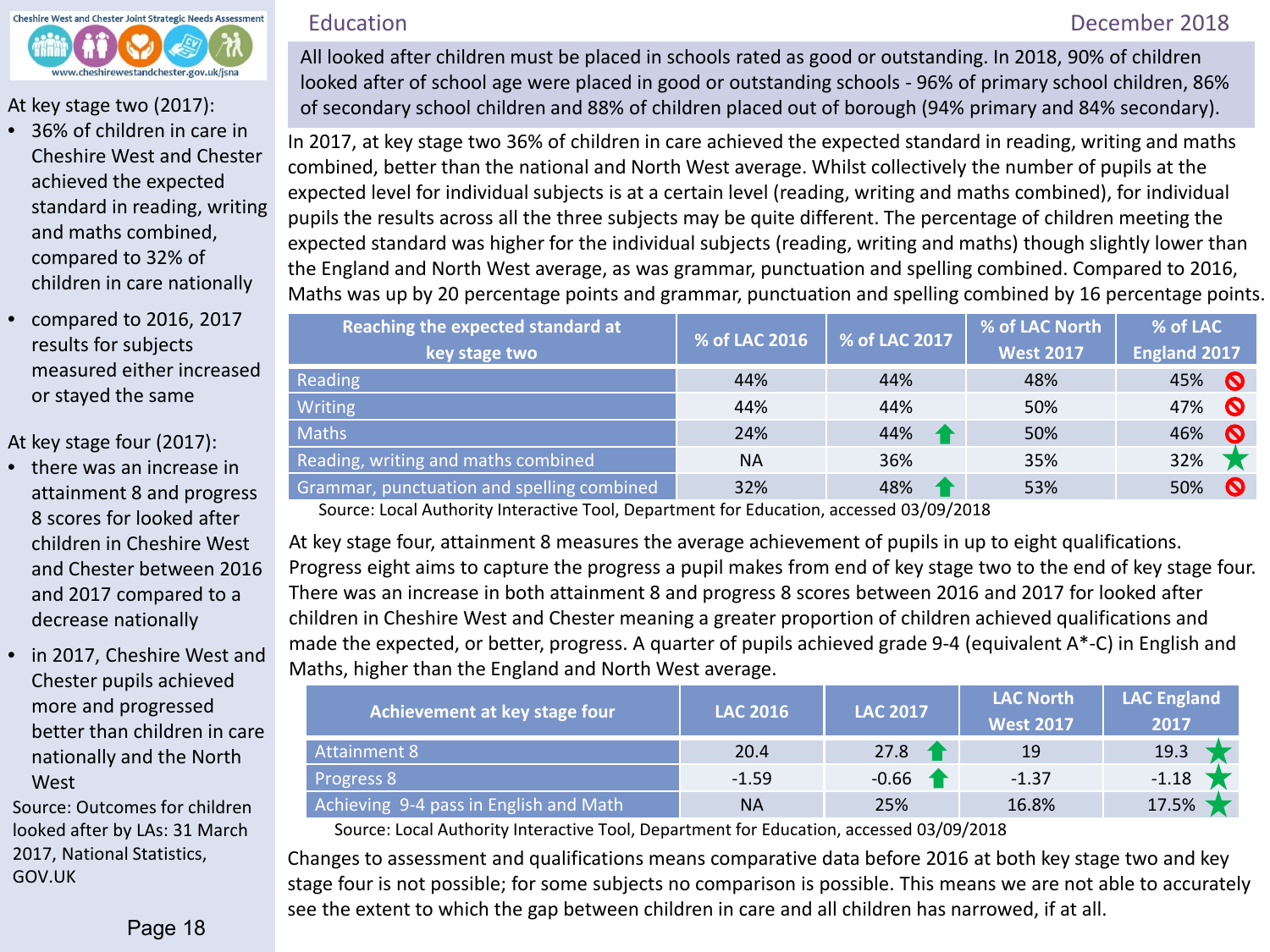

Generally the gap in attainment between children living in care and all children narrowed between 2016 and 2017, particularly at key stage four.

The Virtual School has funded:

- Emotional Literacy Support Assistants in schools with children in care
- Mental Health First Aid to all schools
- designated teacher and governor training at Virtual School organised conference on attachment and trauma
- independent psychological consultations and mentors for children in care
- support for schools and setting with children in care
- the Attachment Friendly schools programme

Available data does show:

- the gap narrowed between children in care and all children at key stage two maths and grammar, punctuation and spelling but widened for reading
- at key stage four the gap between children in care and all children narrowed for attainment 8 score and between progress 8

Looking at the gap can be useful, however research highlights that given the high incidence of SEN amongst children in care, as well as the impact of trauma as a result of abuse or neglect, comparisons should be treated with caution or should be looked at relative to more similar comparison groups (DFE, 2015).

Research by the Rees Centre and University of Bristol found that each day of school missed by a child in care through an exclusion impacted on GCSEs (DFE, 2015). In Cheshire West and Chester there have been no permanent exclusions of a child in care for a significant period of time and fixed term exclusions have also declined to under 10% (2016), lower than the England and the North West average. The attendance rates for children in care are consistently above 90% which is the national bench mark for all children.

For a child who has experienced neglect, trauma and family breakdown and has been taken into care, school may be perceived as a low priority. In order to not only attend school but to participate and succeed they need to feel secure in other elements of their life including being in a stable placement, feeling safe and valued, and feeling well enough in themselves both physically and mentally. Increasing the sufficiency of foster placements will help so that more children can be in a stable home and close to their current school. Providing intensive support to those children with complex needs to step down to fostering will also impact on their education.

Ensuring needs are identified throughout the young persons life and support is put in place to meet these needs is essential. Those working with children and young people in educational settings should be equipped with the skills to spot changing behaviours that could indicate a child is at risk and know how to interact with those who have experienced trauma. In Cheshire West and Chester there has be a move to a change of culture within schools to be 'attachment friendly'. The Virtual School funds training for educational settings and extra support for looked after children, some examples can be seen on the left.

# Education December 2018



The Virtual School recommends all carers to have regular and positive communications with the young person's education setting.

# **Attachment Aware Schools**

Schools can compound the difficulties that children face, both in school and at home as they become part of a loving and caring family. An awareness of how to support children and young people's emotional needs and development can promote better learning and health outcomes. Teachers and school support workers can make a difference every day by being a significant caring adult in the young persons life and building an understanding relationship.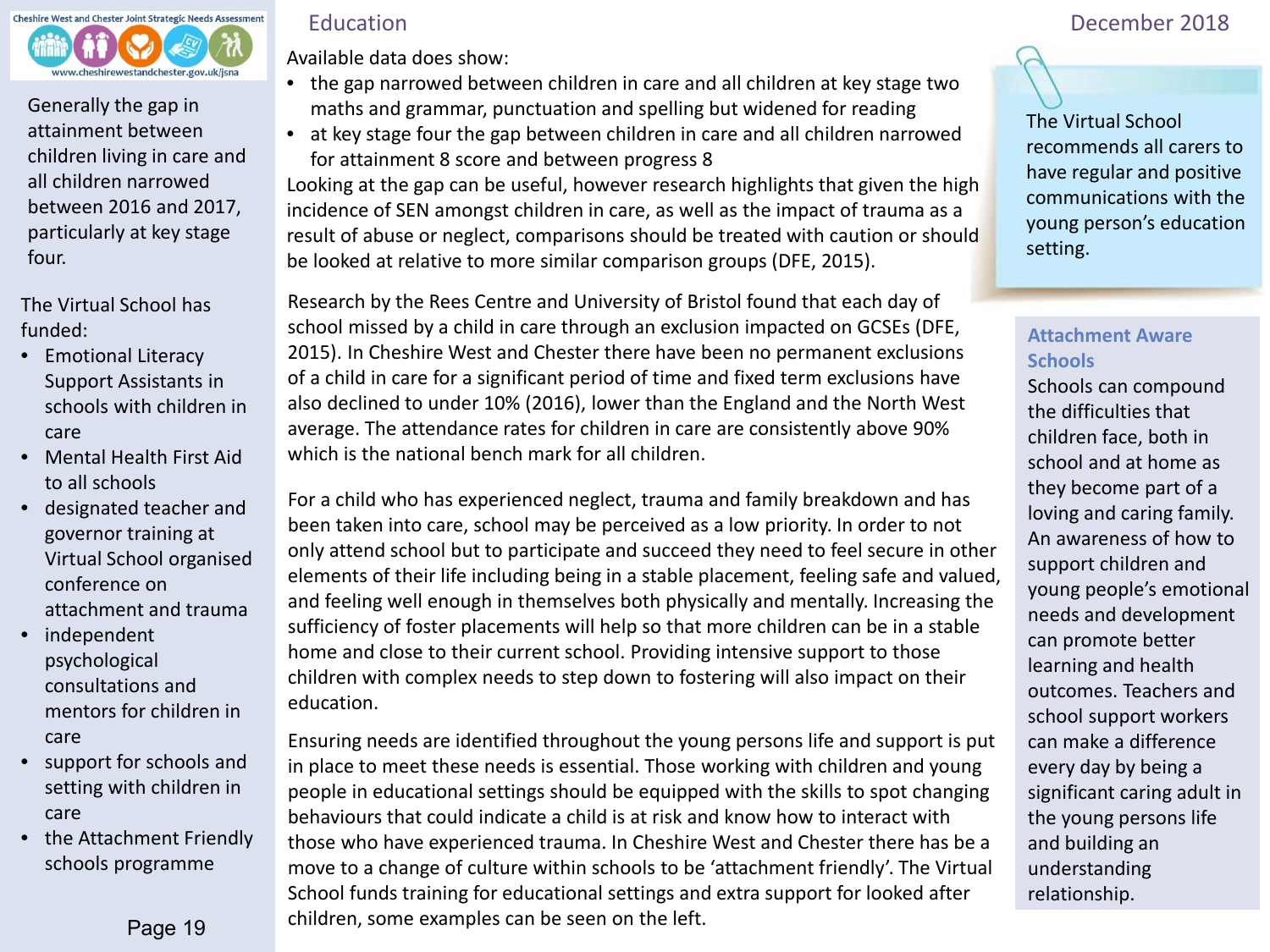

At September 2018, 59% of children in care and care leavers post year 11, are in education and will require support from the Virtual School (Early Help, Schools and Partnership Team, Cheshire West and Chester Council).

### Education December 2018

 The Passport to Success developed by the Virtual School is a tool kit introduced to young people from early in high school. It is completed with the young person by a range of professionals to prepare them for post 16 options, Education, Employment or Training.

The Virtual School provides support and guidance to all care leavers in education from 16 to 25 years of age, however this is an area of challenge as the Virtual School does not receive any funding for post 16 young people in care. The Virtual School support care leavers education by:

- providing an Education Adviser and PEP coordinator who both link with the Leaving Care team
- termly meetings with the designated person at the local colleges to monitor each young person's progress
- facilitate university and college taster sessions, working collaboratively with the Young People's Service where appropriate

Snapshot data September 2018 shows that 59% of 16-21 year olds (post year 11) who are children in care or care leavers, are in education- 52 aged 16-17 and 53 aged 18-21 years [\(see care leavers section from page 36\).](#page-34-0)

All training opportunities are offered to staff both in and out of borough and to all education settings including further education colleges.

# **Looking forward**

Virtual Schools will be using part of the Pupil Premium plus to fund:

- Person Centred Counsellor to work with identified children in care
- support and learning from Ancora House (child and adolescent mental health inpatient unit who have an onsite short stay school and outreach team)
- further teacher training including conference on emotional wellbeing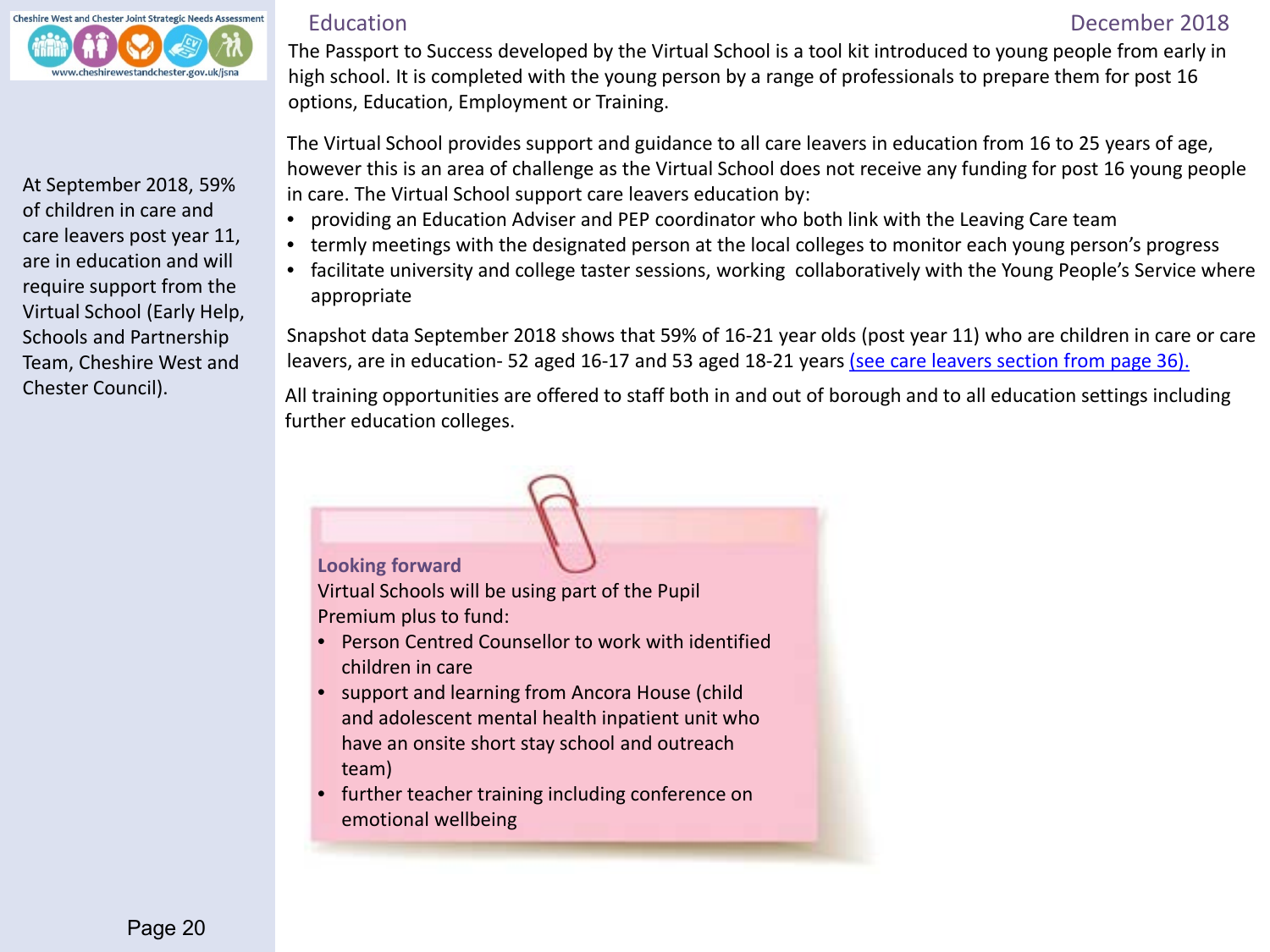

### **Gaps and challenges**

- Both nationally and locally children in care do not achieve as well as their non- disadvantaged peers in educational outcomes. A priority in Cheshire West and Chester is narrowing the gap.
- The changing nature of the cohort, and the age which young people come into care is a challenge for the Virtual Schools. There is a trend of the growing number of teenagers aged 10-14 which often can mean there are significant gaps in the young person's education.
- Virtual Schools do not receive funding for post 16 support.
- There must be an offer of support to those who have left care due to adoption or returning home putting further demand on the Virtual School.
- National research suggests that when there is a need to move schools, such as if a young person is placed outside of the Borough or 20 plus miles from home, the young persons education may suffer. Locally more exploration of this is needed to assess the effects on the young person.
- Stability is highlighted as a crucial building block to a young person feeling supported and establishing relationships that encourage self-worth and feelings of being valued. This is a strong factor in the educational attainment of children in care. More foster carers are needed within the Cheshire West and Chester footprint and there are strategic developments to improve local sufficiency.

# **Recommendations**

- The priority for the professionals working with children and young people is to continue to identify any barriers to learning as early as possible in order to provide the best interventions to support each child to overcome any personal barriers, bridge any gaps and to accelerate their learning. In order to achieve this, the children and young people should have good attendance at schools, colleges and settings to ensure they experience quality first teaching for the maximum time possible.
- Continue the roll out of the Attachment aware schools programme to all schools how host children in care.
- The children and young people should be 'ready to learn' both academically and emotionally. In order to achieve this school setting and placement stability are key. Every child or young person should have any additional needs identified at the earliest opportunity and the most effective interventions implemented in order to accelerate their learning.
- Children in the care of the council should be the highest priority for all professional teams within the Council when requests for support are received.
- Research by the Rees Centre and University of Bristol found that children in care do better in schools where all children do well highlighting that school choice is important and looked after children should have top priority in school admissions.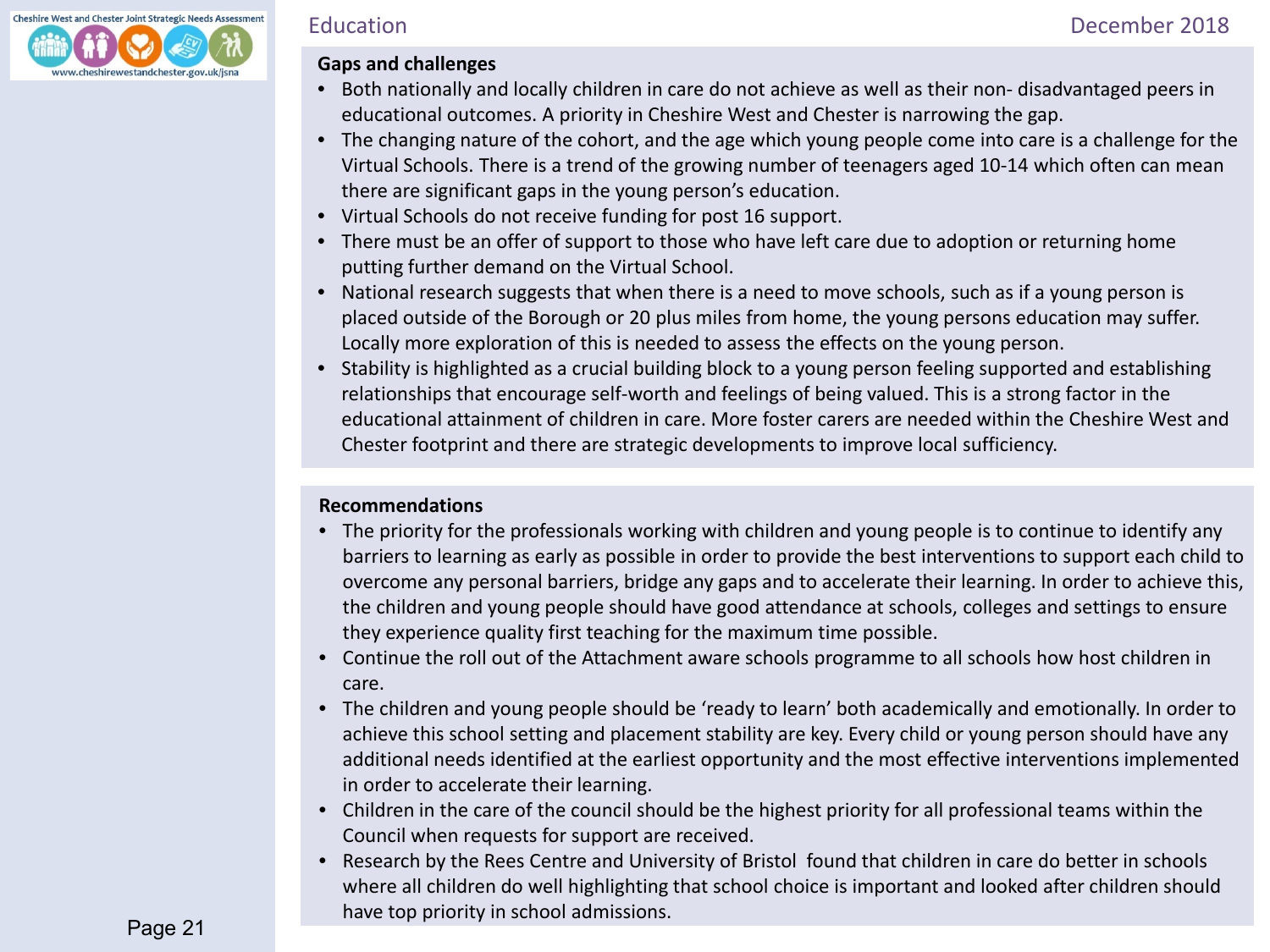<span id="page-21-0"></span>

It is estimated that 50% of lifetime mental illness (except dementia) begins by the age of 14 and 75% by age 18.

Nationally, 45% of children in care aged 5-15 years have a mental health disorder, rising to 72% for those living in residential care. This is compared to 10% of the general population aged 5-15 years.

In England, conduct disorders followed by emotional disorders (anxiety and depression) and hyperactivity are most prevalent. 11% are estimated to be on the autistic spectrum scale. (Source: Promoting the health and wellbeing of looked after children, March 2015, Royal College of Paediatrics and Child Health)

# Health and wellbeing and the contract of the contract of the December 2018

 Children in care have many of the same health risks and problems as their peers but the extent is exacerbated due to their experiences of poverty, abuse and neglect. They are 'vulnerable to health inequalities, and exhibit significantly higher rates of mental health issues, emotional disorders, hyperactivity and autistic spectrum disorder conditions…. as well as developmental and physical health issues such as speech and language problems, bedwetting, coordination difficulties and sight problems.' (Royal College of Pediatrics and Child Health). Public Sector services work closely together with children, young people and their carers to ensure their physical and emotional health needs are understood and they are able to access the health services they need. Through the provision of support and developing resilience, children in care can become healthy young adults who are able to manage their own health needs when the time comes to live independently.

Pre-care experiences impact on the child's health and development – their physical health, emotional wellbeing, cognition and behaviour. Pre-care experiences might include:

- parental mental health problems
- parental lifestyle choices such as drug and alcohol abuse
- neglect
- maltreatment
- abuse
- ante-natal factors that can affect development

Children who are taken into care therefore have increased physical, emotional and behavioural needs and an increased vulnerability to substance misuse, self-harm, teenage pregnancy, exclusion from education, criminality and further maltreatment such as child sexual exploitation. The local authority and partners have a responsibility to improve the outcomes of these vulnerable children and put in place interventions to improve resilience.

In Cheshire West and Chester, just over two thirds of children and young people are in care as a result of abuse and neglect. Within this cohort there will be babies, young children, adolescents, children with a disability, children with complex needs, and teenage parents. Each has differing characteristics and needs that will change at different stages of their lives.

It is essential that:

- $\checkmark$  assessments are timely and systematic
- $\checkmark$  a health plan is put in place that is regularly reviewed
- $\checkmark$  there are a range of services available to meet the young persons needs
- $\checkmark$  young people are referred to and are accessing the services they need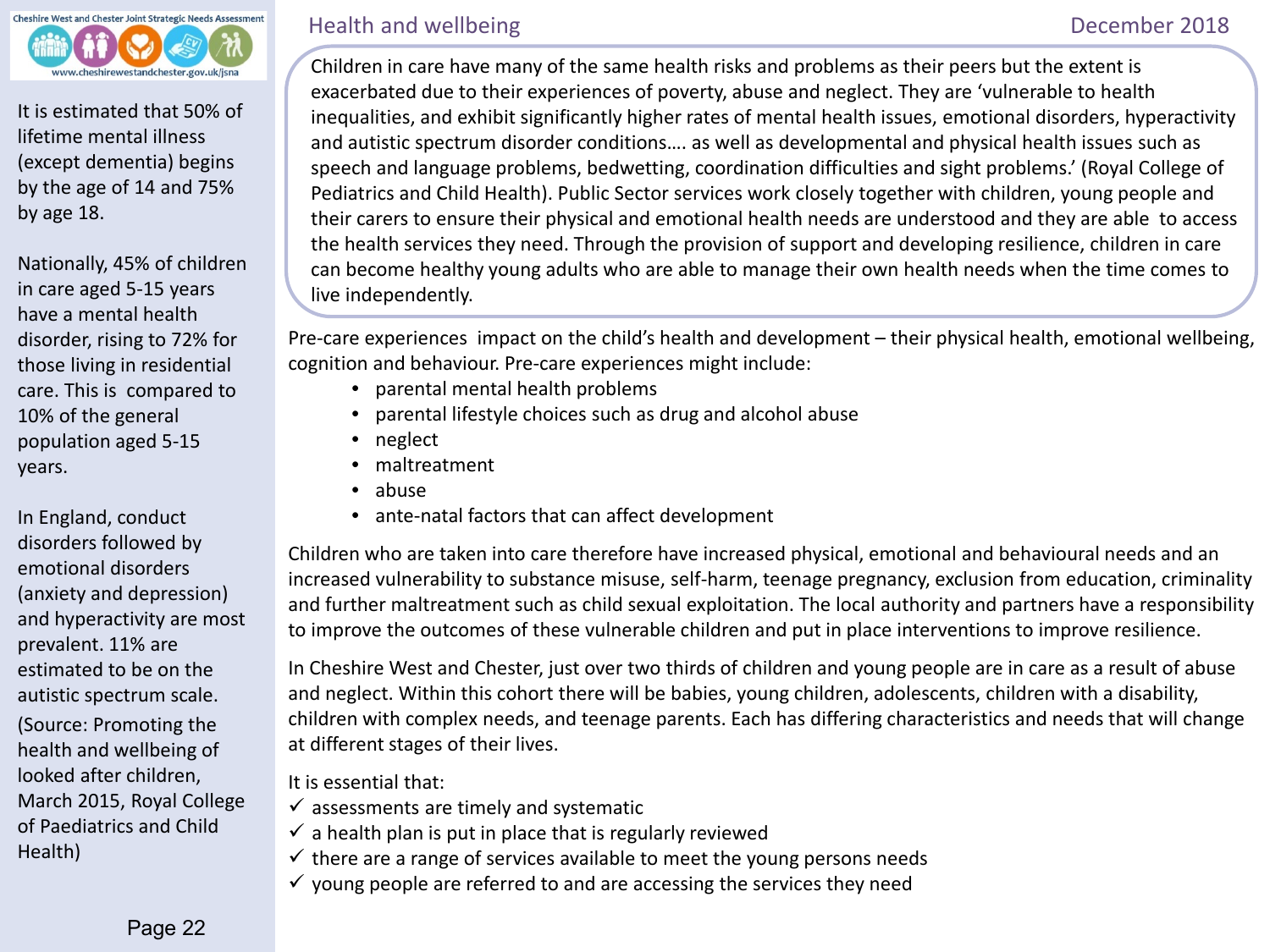

In Cheshire West and Chester during 2017/18, 80% of initial health assessments were completed within 20 days. Health and wellbeing **December 2018** 

# **Initial Health Assessments**

All children living in care will have a health assessment when they first become looked after. A doctor will then make a health plan with the child and their carers to show how their health needs will be met. Wherever possible information will be gathered from the child's parents about their family health history. The health plan becomes part of the child's care plan and placement agreement. Review health assessments take place every year for looked after children who are aged five and over, and every six months for children aged 0-4 years. Carers of looked after children will make sure they are registered with a GP, and attend the dentist and optician regularly.

It is essential that the needs of the child are identified as soon as they come in to care to ensure their needs do not go unaddressed and that they are referred to services that can support them. The local authority must request an initial health assessment (IHA) from community paediatricians within 48 hours for the assessment to be completed within the statutory timescales of 20 days since entering care.

| <b>Cheshire West and Chester</b>       | 2016-17 | $\mid$ 2017-18 |
|----------------------------------------|---------|----------------|
| <b>Requested in timescale (48 hrs)</b> | 65%     | 64%            |
| Completed in timescale (20 days)       | 79%     | 80%            |

Source: Insight and Intelligence, Cheshire West and Chester Council

During 2017-18, there was variable performance in the timeliness of requests by the local authority for the completion of Initial Health Assessments, with a third not being requested within 48 hours. However, every effort is made by the Trust to ensure that the Initial Health Assessment is still completed within 20 working days and this increased slightly in 2017-18 to 80% completed within 20 days.

Narrative provided by the Countess of Chester and Mid Cheshire hospitals indicates that the most common reason for IHA's being completed outside of 20 days is due to late requests. Other reasons recorded include cancelled appointments because children have been unwell or on holiday, and children not being brought to appointments without explanation (did not attend). There have been incidences where children are placed on an Interim Care Order at home with their birth family and they have not been brought to their appointment, as well as young people refusing to attend. All of these issues are brought to the attention of Local Authority and will be a standing agenda item for discussion at the Health Practice Improvement meetings.

The escalation pathway for late requests for Initial Health Assessments has been further strengthened in order to improve the timeliness of the requests and close monitoring of this activity will be maintained throughout 2018-19.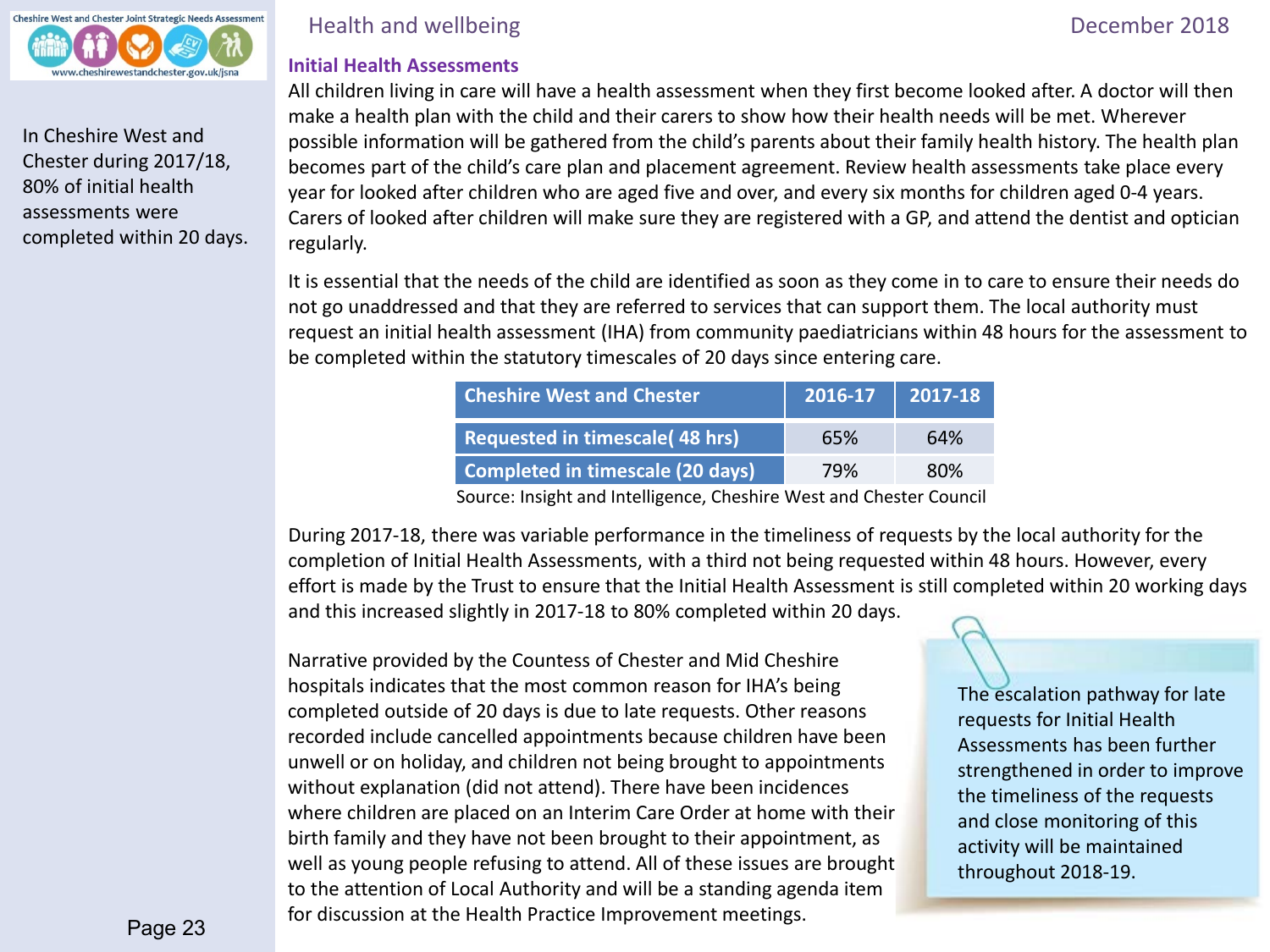

In Cheshire West and Chester during 2017/18, 92.6% of children who had been in care for 12 months or more had their annual health assessment. This has been consistently increasing since 2014/15.

# Health and wellbeing **December 2018**

## **Annual Health Assessments**

It is the responsibility of the local authority to ensure that health assessments are carried out annually. Health partners have a duty to comply with requests by the local authority and to ensure that health plans are effective.

| Health assessment: children who have<br>been in care for 12 months or more | 2013/14 | 2014/15 | 2015/16 | 2016/17 | 2017/18  |
|----------------------------------------------------------------------------|---------|---------|---------|---------|----------|
| <b>Cheshire West and Chester</b>                                           | 83%     | 77.2%   | 86.1%   | 88.6%   | 92.6%    |
| <b>England</b>                                                             | 88.4%   | 89.7%   | 84.1%   | 89%     | Awaiting |

Source: Insight and Intelligence, Cheshire West and Chester Council

Over the past five years, the proportion of children receiving a health assessment in Cheshire West and Chester has improved matching the England trend. During 2017/18, 92.6% of children had received their annual health check (or twice yearly for children under 5 years) . Data for England is currently unavailable.

Those young people placed out of borough were more likely to not have an assessment done - 10% of children out of borough compared to 6.5% of those in the borough didn't have an assessment completed.

The annual health assessment captures whether the child has had a dental check during the year, all relevant immunisations and a developmental check.

|      | <b>Cheshire West and Chester</b>   |                            | <b>England</b>                     |                                    |                            |                                    |
|------|------------------------------------|----------------------------|------------------------------------|------------------------------------|----------------------------|------------------------------------|
|      | Up-to-date<br><i>immunisations</i> | Up-to-date<br>dental check | Up-to-date<br>development<br>check | Up-to-date<br><i>immunisations</i> | Up-to-date<br>dental check | Up-to-date<br>development<br>check |
| 2018 | 97.2%个                             | 86.3%个                     | 94.3%个                             | Awaiting                           | Awaiting                   | Awaiting                           |
| 2017 | 91.1%                              | 81.0%                      | 91.9%                              | 84%                                | 83%                        | 82%                                |
| 2016 | 94.4%                              | 68.1%                      | 25%                                | 87.2%                              | 84.1%                      | 83.2%                              |
| 2015 | 75%                                | 71.2%                      | 9%                                 | 87%                                | 85.7%                      | 89.4%                              |
| 2014 | 58%                                | 62%                        | $\overline{\phantom{a}}$           | 87.1%                              | 84.4%                      | 86.8%                              |

Source: Insight and Intelligence, Cheshire West and Chester Council

The March 2018 health assessment showed that compared to 2017, in Cheshire West and Chester there had been an increase in looked after children having a dental check, development check and up-to-date immunisations. Compared to 4-5 years ago, the last couple of years has seen vast developments in improving these figures and there has, in general, been a year on year improvement. Children being seen by a dentist for an annual dental health check is improving the slowest and work with NHS England is being planned to explore better systems for meeting the dental health needs of children in care.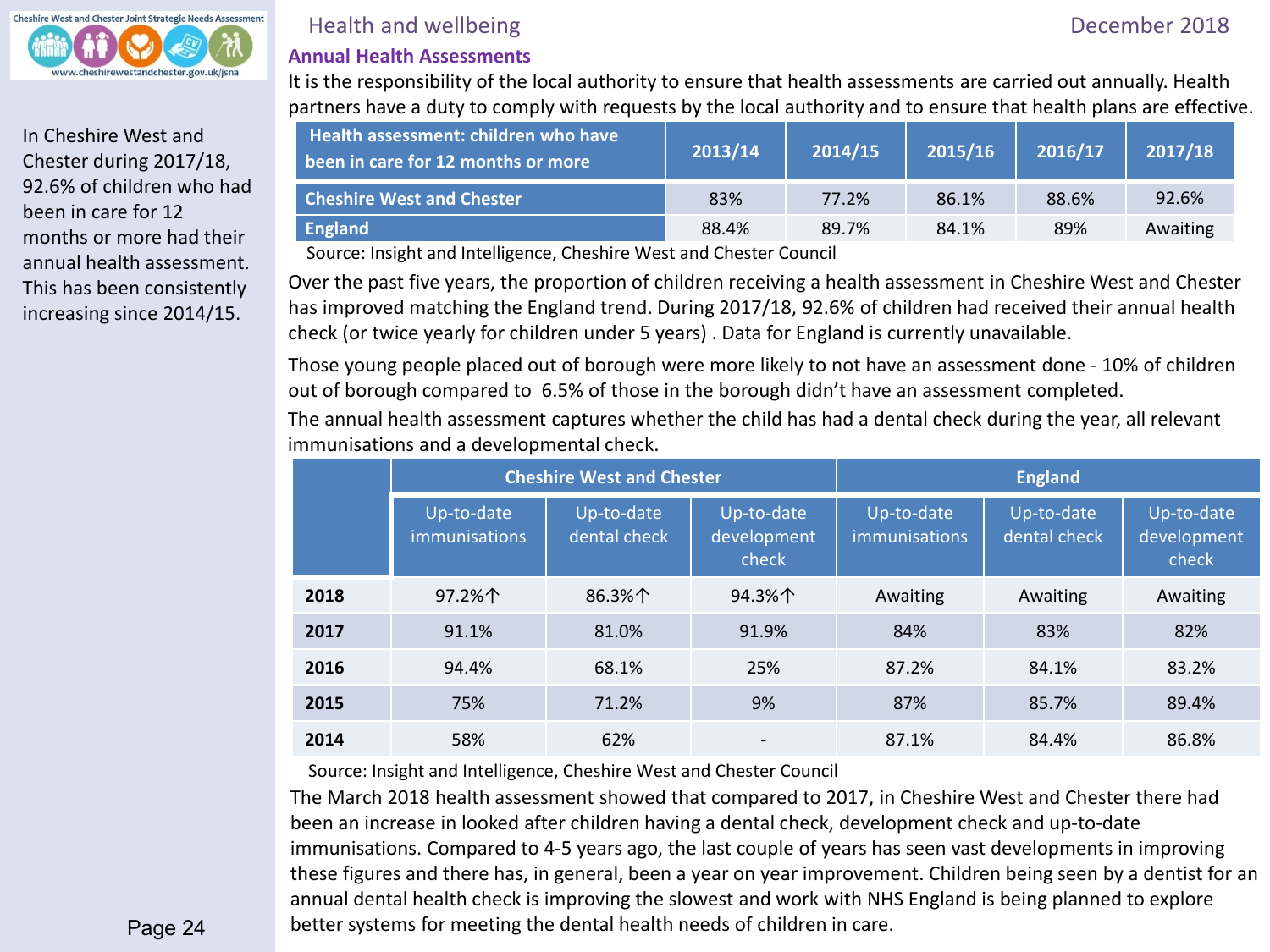

# Health and wellbeing **December 2018**

### **Understanding health needs locally**

Vigorous health assessments are undertaken and the child's needs are captured in the health assessment paperwork, health plan and actions for the social worker and carer. The services a child accesses will often be multi-disciplinary. In neglect cases in particular, all agencies will be on-board including health and education, and will cover dental, opticians, speech and language therapy, school support and mental health support to name but a few. The social worker also deals with the child's health needs as part of the planning process and this will be detailed in case notes, at supervisory meetings and care planning meetings. Health have a responsibility to ensure health needs are being met. The Independent Reviewing Officer will be scrutinising health plans and providing challenge.

The information detailed in assessment paperwork about the child's health needs, services they have been referred to and services they have accessed is not currently captured in an extractable and reportable way. We cannot therefore evidence what the needs of looked after children are from their assessments. In addition, we cannot assess how successfully children's needs are being met or the impact of interventions and services, as data is not captured in such a way that children can be tracked to see if there is an improvement and what might have contributed to this.

### **Barriers to reporting health needs**

In Cheshire West and Chester a system called Liquid Logic is used by social care and education along with professionals in partner agencies. Liquid Logic enables the generation of data and reports. A thorough annual health assessment will be undertaken with children in care and the report entered as a form in liquid logic. It is then up to the social worker to access the form and manually enter the information from it on to a separate health tab. The health tab does give the option for a wide range of information to be entered including specific health needs and diagnoses, health behaviour issues (smoking, substance misuse, self harm, sexual health), recommended health referrals and health services with ongoing attendance – all captured in the assessment. However, as it is a large manual undertaking for the social worker who has limited capacity with caseload and court proceedings, only what needs to be reported on a statutory basis is consistently completed on the health tab and therefore the elements that may help to understand health needs can not be reported on. The health tab also does not capture non-health services that the social worker is aware of the child accessing such as Caring to Care or an EHCP, to get an overarching view of health and wellbeing needs of the child.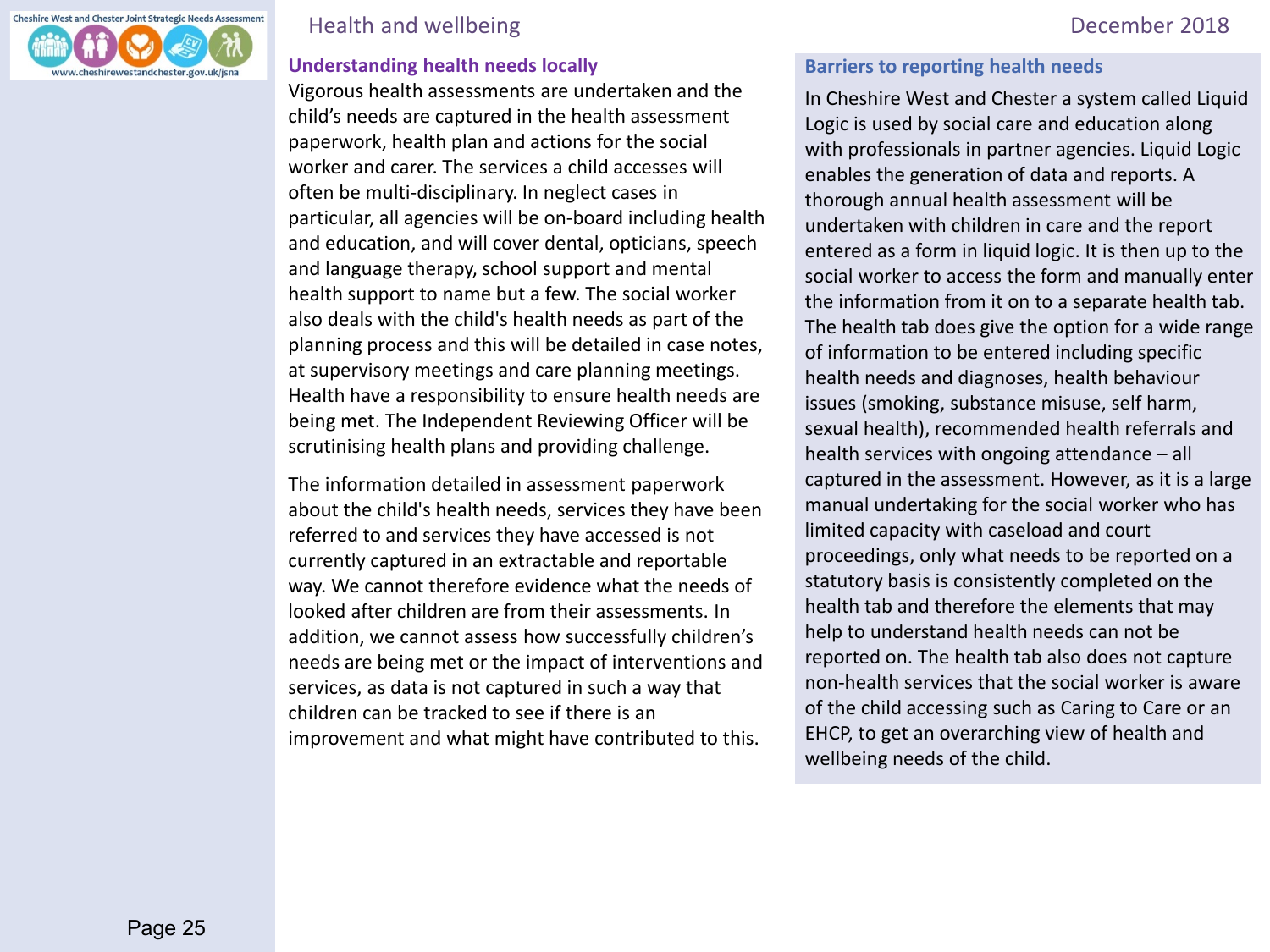

In Cheshire West and Chester, 41% of looked after children with a special educational need have social, emotional and mental health needs compared to 15% of all pupils with an SEN. This increased to 55% for children in secondary school.

30% of LAC in primary schools with a special educational need have speech, language and communication needs.

Source: School Census January 2018, Insight and Intelligence, Cheshire West and Chester Council

# Health and wellbeing **December 2018 What we do know**

### **Disability status**

At 31<sup>st</sup> March 2018, there were 25 children living in care with a disability. 10 of these children have multiple disabilities. Autism or Asperger's was most common affecting 11 children, followed by a learning disability which affected 10 children. The Royal College of Paediatrics and Child Health has found that compared to other children living in care, children with a disability have comparatively high levels of challenging behaviour, are on average older than other groups in care and had been looked after for longer.

At January 2018, 106 looked after children (47%) were school aged pupils with an SEN. This is compared to 15% of all pupils.

Looked after children with a SEN were more likely to have a higher level of need - 37% (39 children) required a education, health and care plan (EHCP) compared to 23% of all pupils. In addition, a quarter attended a special school or PRU compared to 13% of all pupils.

41% of looked after children with an SEN had social, emotional and mental health difficulties as their primary need. This was followed by a moderate learning difficulty (22%) and speech, language and communication needs (16%). For children of primary school age speech, language and communication needs was a more common need at 30%, whereas for secondary school pupils, social, emotional and mental health issues were 55%.

| <b>Disability Types</b>   | <b>Total</b>   |
|---------------------------|----------------|
| Autism or Asperger's      | 11             |
| Learning                  | 10             |
| <b>Mobility</b>           | 6              |
| <b>Behaviour</b>          | 5              |
| Communication             | 4              |
| <b>Disabled under DDA</b> | 3              |
| Incontinence              | $\mathfrak{p}$ |
| <b>Vision</b>             | 1              |
| <b>Hearing</b>            |                |

**Primary needs of those with a special educational need** Source: Insight and Intelligence, Cheshire West and Chester Council

| <b>Primary need</b>                                | <b>AII LAC</b><br>children | <b>Primary</b><br>school | Secondary school or<br>school | <b>Special</b><br><b>PRU</b> |
|----------------------------------------------------|----------------------------|--------------------------|-------------------------------|------------------------------|
| Social, Emotional and Mental<br>Health             | 43                         | 18                       | 18                            | 7                            |
| <b>Moderate Learning Difficulty</b>                | 23                         | 10                       | 7                             | 6                            |
| Speech, Language and<br><b>Communication needs</b> | 17                         | 14                       | $\Omega$                      | 3                            |
| <b>Other Difficulty or Disability</b>              | 7                          | 1                        | $\overline{4}$                | $\overline{2}$               |
| Autistic Spectrum Disorder                         | 6                          | $\mathbf{1}$             | 1                             | $\overline{4}$               |
| <b>Specific Learning Difficulty</b>                | 5                          | $\overline{2}$           | 3                             | $\Omega$                     |
| <b>Severe Learning Difficulty</b>                  | $\overline{a}$             | $\Omega$                 | $\Omega$                      | $\overline{4}$               |
| <b>Physical Disability</b>                         | $\mathbf{1}$               | 1                        | $\Omega$                      | $\Omega$                     |
| <b>Hearing Impairment</b>                          | $\Omega$                   | $\Omega$                 | $\Omega$                      | $\Omega$                     |
| Multi-Sensory Impairment                           | $\Omega$                   | $\Omega$                 | $\Omega$                      | $\Omega$                     |
| No Specialist Assessment                           | $\Omega$                   | $\Omega$                 | $\Omega$                      | $\Omega$                     |
| Profound & Multiple Learning<br><b>Difficulty</b>  | $\Omega$                   | 0                        | $\Omega$                      | O                            |
| Visual Impairment                                  | $\overline{0}$             | 0                        | $\Omega$                      | 0                            |

Source: School Census January 2018, Insight and Intelligence, Cheshire West and Chester Council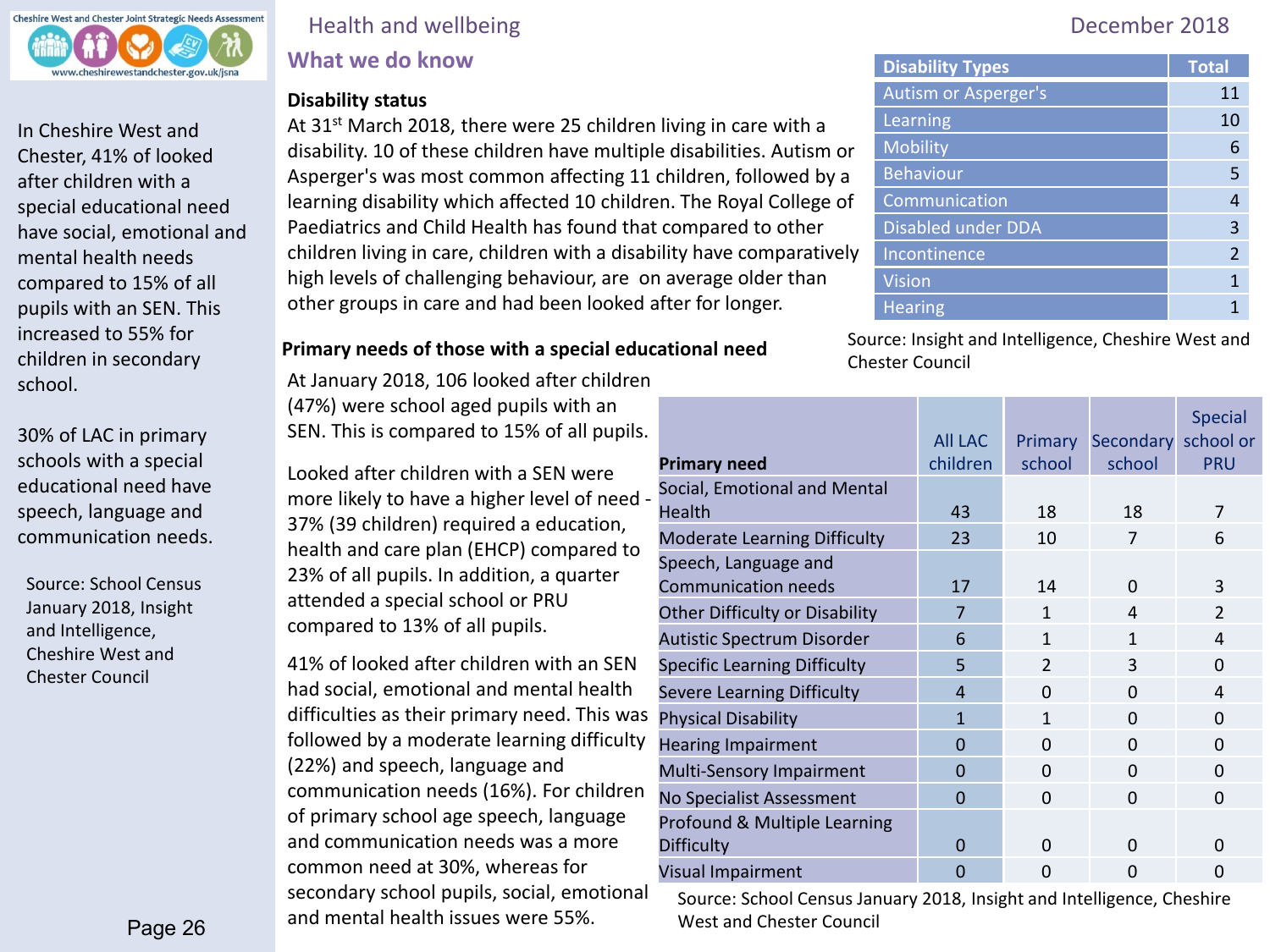

In 2017/18, 22% of children looked after at foundation stage (age 2- 3) had achieved a good level of development compared to 71.8% of all children. However numbers of LAC are small.

44% of children in year one met the expected standards in phonics compared to 80% of all children – again this is based on small numbers.

Source: Insight and Intelligence, Cheshire West and Chester Council

Health and wellbeing **December 2018** 

### **Early Years Foundation Stage and Year One**

The Early Years Foundation Stage assess whether a child has reached a good level of development at the end of reception year. During 2017/18 there were a small number of LAC at early years foundation who had been looked after for 12 months or more – nine children. Of these 22% were assessed as reaching a good level of development; two children. Looking at the detail, four children (44%) had met physical development expectations, three children (33%) communication and language expectations, three (33%) had met Personal, Social and Emotional Development expectations, two (22%) literacy expectations and three (33%) mathematics expectations.

The Year One phonics screening check is a way to ensure that children are making sufficient progress with their phonics skills. In 2017/18 there were a small number of children who had been looked after for 12 months or more in year one – again nine children. Of these 44% met the expected standard in phonics, four children.

Due to the small numbers at both Early Years Foundation Stage and Year One, it may be more appropriate to look at a three year average going forward to draw out more robust messages.

Data has been requested from services for numbers of children living in care they are supporting and outcomes measured, however few universal services such as speech and language therapy, the Child Development Service and Public Health commissioned services do not record data distinguishable for looked after children.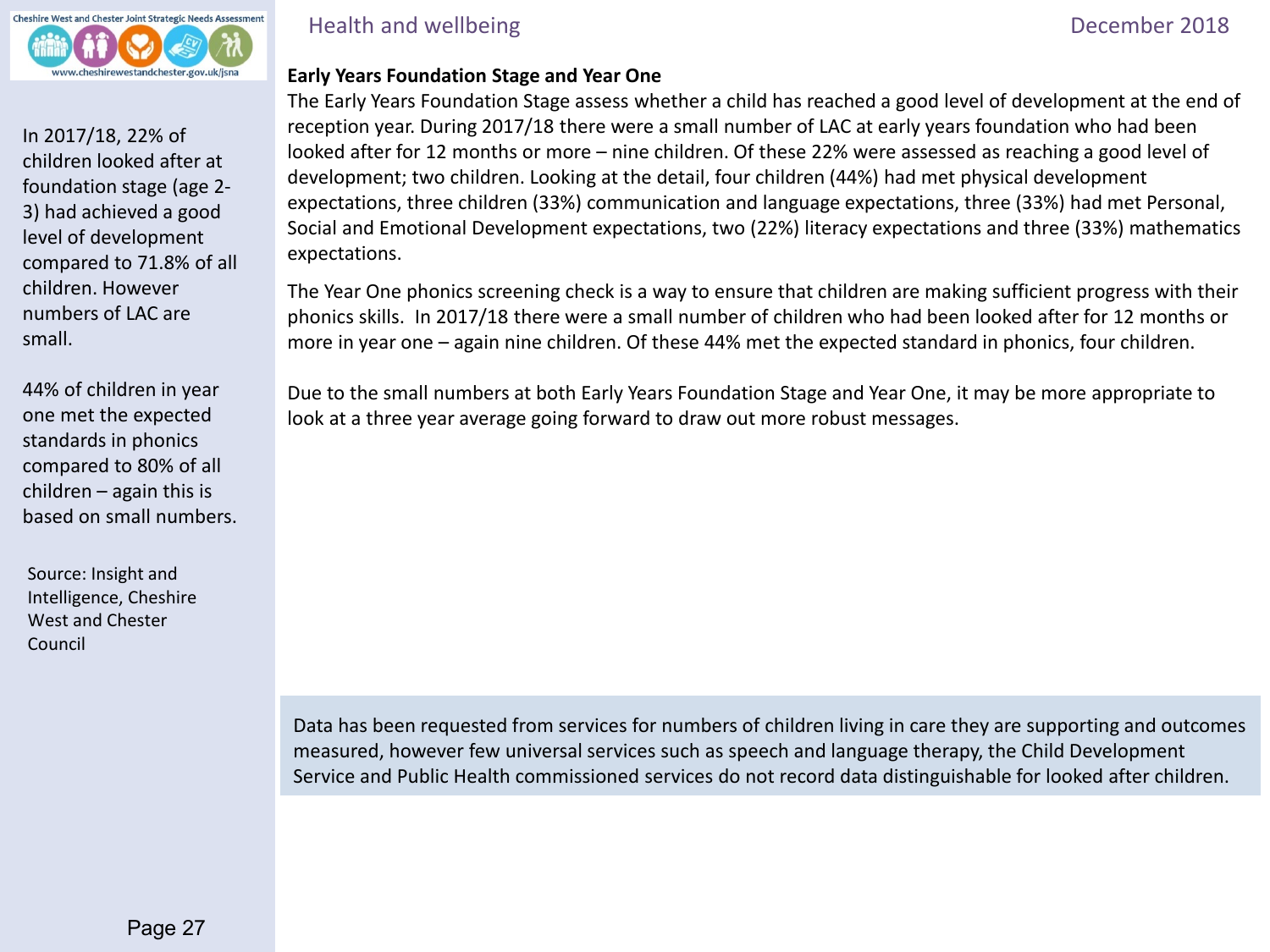

NICE guidance suggests that 60% of children looked after have emotional and mental health problems (NICE Guidance, Quality Standard QS31, 2013).

In Cheshire West and Chester, a third of children with completed SDQs had scores that were classed as 'cause for concern'.

# Health and wellbeing **December 2018**

 All children initially taken into care may be suffering poor emotional wellbeing and showing symptoms of trauma and attachment issues due to their pre care experiences and their current situation. A stable, safe and loving environment with adults the child can begin to trust and thrive with can improve the emotional wellbeing of a child. In some cases specialist support, advice, and supervision will be required where the looked after child's problems require further expertise or intervention. These needs must be identified as early as possible so that the child can get the support needed and flourish in a stable placement and in their schooling. Without interventions, placements can breakdown and the child's mental health and behaviours can get worse. Complexity of need can be a challenge to support children into permanent placements. Some children may have severe behavioural and mental health issues that means they can not be placed with a family and they will require intensive support in a residential setting. Step down to fostering is a programme in Cheshire West and Chester Council that is being rolled out in 2018 and supports children to move from residential care to foster care by providing them with intense multi agency support to improve behaviour and build resilience.

### **Strengths and Difficulties Questionnaire (SDQ) scores**

Local authorities are required to use the Strengths and Difficulties Questionnaire (SDQ) to assess the emotional wellbeing of individual looked-after children aged 4-17 years as part of annual assessments. The questionnaire is completed by the child's main carer. Analysis of the scores gives some indication of the number of children who potentially have an emotional health difficulty. Unfortunately this can only be undertaken for those who have been in care for at least 12 months though it would be of interest to understand how scores differ from when they initially come into care from the IHA to 12 months checks, and to explore what placements and interventions they may have had during that time.

During 2017-18, 239 children aged 4-17 at their last assessment had a completed SDQ. This is 83% of the cohort who were required to have one. 48 children did not have an SDQ.

The SDQ is a short behavioural screening questionnaire. It has five sections that cover details of emotional difficulties; conduct problems; hyperactivity or inattention; friendships and peer groups; and also positive behaviour.

| <b>SDQ score</b>             | 2015-16 | 2016-17 | 2017-18 |
|------------------------------|---------|---------|---------|
| Percentage normal range      | 50.63%  | 42.26%  | 50.21%  |
| Percentage borderline        | 16.74%  | 14.23%  | 15.06%  |
| Percentage cause for concern | 29.29%  | 35.56%  | 34.73%  |

Source: SDQ, Insight and Intelligence, Cheshire West and Chester Council

83 children had a score of 'cause for concern' and a further 36 were borderline.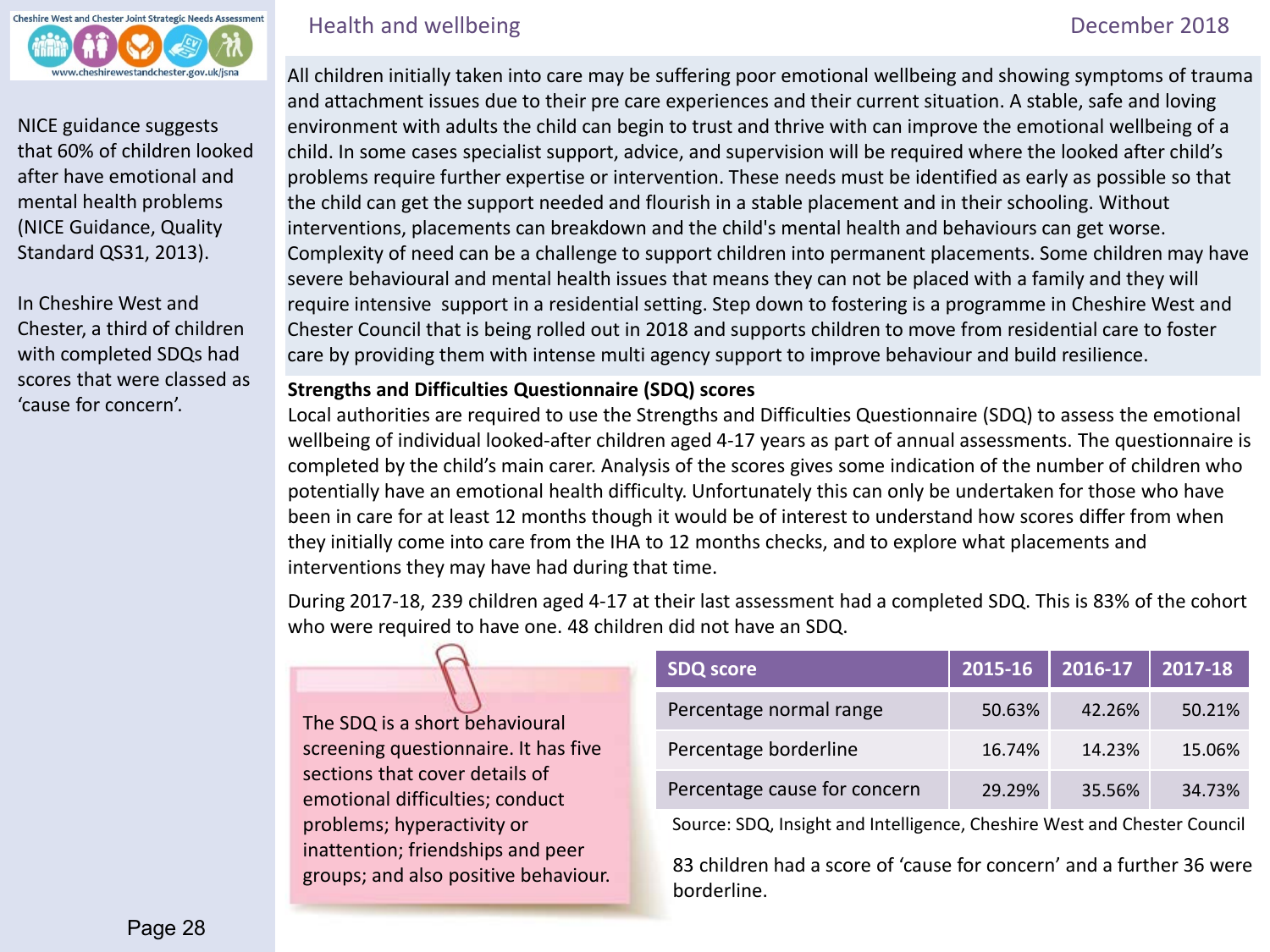

Caring to Care is Cheshire West and Chester's commissioned mental wellbeing service for children living in care. During 2017/18, the service saw around 17% of children looked after.

# Health and wellbeing **December 2018**

 SDQ scores are used to help decision-making about links with Child and Adolescent Mental Health Services (CAMHS) and the commissioned Caring to Care service exclusively for looked after children. However of those who are cause for concern or borderline cause for concern, specialist mental health services may only be able to support a small proportion of children and young people and they will have their own assessments for referrals.

## **Caring to Care Service**

In Cheshire West and Chester Caring to Care is commissioned to support looked after children who do not reach the threshold for CAMHS but are assessed by a health and wellbeing panel as needing an intervention. Access into the service is agreed by a multi-agency panel which includes key partners from Virtual Schools, social care, education psychology service, children in care nurses and specialist mental health providers.

During 2017-18, Caring to Care worked with 89 children. Almost half were aged 12-17 years and there was an even split between males and females seen.

Children and young people referred to Caring to Care have a range of needs. Only one primary referral reason is captured in reportable data, though it is likely that the child has multiple inter-related issues.

During 2017-18, referrals to Caring to Care showed that:

- 63% were referred due to an emotional concern (most often self-esteem/ confidence)
- 16% were referred due to relationship difficulties (most often the birth family)
- 13% because of behavioural issues (most often oppositional/ defiant behaviour)
- 5% because of instability (mostly within the placement)
- the most common reason for referral was for selfesteem/ confidence issues followed by anxiety and anger.

| Caring to Care - Primary referral reason 2017-18 |       |  |  |
|--------------------------------------------------|-------|--|--|
| Emotions - Self-Esteem/Confidence                | 23.1% |  |  |
| <b>Emotions - Anxiety</b>                        | 17.3% |  |  |
| <b>Emotions - Anger</b>                          | 14.4% |  |  |
| Relationship Difficulties - Birth Family         | 6.7%  |  |  |
| <b>Behaviour - Oppositional/Defiant</b>          | 5.8%  |  |  |
| <b>Behaviour - Violent/Aggressive</b>            | 4.8%  |  |  |
| <b>Emotions - Depression/Low Mood</b>            | 4.8%  |  |  |
| Relationship Difficulties - Attachment           | 4.8%  |  |  |
| <b>Instability - Within Placement</b>            | 3.8%  |  |  |
| Relationship Difficulties - Foster Carer         | 2.9%  |  |  |
| <b>Emotions - Loss/Grief/Bereavement</b>         | 2.9%  |  |  |
| <b>Relationship Difficulties - Peer</b>          | 1.9%  |  |  |
| <b>Behaviour - Self Harming/Risk Taking</b>      | 1.9%  |  |  |
| Health - Physical/Biological Health Concern      | 1.9%  |  |  |
| <b>Instability - School, Special Provision</b>   | 1.9%  |  |  |
| <b>Behaviour - Missing Episodes</b>              | 1.0%  |  |  |
| Castro at a Cassa Lacal data 3047.40             |       |  |  |

Source: Caring to Care local data 2017-18

Approximately 70% of children are undertaking a therapeutic service and 30% will be seeing a Young Person's Worker. The service does not include psychiatric involvement. Outcomes and progress made is measured through the use of tools including Licenced Outcomes Star, SDQs and Warwick Edinburgh Mental Wellbeing Scale. Children are seen by the service on average 8 months from assessment to closure.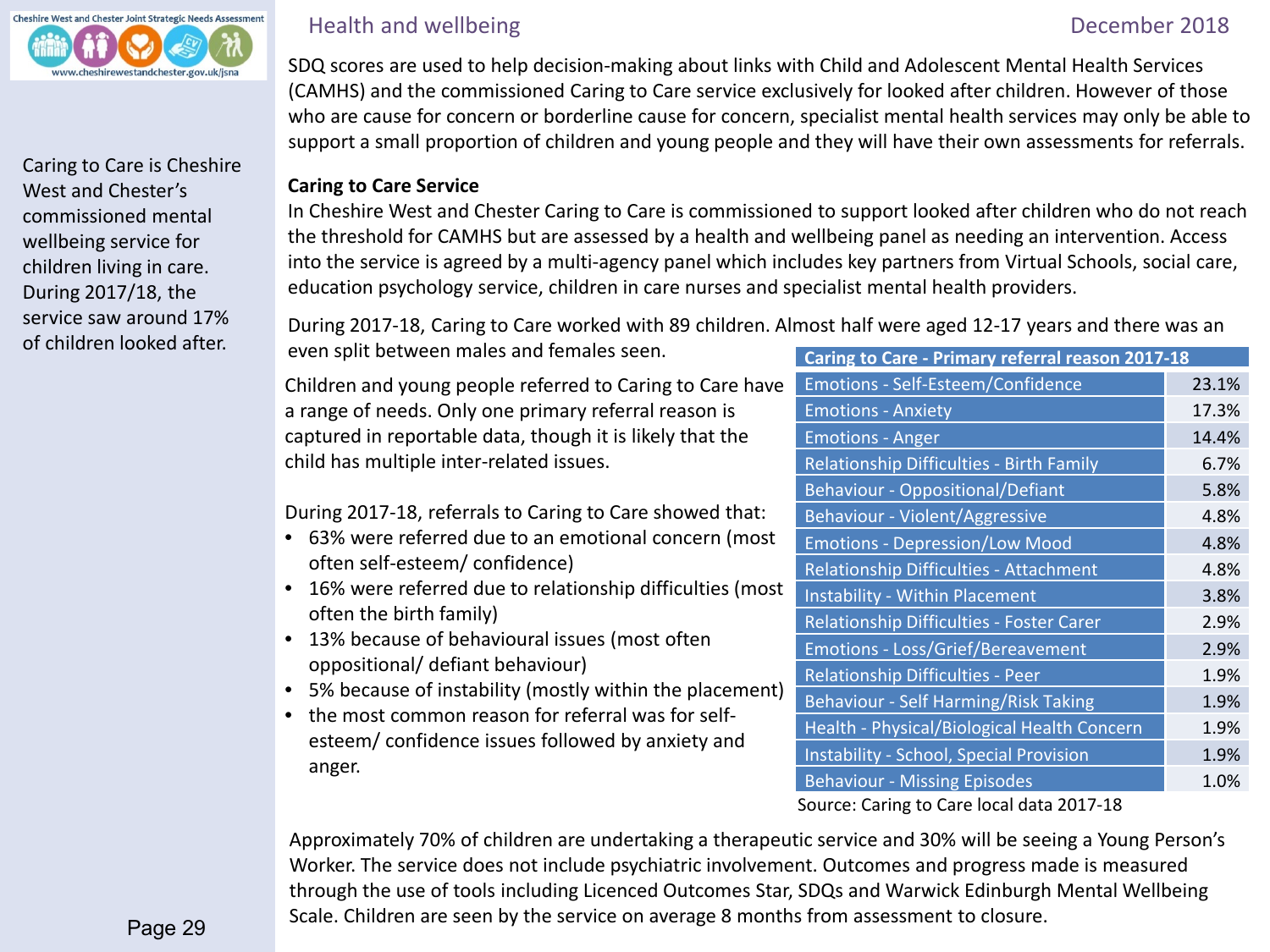

### Health and wellbeing and the contract of the contract of the December 2018

# **High risk behaviours**

All young people take risks to some extent, it is part of normal childhood development and it is not possible for carers and staff to remove all the things that could cause harm. However, harmful or excessive behaviours that are damaging to the child and/or those around them must be addressed and can indicate trauma. The child's carers are most likely to pick up on these behaviours. Schools will also be best placed to highlight issues of concern. The child's social worker will be responsible for addressing the needs of the child and the child's carers, and referring to appropriate support. Safeguarding issues are considered at each care plan review and health behaviours at health assessments. If issues go unresolved the child's health can be at risk, the child may have a traumatic experience, and a placement may breakdown. The child will not succeed in having a safe and happy family life in which they can achieve if they are not healthy and safe. All agencies and staff must work together to ensure that when a child is looked after they are kept safe from harm.

# **Unhealthy lifestyles**

Children and young peoples pre-care experiences mean they are more likely than their peers to partake in unhealthy behaviours such as smoking, substance misuse, unsafe sexual activity and self harm. These behaviours could be poor coping mechanisms to deal with trauma, or learned from their environment. Alternatively they can start during their time in care. These can continue if they do not receive support for their mental health and any addictions, and their resilience, self-esteem and aspirations improved.

In Cheshire West and Chester, we cannot explore the extent to which children looked after partake in unhealthy behaviours as:

- Details will be captured in the child's case notes which are not reportable.
- They may be admitted to Caring to Care but the emotional issue such as confidence or anger rather than the behaviours they are displaying may be captured as the primary need - 1.9% of children seen by caring to care are seen because of risk taking or self harm behaviour but this figure is unlikely to be robust. CAMHS data has not been supplied.
- Medical records will detail admittance to A&E for injury or overdose, and any treatments received, though this data is reported for all children in Cheshire West and Chester it is not available for looked after children only.
- Health behaviours are not asked in the SDQ questionnaire though even if they were, currently only an overall score is reported.
- The health assessment does capture details about behaviours though they are self reported by the young person. This information is not consistently recorded on the health tab for analysis, and to overcome under reporting by the child, the social worker or carer may need to be the person to answer these questions.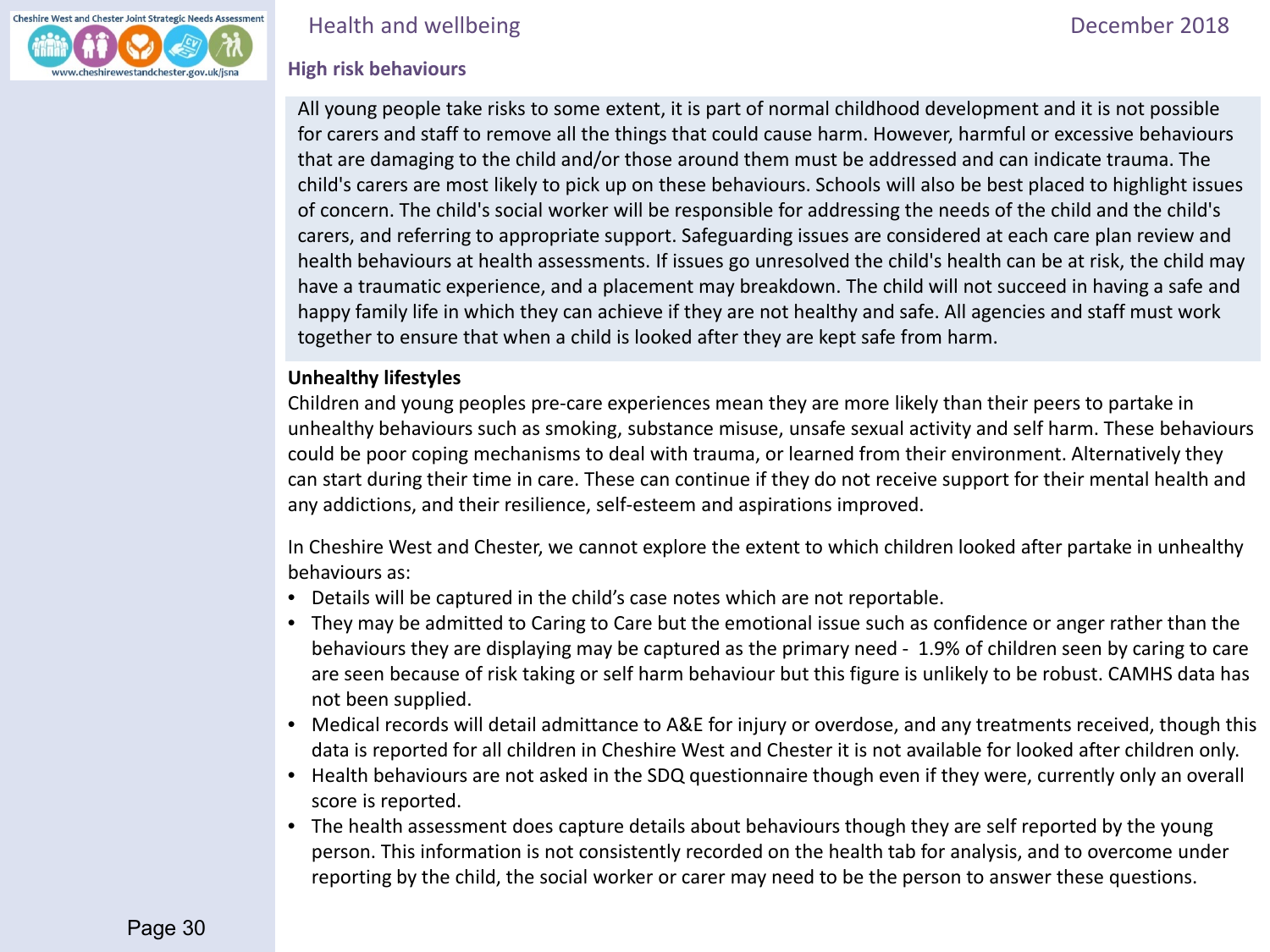

During 2017/18, 70 children had a missing episode(s) with an average of 6.6 missing incidents per child (Insight and Intelligence, Cheshire West and Chester Council).

Youth Justice Service data showed that in Cheshire West and Chester, on average 3% of looked after children aged 10-18 are known to the youth justice system each quarter compared to 0.3% of all children.

During 2017/18, 17 year olds who were looked after committed the highest number of offences. The most common offence was a violent offence followed by a dishonesty offence (can include for example theft, possession of stolen goods, fraud, false accounting).

# Health and wellbeing **December 2018**

# **Risky behaviours**

Truancy from school and going missing from care is risky behaviour as those children are more likely to engage with other young people and adults who are engaging in substance misuse and criminality. They are also at risk of child sexual exploitation and criminal exploitation.

During 2017/18, there were 462 missing incidents in the year for looked after children aged under 18. This was for 70 children with some having multiple missing episodes.

At the end of March 2018, there were 28 children who had a flag of CSE on their record indicating that when they came in to care there was a previous risk of sexual exploitation that must still be considered a risk while in care, though these risks will have been mitigated. A child who is particularly at risk may be placed outside of the borough to ensure they do not associate with those known to them who are considered a risk, this may also be the case for those in a gang or experienced radicalisation or other forms of exploitation.

The Youth Justice Service (YJS) monitor and report on children in care who are currently open on statutory Court Orders and out of court disposals, including custodial remands and sentences. The YJS were able to provide quarterly data with some analysis.

|  | Youth Justice Service<br>2017/18 | Quarter 1       |          | Quarter 2 |          | Quarter 3 |          | Quarter 4 |          |
|--|----------------------------------|-----------------|----------|-----------|----------|-----------|----------|-----------|----------|
|  |                                  | <b>Children</b> | All      | Children  | All      | Children  | All      | Children  | All      |
|  |                                  | in Care         | children | in Care   | children | in Care   | children | in Care   | children |
|  | <b>Statutory orders</b>          | 13              | 74       | 10        | 59       |           | 50       | 9         | 61       |
|  | Out of court disposals           |                 | 44       |           | 13       |           | 26       |           | 43       |

Source: Youth Justice Service, Cheshire West and Chester Children in Care Performance Scorecards 2017-18, Q1-Q4

It must be kept in mind that a year overview is **Youth Justice System - Number of offences 2017/18** unavailable and the same children might appear in multiple quarters so a total number of children cannot be calculated. However an average of 11 looked after children are dealt with each quarter.

Analysis of Youth Justice Service data over the four quarters indicates that almost all offenders are boys and the majority are on a care order, living within Cheshire West and Chester, and in a residential or supported living arrangement. Those aged 16-17 committed the highest number of offences with no offences taking place under the age of 13.<br>Source: Youth Justice Service, Cheshire West and Chester<br>Children in Care Deferencese Serverate 2017 18, 01, 04



0 5 10 15 20 25 30

Children in Care Performance Scorecards 2017-18, Q1-Q4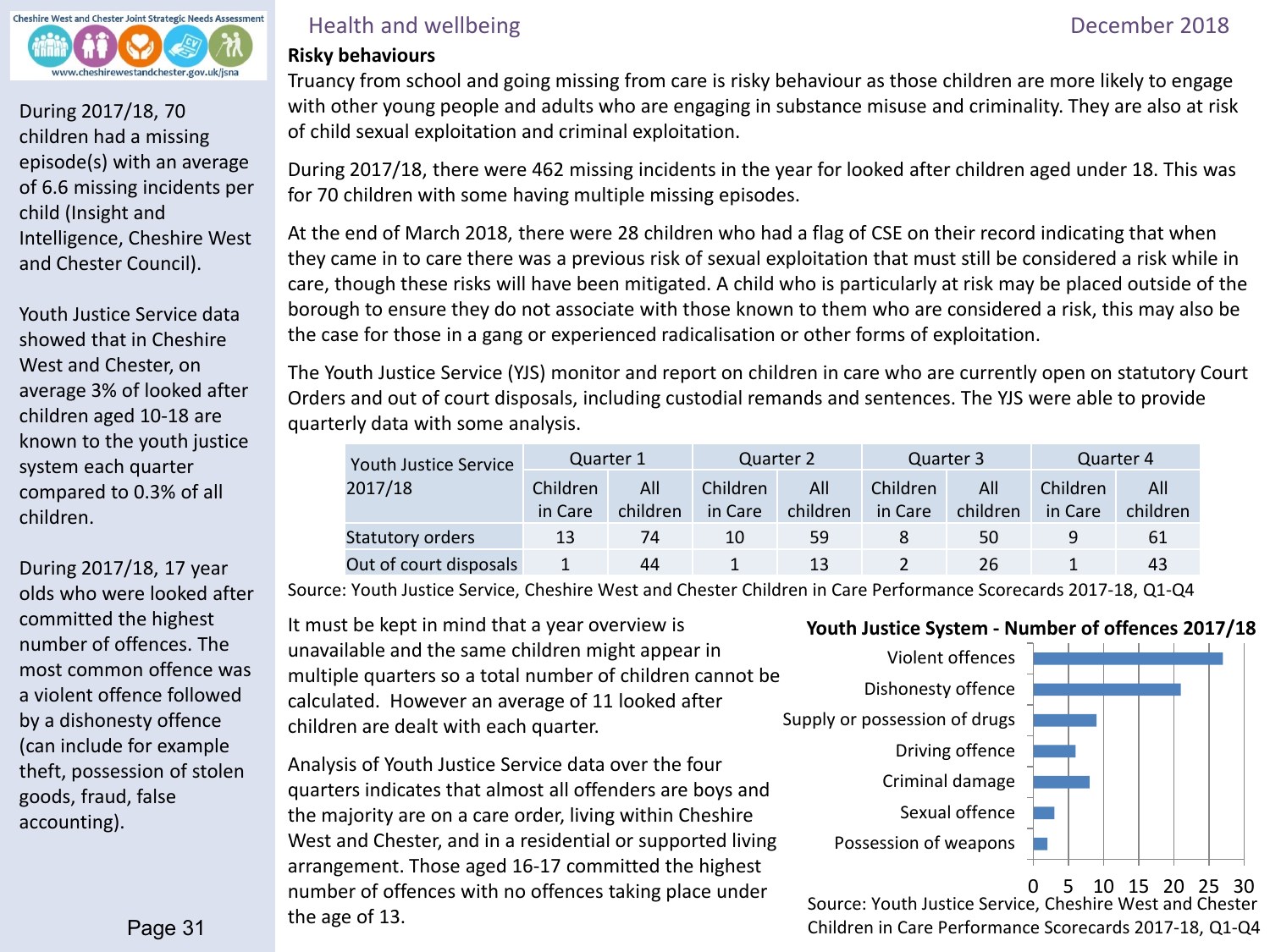

# Health and wellbeing **December 2018**

## **Known gaps in health and wellbeing services**

- Those experiencing trauma and neglect, signs of ADHD or autism, may not always be diagnosed as an 'organic' mental health problem but one arising from their environment. These children cannot access services and it becomes a care planning issue. Caring to Care goes someway in supporting children but there has to still be a threshold because of capacity. All children who come in to care are experiencing some form of mental health problem at that time – they can't all get help so we need to ensure they are in a stable placement as soon as possible where they can develop a loving and nurturing relationship.
- CAMHS has a high demand and nationwide it is believed that there are long waiting lists and criteria can be severe. Caring to Care was put in place to help support those children that do not meet the CAMHS threshold. However some children that should access CAMHS may be referred back into Caring into Care if the capacity is not there.
- Some services will not allow a children access until they are in a stable placement but getting a child a stable placement can be difficult until they have support for their behavioural and emotional needs.
- At age 16 transitions from children's services to adult services can be difficult for example from CAMHS to adult mental health support. A number of children previously accessing support will no longer be eligible for support.
- Children and young people who are looked after may miss appointments leading to the closure of cases, or behavioural inappropriately which means they will no longer be seen. Criteria may need to be different for looked after children to ensure they are able to get the support they need.
- There are particular challenges and delays for those placed out of borough in accessing specific health services when a child is placed within another Clinical Commissioning Group as they are often not eligible for services within that area. This results in children struggling to obtain the clinical care and support required to address poor emotional and mental health, which is a concern when it is the most vulnerable children who are hardest to place that are often placed outside the borough.
- Care leavers do not have an annual health assessment so it is difficult to assess and understand the health and wellbeing needs of those aged 18 plus. Care leavers are supported to ensure they have everything in place for them to manage their own health and wellbeing as young adults, but we do not know how well they successfully manage this

Health passports are being rolled out for children in care and care leavers. These will include where possible family health history, and keep track of the child's own health history including health needs, what services or treatments they have undergone.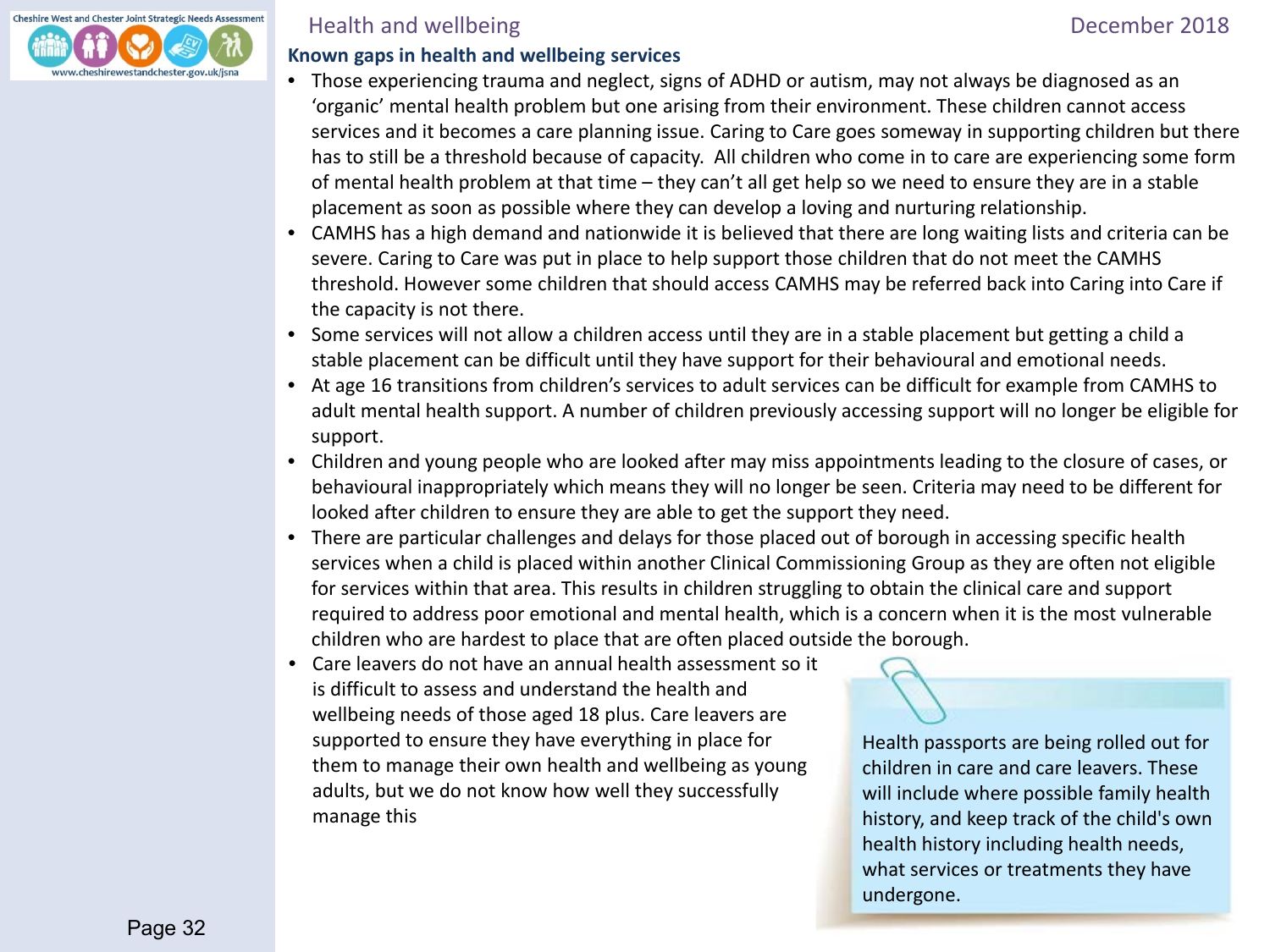

# Health and wellbeing **December 2018**

# **Challenges**

- Information from the initial health assessment and annual health assessments are not automatically copied from the assessment form to the health tab of liquid logic. Capacity to do this is limited which means only what is statutory to report on is consistently entered.
- If all information was entered in to the health tab there is still needs around better reporting of lifestyle issues which are self-reported by the child and not asked as a behaviour in the SDQ questionnaire which a carer completes, and suggested referrals do not tell us if the child did access that service.
- Universal and specialist services do not capture the numbers of looked after children they are seeing in their datasets.
- Health issues may be captured on the child's medical record and in no other place. The local authority can access these upon request but information has not been collated for all children and it is not reportable data.
- Nationally, issues have been raised about the SDQ questionnaire (see box on the right).
- Youth Justice Data does not give a yearly overview of numbers of looked after children it sees.
- Care leavers do not have to undergo a health assessment and little is known about their health and wellbeing needs.
- Knowledge of health history can be a challenge and health passports are just beginning to be rolled out. As of yet this is inconsistent.
- Without understanding the needs of children and young people and which needs are being effectively met, it is difficult to explore gaps in support.

# **Shortcomings in SDQ**

Although the Strengths and Difficulties questionnaire is a useful tool providing a consistent approach to measuring emotional and behavioural problems, the National Children's Bureau research showed mixed views on how well it works in practice. Due to this they found that a number of professionals relied on their own bespoke and informal measures to inform their work with children in care often a holistic view incorporating school attendance, attainment and participation. Issues raised about the SDQ include:

- reliance on a positive trusting relationship between the child and the person administering the questionnaire, which did not always exist
- the questionnaire not being flexible enough to work for children with particular communication needs and experiences
- the questionnaire not taking account of some indicators of wellbeing, such as involvement in afterschool clubs or engagement in exercise, which were seen as important by professionals
- it is not always undertaken at the point of entry into care so a baseline cannot be provided
- carers and social workers completing the questionnaire may be reluctant to engage with SDQ or concerned about the answer they select if it is felt it will be used to judge the quality of care they are providing
- mixed practice about the extent to which SDQ scores are used to access specialist mental health services, services may apply their own referral criteria
- it is not completed for children aged under 4 or over the age of 17.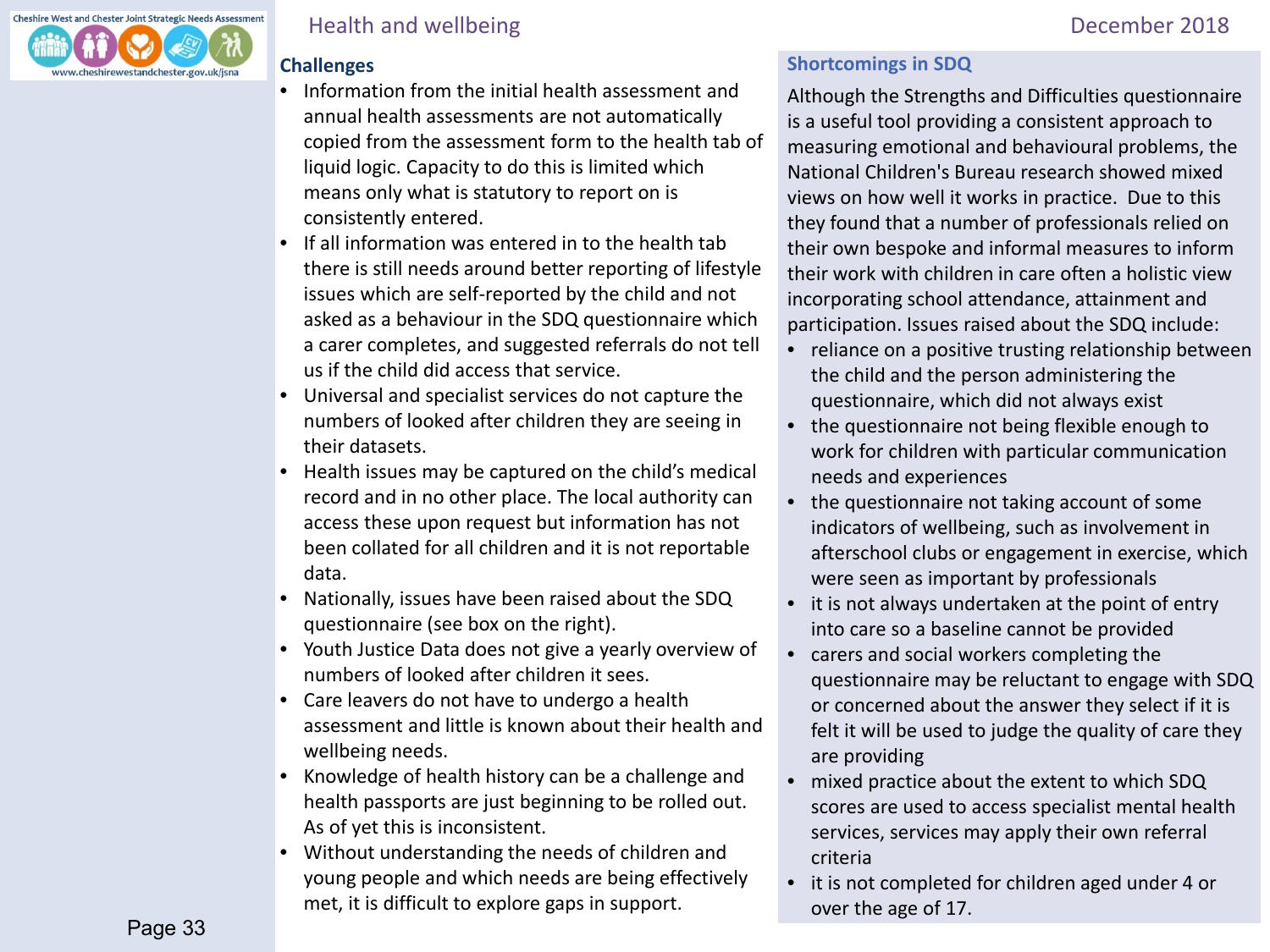<span id="page-33-0"></span>

care in Cheshire West and Chester:

- 98% understand why they are in care
- 93% like where they are living
- around half have contact with the people they want to. 47% have people they would like to have contact with but don't
- 91% feel they have support in planning for the future

Source: Children in Care Survey, 2018, Cheshire West and Chester Council

Page 34

# **Young Persons Voice December 2018**

An annual Children in Care Survey is sent to all children living in care which asks a range of questions. The 2018 survey was completed by 59 children and young people. **However none of these children are in residential care – almost all were living in foster care and a small number living with their family**. **This may mean those most**  Of those children living in **vulnerable did not complete the survey and their views still need to be explored.** 

# Living in care

Nearly all the children and young people understood why they were in care and liked where they were living. Of those who replied to what they like about living in care, the most common response was supportive and caring family/ carers followed by feeling safer, and taking part in more activities. When asked what they liked least, the most common response was missing family and friends and having to do things including chores, restrictions on movies and games and going to bed early. When asked what would make care better, the most popular answer was more contact with family and friends. Other answers included consistent social worker.

# Social workers and Independent Reviewing Officers

The majority of children liked their social worker and IRO or thought they were OK. Around 80% of children found it easy to contact their social worker and 85% to contact their IRO. Of 45 children who answered the question about the number of social workers they had, nearly all had had more than one social worker, the median being five social workers though for some this was in double figures.

# Health and wellbeing

Nearly all of the children felt healthy and said they get all the health information they need. The majority had had a health assessment in the last 12 months and 74% felt they had benefited from it. In terms of emotional health, three quarters think someone else other than a doctor or a counsellor would be best to help them. The majority of children have a named person in school they can talk to about things. 73% of children said when they are struggling in school they get help often, 19% said sometimes they get help and 7% said they do not get help.

# Information

Information is needed to be shared with the young people more consistently about the following:

- PEP leaflet and copy of their PEP
- Virtual School
- Your Story work
- Children in Care Council Trust Fund
- Children in Care Council, particularly the website and pledges
- Pupil Premium
- how to get a free leisure pass
- National Youth Advocacy Service
- Independent Visitor

The Children in Care Council is a group of young people who are all cared for by the local authority. The Council gives them the opportunity to shape and influence the care they receive, helping to shape the overall strategy for children living in care in Cheshire West and Chester.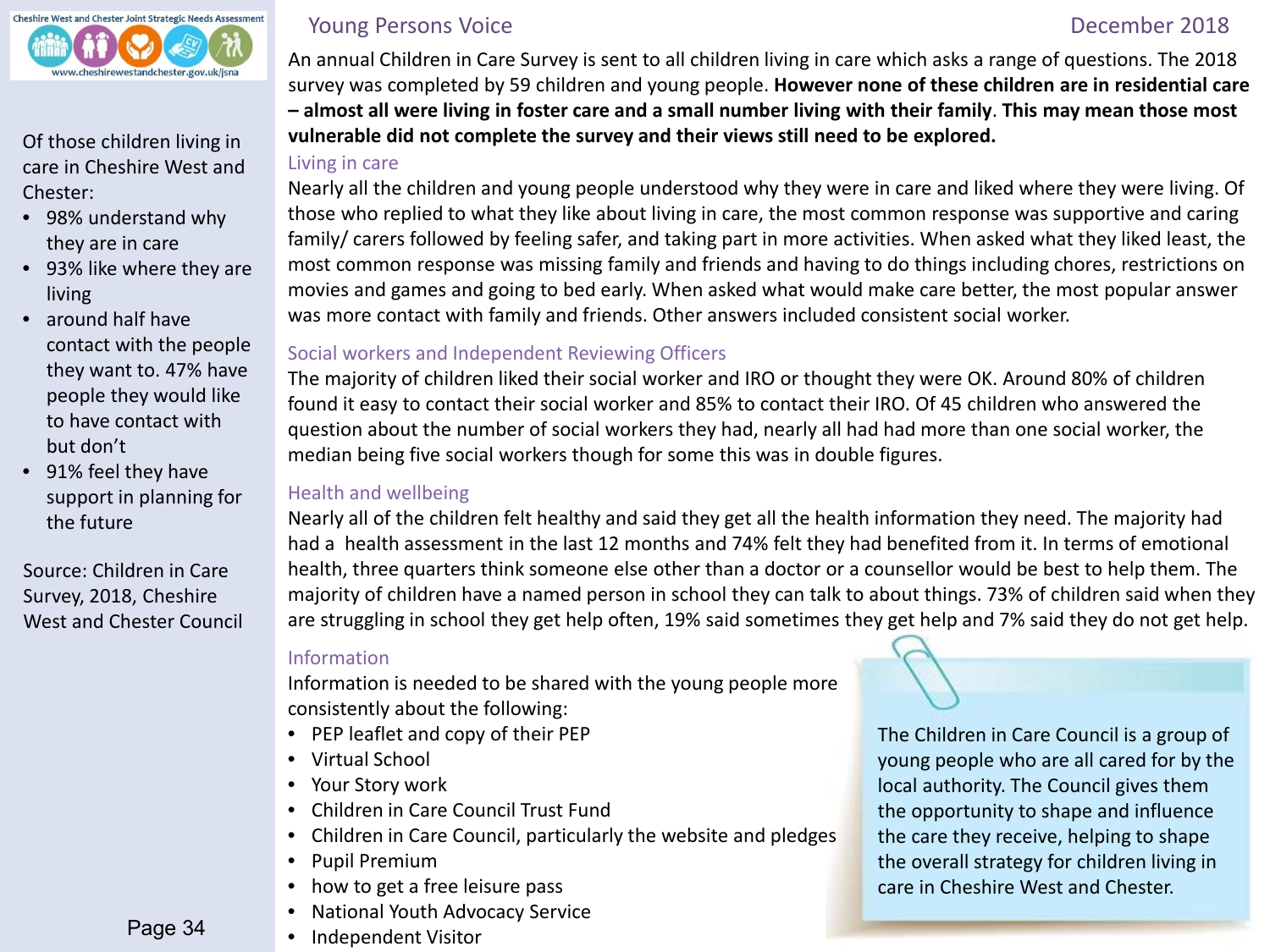<span id="page-34-0"></span>

Young people leaving care are among the most vulnerable young people in our society. Research shows that their journey through the first decade of adult life is often disrupted, unstable and troubled. They often struggle to cope and this can lead to social exclusion, long term unemployment or involvement in crime. Early plans for transition and continued support is essential.

Unlike their peers who normally remain in the family home, care leavers will often be living independently by the age of 18. National research has found that care leavers are more likely to:

- have lower levels of educational attainment
- be unemployed
- live in unstable and poor quality housing or be homeless
- have mental health problems
- have relatively high levels of drug use
- be over-represented in prison

• be young parents

These poorer outcomes are related to their pre-care experiences such as abuse and neglect, and those while in care such as disruption and instability. 'A successful transition to independence is linked both to the quality of the care experience and the specific support directed at the transition itself '(Taken from Supporting care leavers' successful transition to independent living, Research Summary 9, August 2012, NCB).

A review of research on the effectiveness of leaving care services carried out by NCB Research Centre found that certain elements stood out as crucial:

- $\checkmark$  a stable placement while in care, particularly those placements that developed strong relationships
- $\checkmark$  access to and continuity of professional and informal support for young people as they prepare for leaving care and during the transition out of care
- $\checkmark$  the need for the young person to plan ahead and prepare for their transitions to independence, including solid contingency planning
- $\checkmark$  young people involved in making decisions through the planning and transition period.
- $\checkmark$  equipping young people with key practical and life skills.
- Children in care aged 16-17 will be classed as 'in care' and remain living in their current placement until they turn 18 unless they do not want to. They are eligible for care leaver support and are called 'eligible children'.
- Those aged 16 and 17 who choose to leave care are called 'relevant children'. They are still eligible for support unless they return home where they will receive support for the first 6 months and then become the responsibility of their family.
- Former relevant children are those aged 18 to 21 who were eligible children or relevant children when under the age of 18. The local authority has a duty to remain in contact and provide support.
- As of April 2018, all former relevant children aged 22 to 25 are eligible for support which is available upon request (all care leavers aged 22-25 have been informed about changes).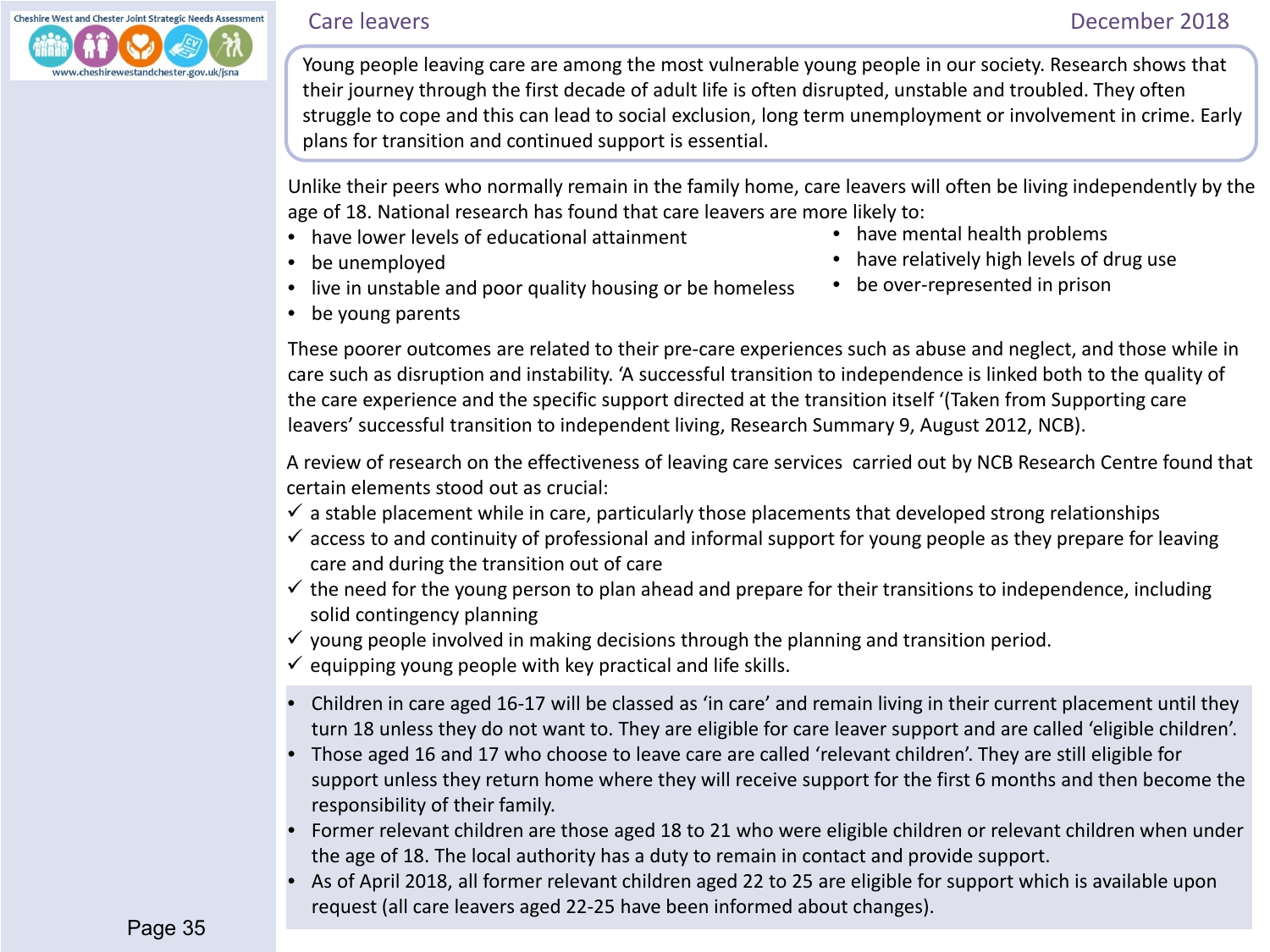

During 2017/18, there were 208 young people with care leaver status in Cheshire West and Chester:

- 8 were aged 16-17
- 200 aged 18-21

Of these, the Care Leavers Team was in touch with and providing support for 195 care leavers (93.3% of all those with care leaver status).

Approximately 160 young people aged 22-25 had care leavers status and were eligible for optional support.

Source: Insight and Intelligence, Cheshire West and Chester Council

 Although national research discusses the long term effects of growing up in care and the impacts it has on a safe, happy and secure life during adulthood, locally data on care leavers over the age of 21 is not collected. There is no way of knowing if adults who were in the care of Cheshire West and Chester Council do go on to

lead and maintain fulfilling lives. Up to the age of 21 they are supported by the local authority as young adults so it is this data that is the focus on this section.

### Provision

In Cheshire West and Chester, the Leaving Care Team works with young people to provide opportunities and help them make the right choices through the transition to adulthood and independent living. This includes providing a wide range of services, information and support. At October 2018, there were 307 care leavers accessing or eligible for support; of these 187 were aged 18 to 21 and 89 were aged 16 and 17. A lower number were aged 22-25 who have the option of requesting support.

The demand on the Leaving Care Team is expected to increase as the offer of support for care leavers up to the age of 25 becomes embedded. It is estimated that of those aged 22 to 25 who could request a service, at any one time 30- 35% will request a service.

### Pathway plan

It is the local authorities responsibility to complete an assessment and develop a pathway plan within three months of every looked-after child's 16th birthday to help them towards independence. A dedicated Personal Advisor is responsible for implementing and reviewing the plan based on changing needs. The plan covers key areas including accommodation, education, training, career plans and support needed. Preparations for leaving school will have begun earlier as part of the child's Personal Education Plan (PEP) via their Education advisor and social worker who will both link in with the Leaving Care Team.

### Number of care leavers supported by the Leaving Care Team by age at October 2018



Source: Insight and Intelligence, Cheshire West and Chester Council

Cheshire West and Chester's local offer was shaped by care leavers, to support care leavers as they make the transition into adulthood and independent living. The local offer provides information about all the services, support and entitlements that is available to care leavers from the local authority.

# Care leavers December 2018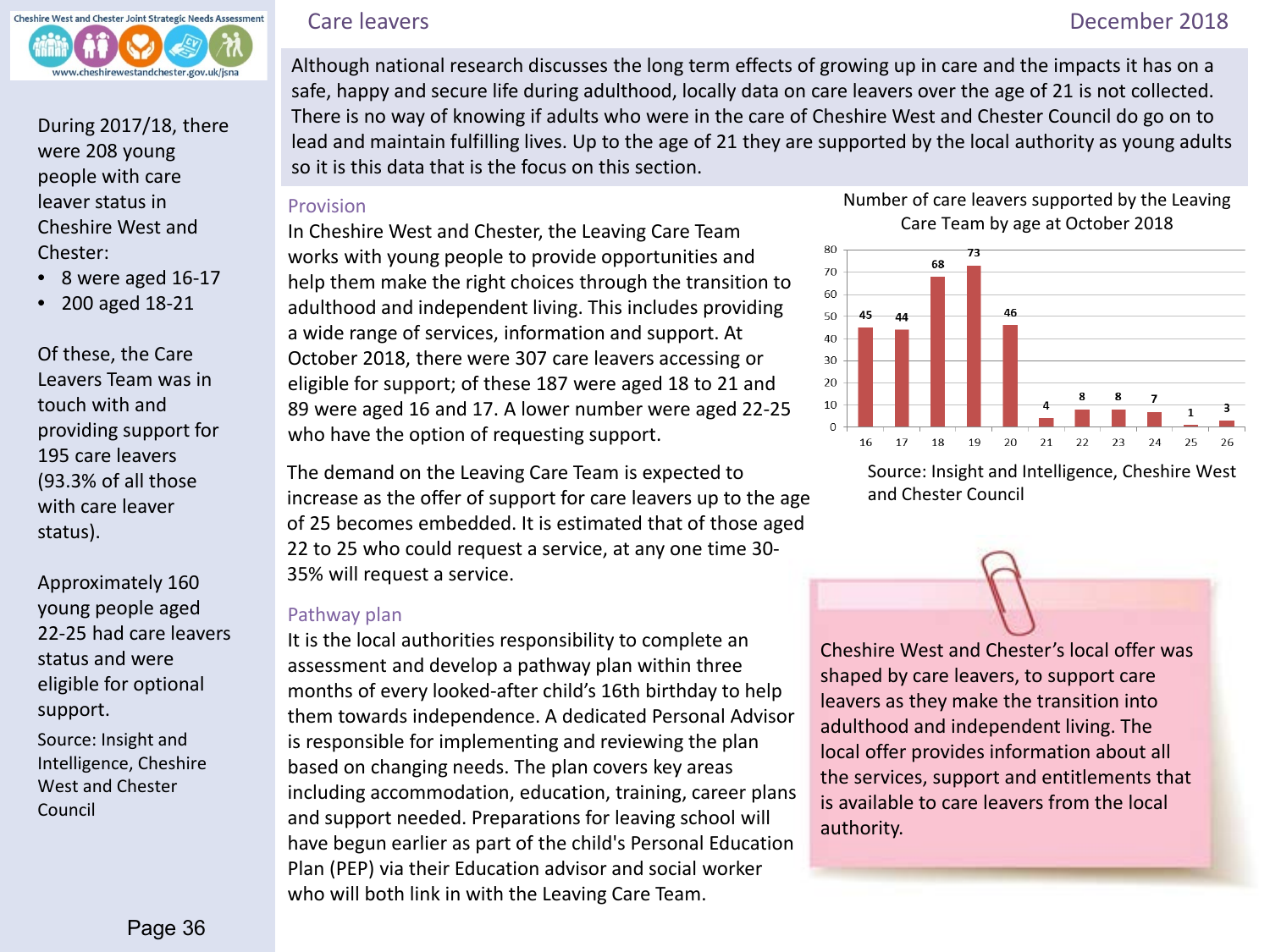

In 2017/18, 92% of care leavers aged 19-21 were in suitable accommodation compared to 84% in England.

Since 2013, Cheshire West and Chester have had consistently higher percentages of 19-21 year olds in suitable accommodation compared to England, the North West and Statistical neighbours.

## Accommodation

Care leavers December 2018

Where they will be living is the biggest concern for care leavers. A young person remains in the care of the local authority until the end of the academic year of their 18<sup>th</sup> birthday. Local authorities have a duty to assess and meet young people's accommodation needs up to the age of 21. After the age of 18 however, care leavers will be financially responsible for themselves unless in education or training, and will be supported to understand and apply for benefits including housing benefit if they are not in employment.

The Children and Family Act 2014 introduced the 'staying put' framework to give young people the choice to stay living with their foster carers until their 21<sup>st</sup> birthday. This was considered valuable to provide stability during the transition to adulthood, learn life skills and enable young people to remain in their current home as they complete further education and training. At December 2018, 15% of care leavers aged 18-21 were in a stay put arrangement. Comparable data with England is unavailable.

Cheshire West and Chester Children's Services also facilitate a Staying Close facility for young people living in the Borough's Children's Home. When they are ready to move to a semi-independent living setting, they can move to nearby staffed Brook Street Group Home that comprises of five self-contained flats. This Staying Close arrangement allows young people to maintain regular contact and emotional support from the staff team of the Children's Home. Once they are ready to live independently they can progress to the dispersed tenancy scheme.

Care leavers are able to make a housing application at age 16 and 17 years olds and bid on suitable properties, if successful the tenancy is held by children's services until the young person reaches aged 18 or is ready to move in. The dispersed tenancy scheme has a Floating Support Service to provide a care leaver with a tailored support package.

Care leavers will have views on where they want to live and are likely to have a preferred location in a preferred accommodation type. Choice is therefore essential. There are a range of accommodation options offered with varying level of support – some will have no support except for from their PA, others will have 24 hour support if needed. In Cheshire West and Chester there is a need for more semi-independent living social housing – there are plans for this to be increased by 15 properties per annum.

In Cheshire West and Chester, the majority of care leavers are in suitable accommodation – those who are not are in custody.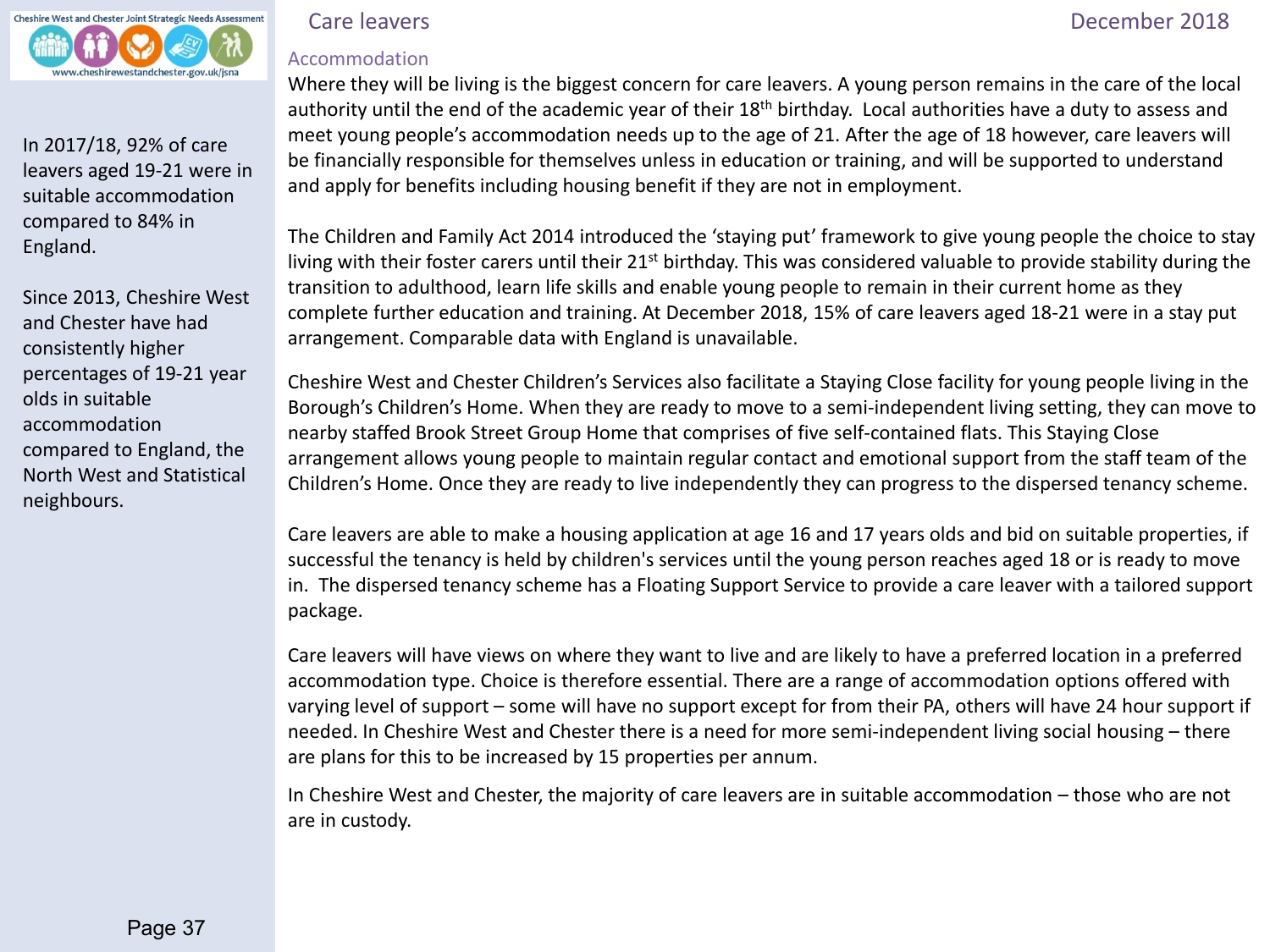

Care leavers December 2018

At December 2018, 52% of 16-17 year olds were still living with their foster carers and 11% were in residential care. A quarter were in either semi-independent or supported living.

Half of young people aged 18-21 were living independently such as in a social housing or a private tenancy. 9% were in accommodation that had extra support on top of that provided by the PA – supported living, mother and baby placements and residential care.

|                          | Number of  | Proportion |
|--------------------------|------------|------------|
| Snapshot December 2018 - | 16-17 year | of 16-17   |
| Type of accommodation    | olds       | year olds  |
| Foster care              | 32         | 52%        |
| Living with family       | 3          | 5%         |
| Residential care         | 7          | 11%        |
| Semi-independent living  | 12         | 20%        |
| Supported living         | 3          | 5%         |
| Hospital/ facility       | Δ          | 7%         |

|                                | Number of  | Proportion |
|--------------------------------|------------|------------|
| Snapshot December 2018 -       | 18-21 year | of 18-21   |
| Type of accommodation          | olds       | year olds  |
| Independent living             | 90         | 51%        |
| Supported living               | 13         | 7%         |
| Stay put arrangement           | 27         | 15%        |
| Living with family             | 26         | 15%        |
| Living with friends            | 7          | 4%         |
| In custody                     | 8          | 5%         |
| Mother and baby placement      | 1          | 1%         |
| <b>Emergency accommodation</b> | 1          | 1%         |
| Residential care               | 1          | 1%         |
| Not known/ not in touch        | 4          | 2%         |

Source: Children and Young People Team, Cheshire West and Chester Council

Data is not collected for care leavers over the aged of 21 to understand where they end up living or future homelessness. Although a high level of support is provided by social services during the leaving care period, it is likely to be limited in the longer term. Care leavers up to the age of 25 can access support from the Leaving Care Team who can help to get the individual into emergency accommodation and plan with them a way forward e.g. are they accessing the right benefits and services that are available to them. Care leavers are more vulnerable to poor mental health, substance misuse and less likely to be in employment. This means they are a high risk group for future homelessness in adulthood. The charity Shelter estimate that between a quarter and a third of all people sleeping on the streets have spent time as children being 'looked after' by local authorities.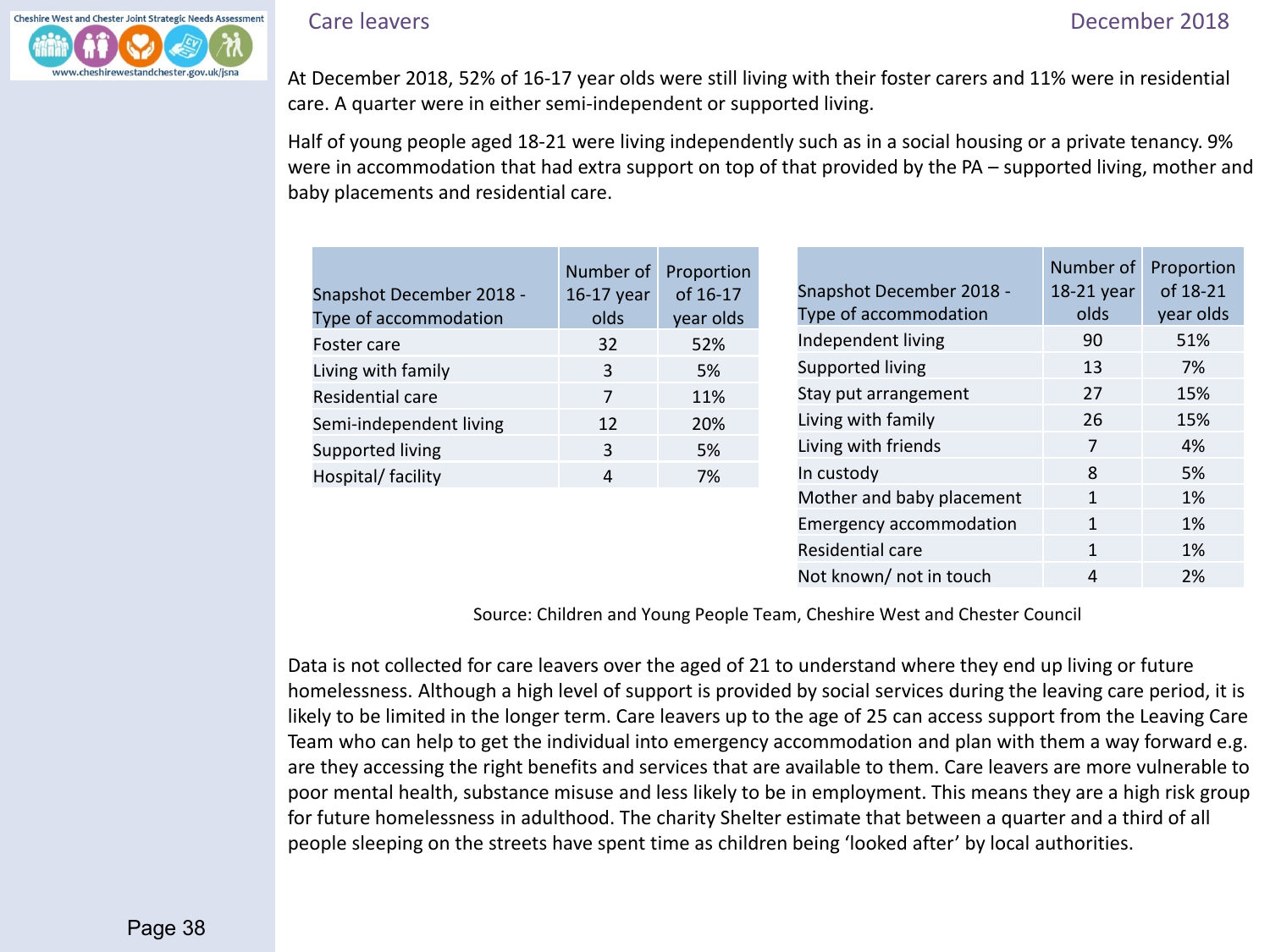

During 2017/18, 53.6% of care leavers aged 19-21 were in employment, education or training, a decrease from 2016/17.

54.8% were not in employment, education or training (NEET) which is a higher proportion than the previous year when 40% were NEET.

# Education, training and employment

In 2017/18, 87% of 17-21 year old care leavers were in employment, education or training (EET). This is an improvement on the previous two years. For this age group, comparison to the national average is not available. Looking at those aged 19-21 years, there is a drop in percentages with just over half (53.6%) of care leavers in EET. This signifies that there has been achievements in supporting younger care leavers but more support may need to be offered to older care leavers.



**19-21 year olds in employment, education or training**



At September 2018, 59% of young people were in education. This was the most likely activity for those aged 16-17 and aged 18-21. This was followed by being NEET – 20% were not in education, employment or training, 30 young people. However 6% (12) were unable to work due to their health or pregnancy. Of the 28 able to work but not, 22 were actively seeking employment or training.

The Virtual School provides support and guidance to all care leavers in education up to age 25 years. However this is an area of challenge as the Virtual School does not receive any funding for post 16 young people in care. They also provide training to further education settings.

| Activity at September 2018 Age 16-17 Age 18-21 |                |    | Age 16-21<br>- % of<br>cohort |
|------------------------------------------------|----------------|----|-------------------------------|
| Education                                      | 52             | 53 | 59%                           |
| Apprenticeship                                 | $\overline{2}$ | 11 | 7%                            |
| Training (mostly on the job)                   | 7              | 7  | 7%                            |
| Employment                                     | $\overline{2}$ | 10 | 6%                            |
| Custody                                        |                | 8  | 4%                            |
| NEET - able to work                            | 6              | 20 | 14%                           |
| NEET - unable to work                          | $\overline{2}$ | 10 | 6%                            |
| Unknown                                        |                | 3  | 2%                            |

Source: Early Help, Schools and Partnership Team, Cheshire West and Chester Council

# Care leavers December 2018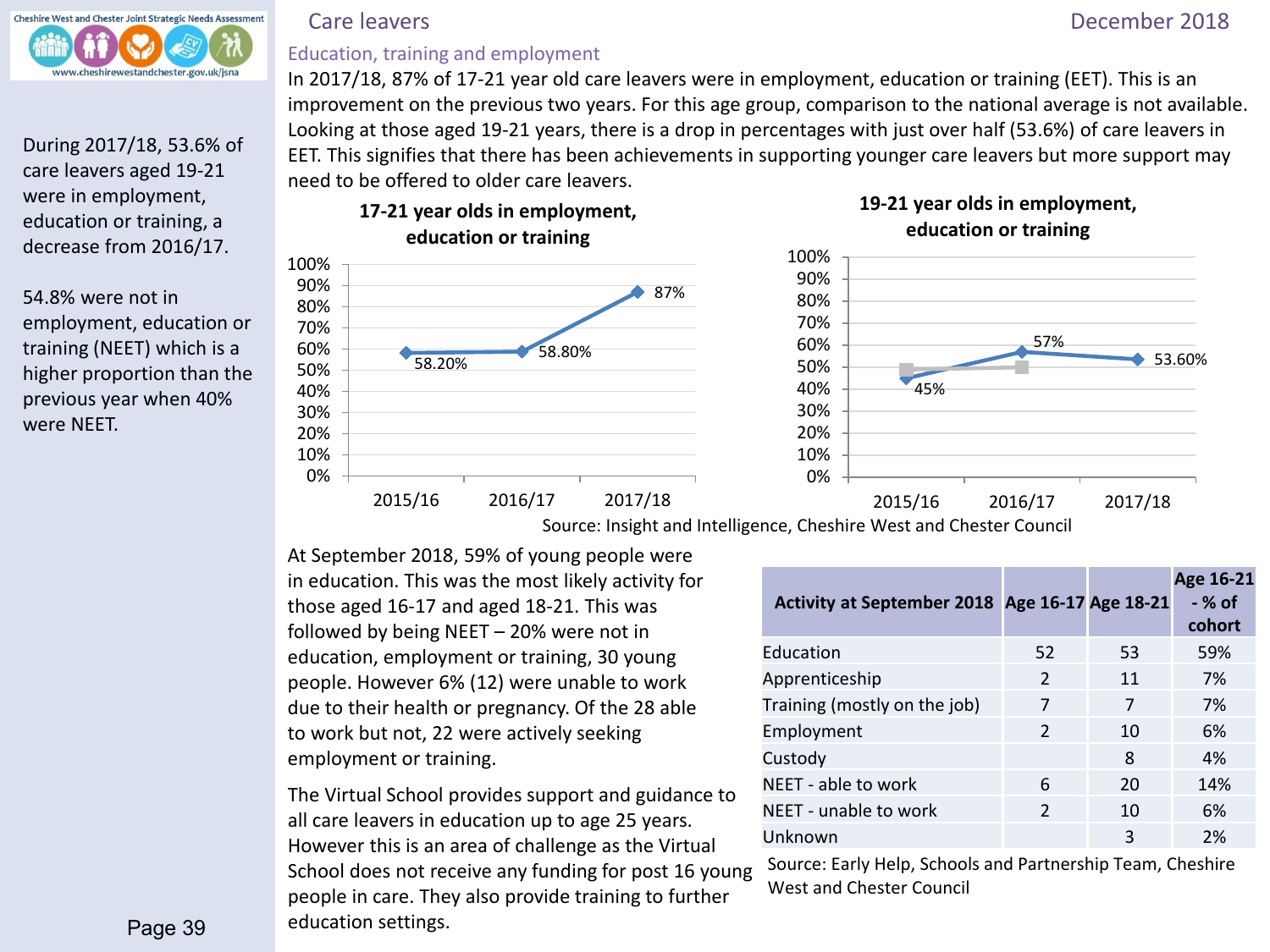

 An apprenticeship is a job with training so young people can earn while they are learning and gaining qualifications. Traineeships are for 16 to 24-year-olds who want to work but need extra help to gain an apprenticeship or job. These tend to be unpaid but helps the young person gain the relevant skills and experience.

The Leaving Care Team work closely with a number of organisations, like Work Zone and the Youth Federation, to prepare the young person for work. This includes having an up-to-date CV (curriculum vitae), attending confidence building/motivational workshops and work taster placements. Managers who work in the Council and in local businesses offer mentor support to care leavers and will organise a mock interview to help develop interview skills. The young person receives support to set up a bank account and get a national insurance number.

As part of the Local Covenant to Care Leavers, companies associated with the Council and some local businesses have pledged to offer apprenticeships/ internships to care leavers.

### Health and wellbeing

Care leavers have health assessments until they are 18. For those with specific health needs, discussion of how these will be met going forward will be documented in the care leavers Pathway Plan. Data is not reportable on what the specific health needs of care leavers are or if these needs are effectively met as they transition from being a child in care to young care leaver to older care leaver.

Care leavers will be given support to manage their own health and wellbeing needs. At their final health review, the young person will be given a summary of their health history. It will be ensured that the young person is registered with a GP near to where they are living and their GP will also have a copy of the young persons health history. A flag will be placed on their GP record that they were a child in care. The young person will need to have an understanding of the services available to them, when and how to access these services, and advice on how to book and attend health appointments, dental appointments and optician appointments. Care leavers will receive funds agreed in advance to cover travel costs to appointments. The young persons PA and leaving care team will be on hand to assist in any difficulties or questions the young person may have.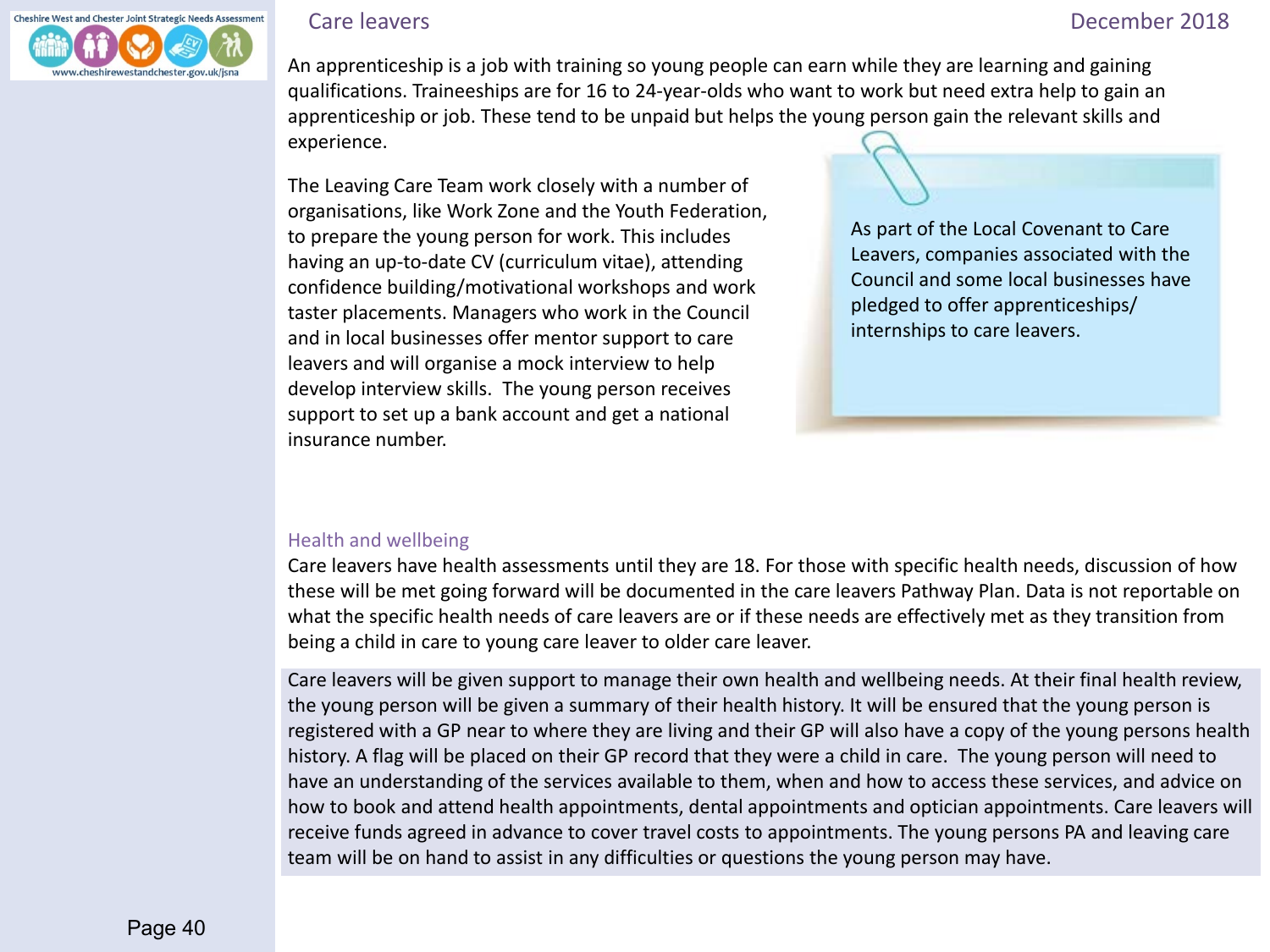

### Care leavers December 2018

# **Cheshire West and Chester have invested in the care leaver offer and during 2017/18:**

- All care leavers are given band A priority for housing applications and can begin making an application prior to their 18<sup>th</sup> birthday.
- Unlike other local authorities, Cheshire West and Chester pay the council tax of care leavers.
- An additional quarter of a million is being invested in services to support those aged 22-25.
- The offer has been developed in regards to apprenticeships, training and working opportunities as part of the Care Leaver Offer. This has included working with training providers to assist care leavers to become work ready and developing a partnership with SPECTRA First who will liaise with businesses and industries to create additional EET opportunities. SPECTRA First will be running this programme nationally but currently Cheshire West and Chester one of only six areas to be involved in the SPECTOR First programme.
- The participation team and Virtual School support young people who are NEET to find opportunities. A NEET Panel was set up in 2018 to assist getting young people to engage in EET activity.

### **Identified areas for development**

- Care leavers need a choice of accommodation in areas that they want to reside in but this has been a challenge in Cheshire West and Chester with gaps in housing stock, particularly one bedroomed social housing, which has led to the commissioning of one off spot purchase placements. Scrutiny are assessing housing stock with the proposal that housing providers provide 15 properties per annum.
- Create EET support workers so young people can be supported when they are introduced to a training and work setting. This will build on the work of the participation team.
- National research supports the provision of staying put arrangements and the benefits it can bring to the young person. More care leavers in Cheshire West and Chester should be encourage to remain with their previous foster carers when appropriate.
- There is a gap in knowledge, or at least reportable knowledge, about the health and wellbeing of care leavers as there are no annual assessments and we can not draw data from public health commissioned services such as sexual health services, or able to take an overview of need from their GP records. We can not evidence if their health and wellbeing needs are being met. There are care leavers who are have complex needs, disability or parenting responsibilities and we can not explore how well they are being supported not only with their need but to thrive.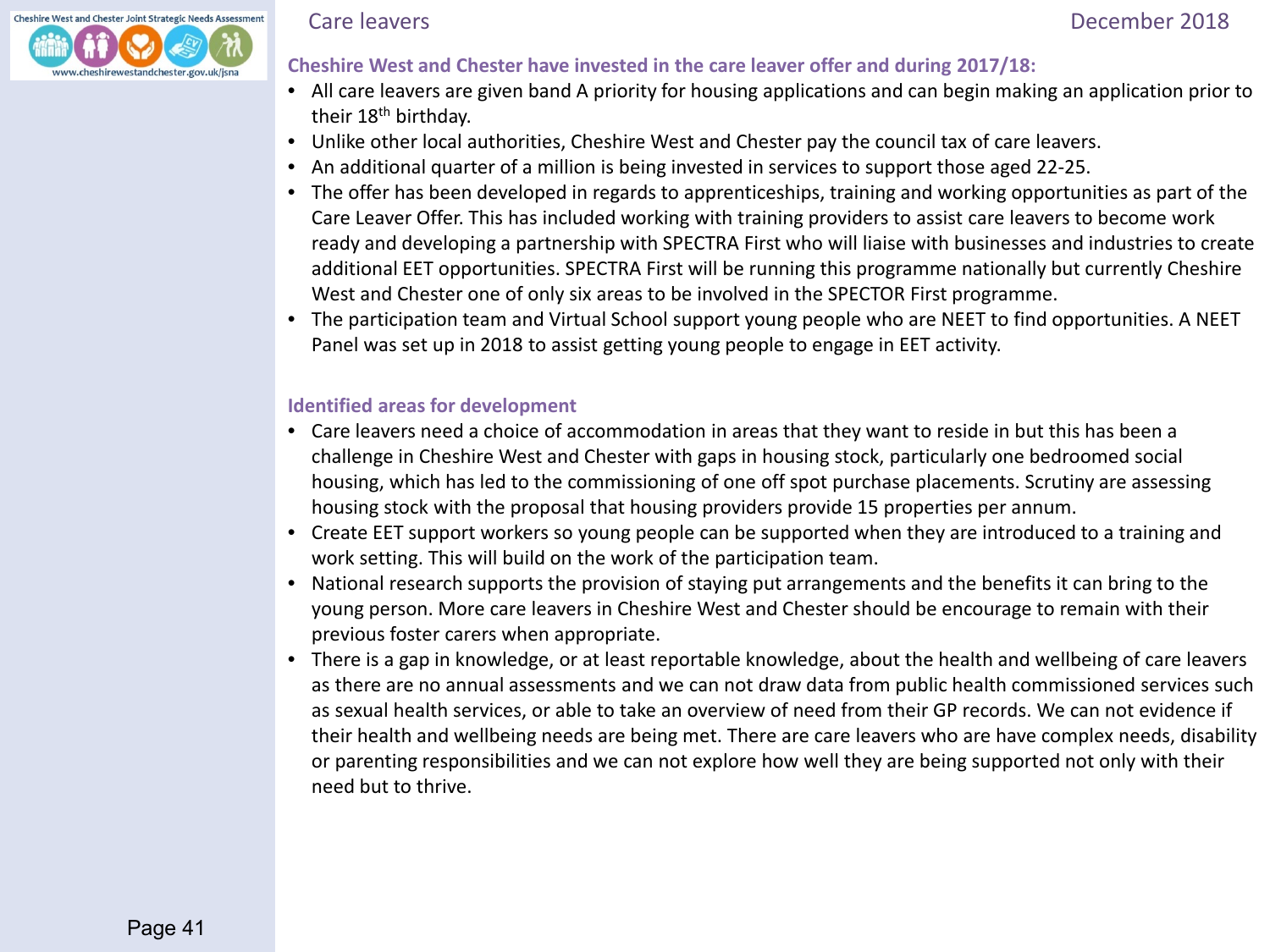<span id="page-41-0"></span>

Young people living in care and care leavers will have their needs assessed regularly and be referred to, or signposted to, appropriate services. These needs will vary across their care journey and may be influenced by their age and pre-care experiences. In Cheshire West and Chester, the services a young person has accessed during their time in care is captured in their case notes. For care leavers it may not be captured at all. This makes it difficult to analyse the services being used. There is also little data to understand demand and gaps in service provision. Below are public sector services, commissioned services and those that work closely with Cheshire West and Chester Council that a child looked after or care leaver may be accessing. There will be many charities and voluntary groups providing additional support that are not captured below.

### **Universal services**

General Practitioner Health visitor (under 4) Paediatrician (under 4) School nurse (age 5-16) Dentist **Optician** Educational setting (age 5-21) Young Peoples Service Participation Team Training providers Department of Work and Pensions Work Zone Brio Leisure Youth Federation Youth Senate Children's Centres (support parents) Starting Well Service (support parents) Sexual Health Service NHS Go Young Minds

**Specialist services** Early Years Specialist Support Speech and language therapy Autism Team Occupational therapy SEND team Children with Disabilities Team Specialist health services Child and Adolescent Mental Health Service (CAMHS) CAMHS LD CAMHS 16-19 Turning Point – Substance abuse Cheshire Change Hub (smoking and weight) Addaction (missing from care) Youth Justice Service Adult Social Care Services Adult Mental Health For Futures Housing Team Council Help Team (benefit advice) Welfare Visiting Team Phoenix LGBT Cheshire West Cheshire Foodbank Family Nurse Partnership (for first time parents) Emergency accommodation for 16-18s

**LAC and care leaver Specialist services** Social worker Personal Advisor Independent Reviewing Officer Virtual School (age 5-18) Personal Education Plan coordinator (age 5-18) Designated teacher LAC nurse Contact service Fostering support worker Adoption support team Children in Care Council Caring to Care Service National Youth Advocacy Service Leaving Care Team inc financial assistance Participation Team Staying Close facility Care Leavers group home Dispersed Tenancy Scheme Care leavers floating support service Apprenticeships and Traineeships See [Care Leavers Local Offer](https://www.cheshirewestandchester.gov.uk/residents/health-and-social-care/children-and-young-people/Care-leavers.aspx)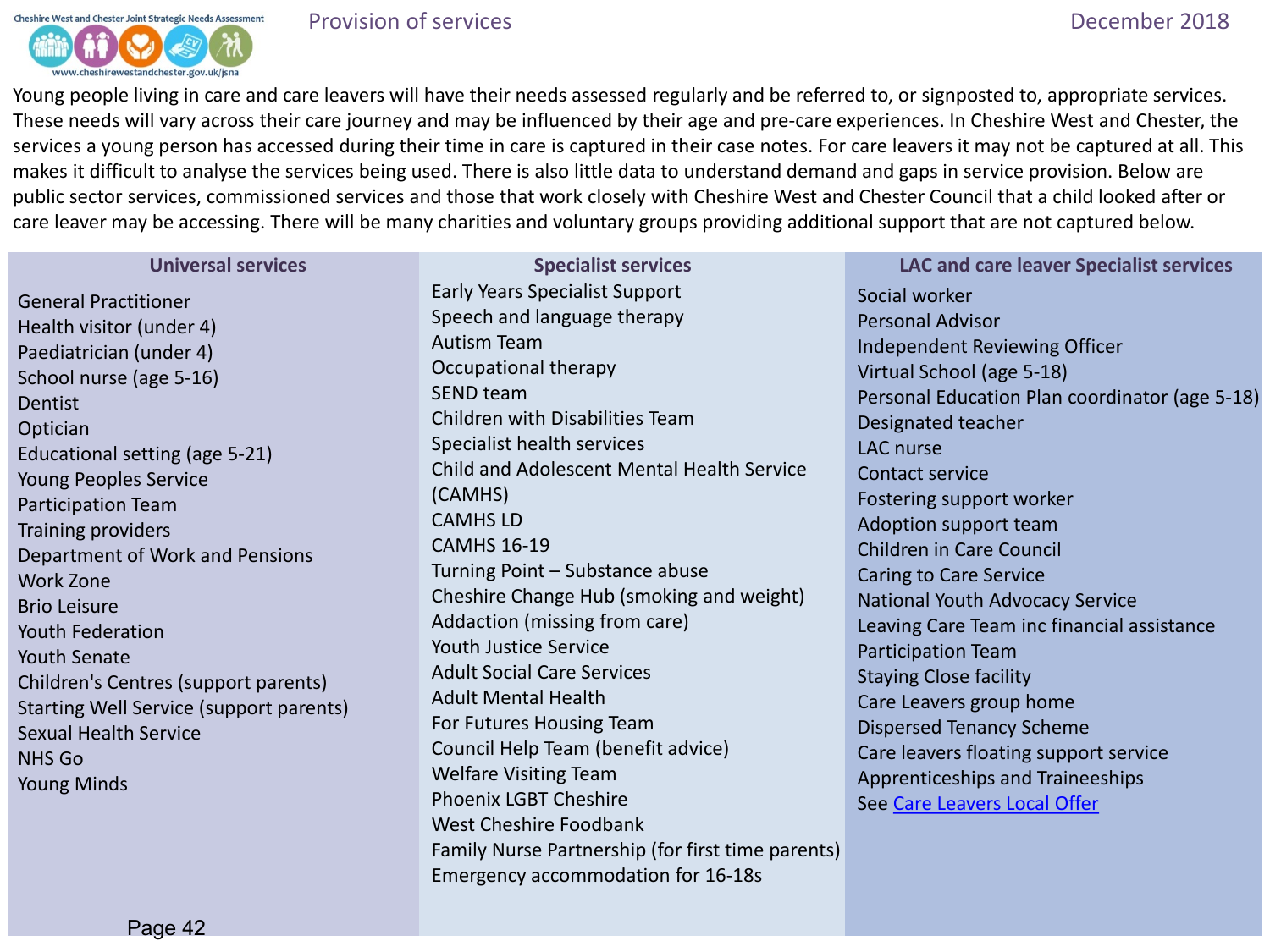<span id="page-42-0"></span>

# Summary of developments during 2017-19 December 2018

 A number of initiatives and new ways of working were put in place in Cheshire West and Chester during 2017/18:

- a strong focus on attainment of children in care
	- o setting up of an Education Children in Care Practice Improvement Meeting
	- o a refresh of the 'Diminishing the Differences for Disadvantaged Learners Strategy' and Action Plan
	- o development of a performance tracker to support schools and other educational setting
	- o increased capacity of Personal Education Plan (PEP) coordinators
	- o an annual Education Conference to provide support to Foster Carers and supervising social workers
- focus on preventing families escalating to children's social care
	- o improved interface between Early Help and Prevention and Children's Social Care
	- o approach to meeting need including Edge of Care and Family Group Conferencing
- Regional Fostering Collaboration
- model of adoption
	- o embedding fostering to adopt and concurrent planning
	- o planning for permanence in a different way using the lowest court order possible to reduce number of children being adopted. This included working with relatives and friends of the family for long term fostering arrangements
- Step Down to Fostering initiative has become part of the strategy to support need stepping down children from residential to foster care by intensive support
- the Virtual School funded a number of initiatives including schools being supported to be attachment friendly and trained in ELSA (emotional literacy support)
- practice development sessions (Practice Point) have been implemented in children's social care
- supporting care leavers into education, training and employment
	- o working with training providers to assist care leavers to become work ready
	- o monthly data tracking to ensure vulnerable young people are targeted appropriately
	- o NEET Panel operational group to look in depth at the needs of our individual young people
	- o Individualised Journey to Employment Assessment for each young person
- investment in the Care Leaver Offer including care leavers being given band A priority for housing applications, ability to apply for a tenancy being made before their 18<sup>th</sup> birthday, and payment of council tax